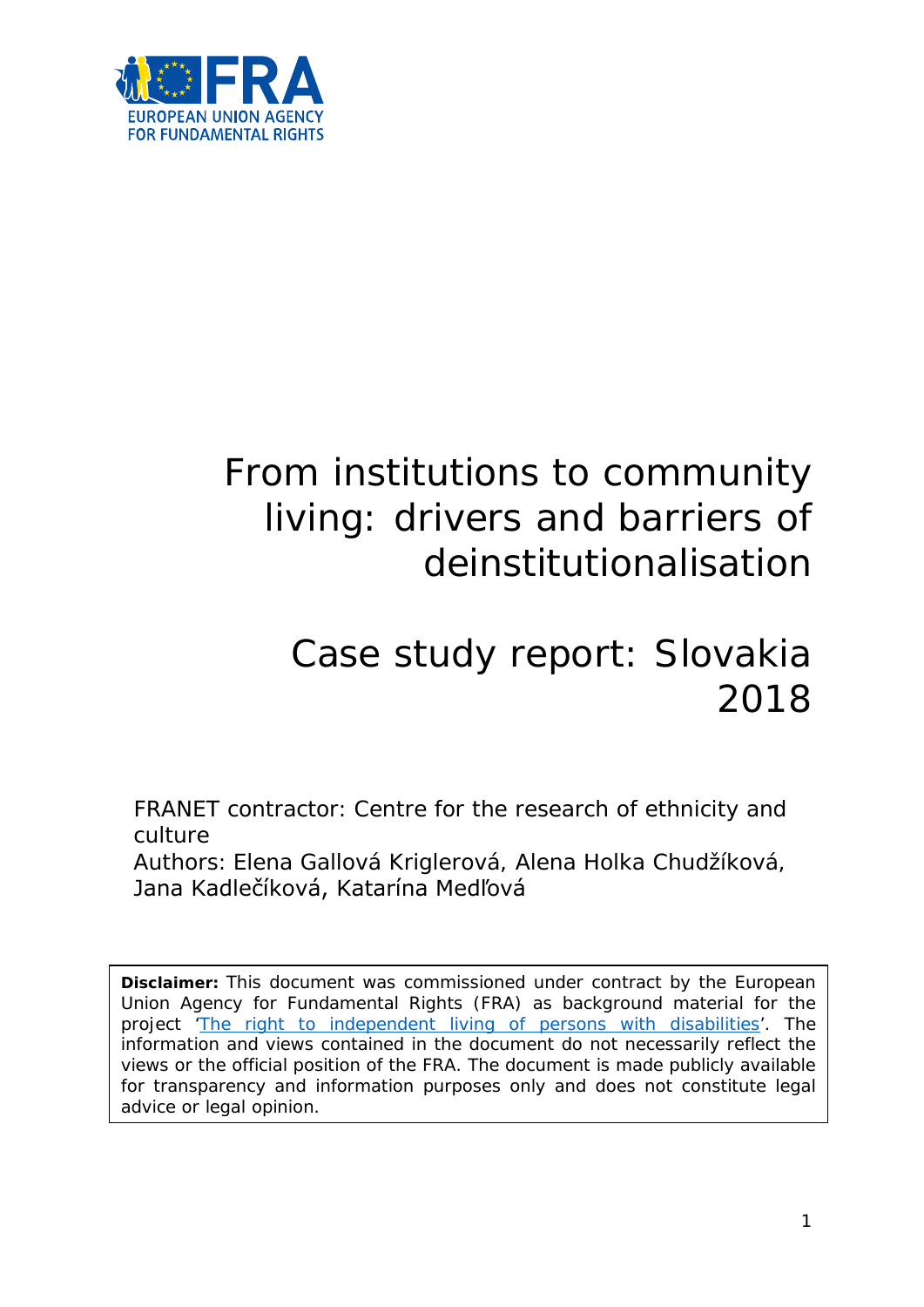

# **CONTENTS**

| 1.  |                                                                                      |
|-----|--------------------------------------------------------------------------------------|
| 1.1 |                                                                                      |
| 1.2 |                                                                                      |
| 1.3 |                                                                                      |
| 1.4 |                                                                                      |
| 2.  | UNDERSTANDING OF DEINSTITUTIONALISATION AND INDEPENDENT                              |
| 2.1 |                                                                                      |
| 2.2 |                                                                                      |
| 3.  | <b>ESSENTIAL FEATURES OF THE DEINSTITUTIONALISATION PROCESS 19</b>                   |
| 3.1 |                                                                                      |
| 3.2 | Availability of guidance to support the deinstitutionalisation process  25           |
| 3.3 | Active cooperation between the people involved in the deinstitutionalisation process |
| 3.4 |                                                                                      |
| 3.5 |                                                                                      |
| 3.6 |                                                                                      |
| 4.  | MEASURES TO ACHIEVE SUCCESSFUL DEINSTITUTIONALISATION  44                            |
| 4.1 |                                                                                      |
| 4.2 | Availability of guidance to support the deinstitutionalisation process  44           |
| 4.3 | Active cooperation between the people involved in the deinstitutionalisation process |
| 4.4 |                                                                                      |
| 4.5 | Practical organisation of the deinstitutionalisation process  47                     |
| 4.6 | Responsibility for implementation of deinstitutionalisation  49                      |
|     |                                                                                      |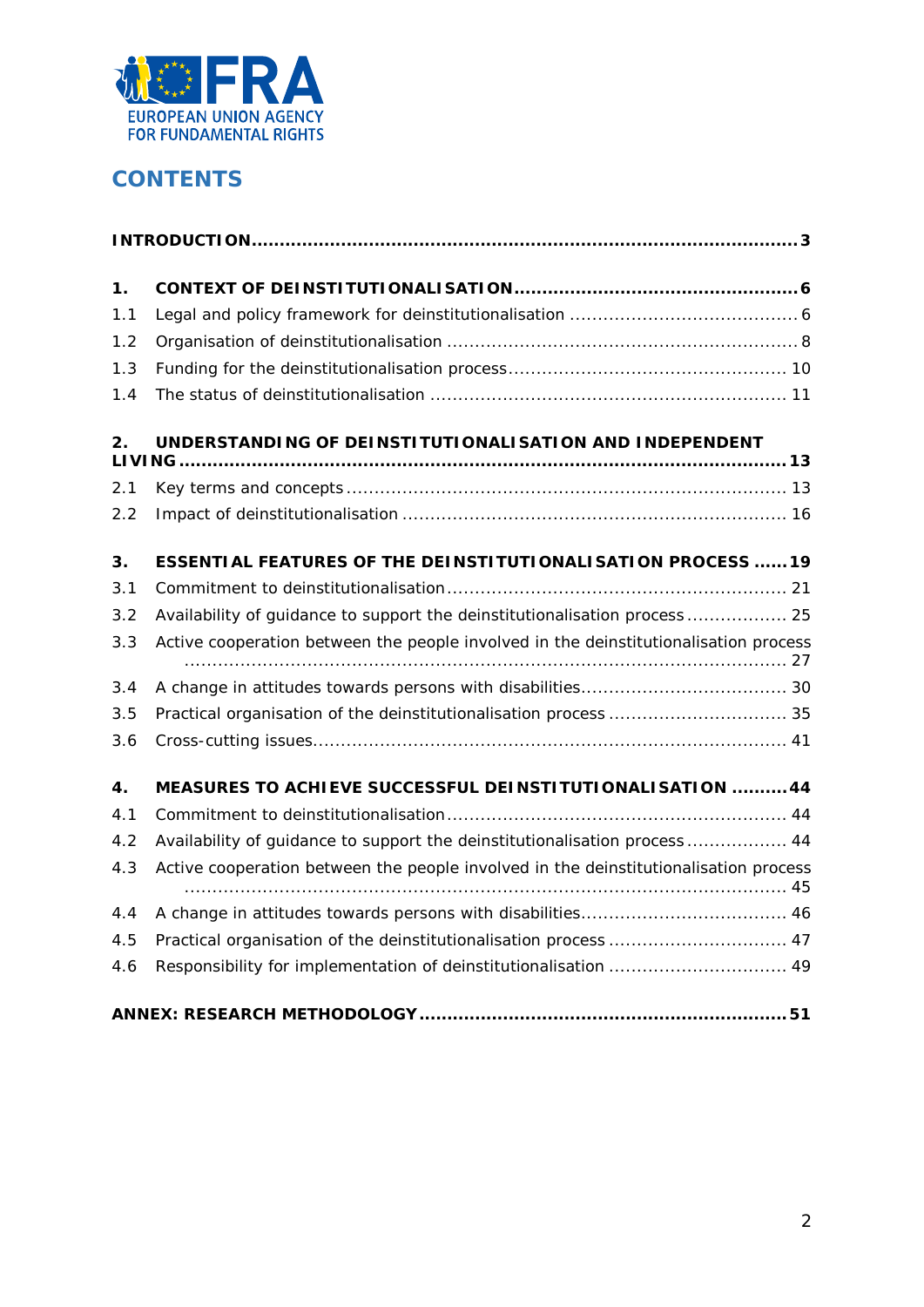

## <span id="page-2-0"></span>**INTRODUCTION**

 $\overline{a}$ 

Article 19 of the United Nations Convention on the Rights of Persons with Disabilities (CRPD) sets out the right of all persons with disabilities to live independently and be included in the community. Although the CRPD does not specifically mention deinstitutionalisation (DI) or address the transition process from institutional to community-based support, the Committee on the rights of persons with disabilities (CRPD Committee) has underlined that it is an essential component of fulfilling Article 19.

Achieving deinstitutionalisation is not limited to phasing out certain living arrangements. It entails a profound shift from environments characterised by routine and an 'institutional culture', to support in the community where persons with disabilities exercise choice and control over their lives. Realising the right to live independently for persons with disabilities therefore stretches beyond closing institutions and requires development of a "range of services in the community [...], which would prevent the need for institutional care".<sup>[1](#page-2-1)</sup>

## FRA's project on the right of persons with disabilities to live independently and be included in the community

To explore how the right to independent living is being fulfilled in the EU, the European Union Agency for Fundamental Rights (FRA) launched a multi-annual research project in 2014. The project incorporates three interrelated activities:

- Mapping types of institutional and community-based services (CBSs) for persons with disabilities in the [2](#page-2-2)8 FU Member States.<sup>2</sup>
- Developing and applying human rights indicators to help assess progress in fulfilling Article 19 of the CRPD.<sup>[3](#page-2-3)</sup>
- Conducting fieldwork research in five EU Member States Bulgaria, Finland, Ireland, Italy and Slovakia – to better understand the drivers and barriers of deinstitutionalisation.

#### **From institutions to community living – commitments, funding and outcomes for people with disabilities**

In 2017, FRA published three reports exploring different aspects of the move from institutions towards independent living for persons with disabilities:

- [Part I: commitments and structures](http://fra.europa.eu/en/publication/2017/independent-living-structures) highlights the obligations the EU and its Member States have committed to fulfil.
- [Part II: funding and budgeting](http://fra.europa.eu/en/publication/2017/independent-living-funding) looks at how funding and budgeting structures can work to turn these commitments into reality.
- [Part III: outcomes for persons with disabilities](http://fra.europa.eu/en/publication/2017/independent-living-outcomes) focuses on the independence and inclusion persons with disabilities experience in their daily lives.

<span id="page-2-1"></span><sup>&</sup>lt;sup>1</sup> European Expert Group on the Transition from Institutional to Community-based Care (2012), Common [European Guidelines on the Transition from Institutional to Community-based Care](http://www.deinstitutionalisationguide.eu/) [Common European](http://www.deinstitutionalisationguide.eu/)  [Guidelines on the Transition from Institutional to Community-based Care,](http://www.deinstitutionalisationguide.eu/) p. 27.

<span id="page-2-2"></span><sup>&</sup>lt;sup>2</sup> FRA (2017), Summary overview of types and characteristics of institutional and community-based services for [people with disabilities.](http://fra.europa.eu/sites/default/files/fra_uploads/2017-10-independent-living-mapping-paper_en.pdf)

<span id="page-2-3"></span><sup>&</sup>lt;sup>3</sup> Indicators are available at: [http://fra.europa.eu/en/project/2014/rights-persons-disabilities-right](http://fra.europa.eu/en/project/2014/rights-persons-disabilities-right-independent-living/indicators)[independent-living/indicators.](http://fra.europa.eu/en/project/2014/rights-persons-disabilities-right-independent-living/indicators) The indicators are based on the human rights model developed by the Office of the United Nations High Commissioner for Human Rights (OHCHR). See: UN, OHCHR (2012), *[Report on Human](http://www.ohchr.org/Documents/Publications/Human_rights_indicators_en.pdf)  [rights indicators: A Guide to Measurement and Implementation](http://www.ohchr.org/Documents/Publications/Human_rights_indicators_en.pdf)*, HR/PUB/12/5. *[Report on Human rights](http://www.ohchr.org/Documents/Publications/Human_rights_indicators_en.pdf)  [indicators: A Guide to Measurement and Implementation](http://www.ohchr.org/Documents/Publications/Human_rights_indicators_en.pdf)*, HR/PUB/12/5.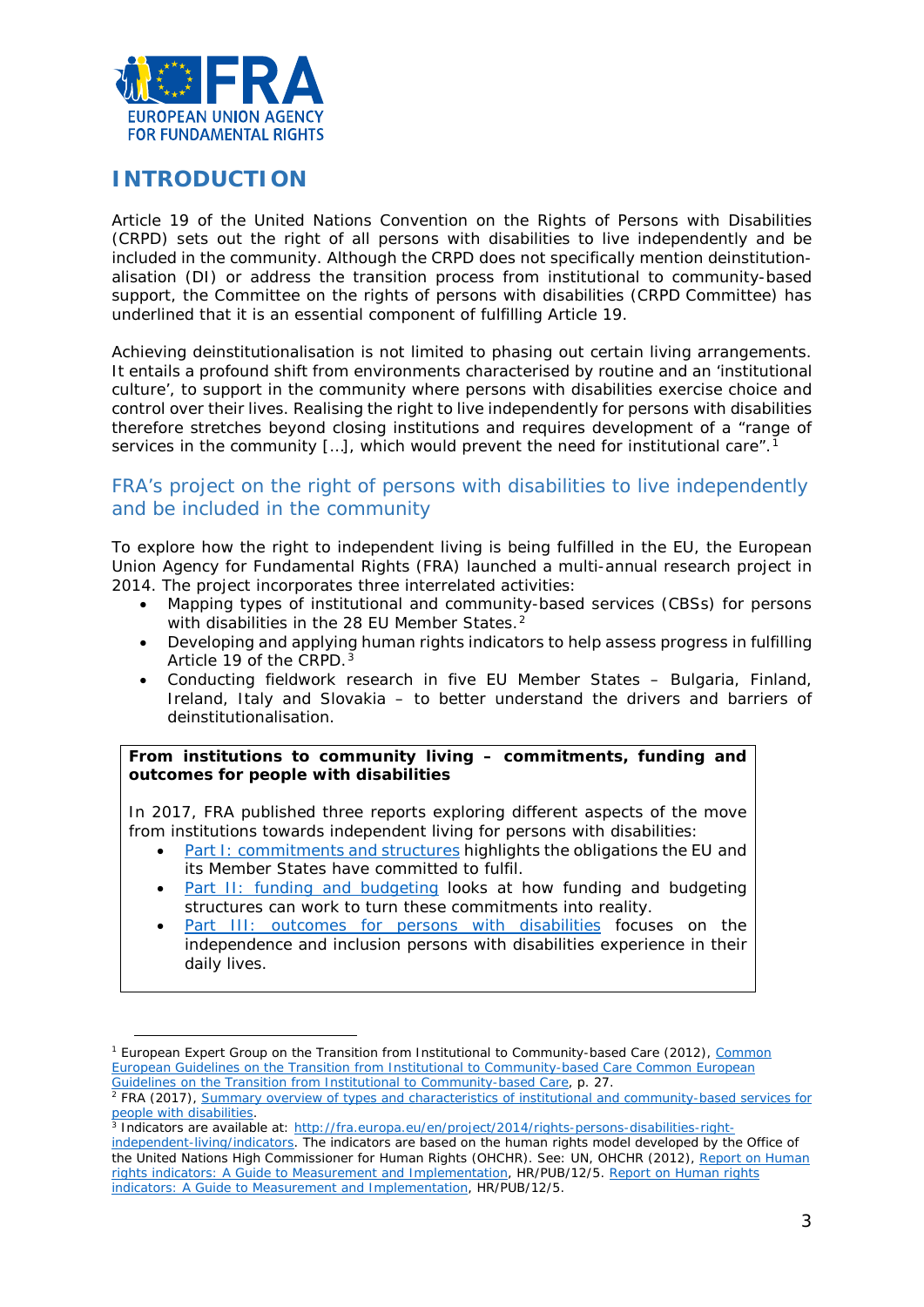

The series complements the Agency's human rights indicators on Article 19 of [the CRPD.](http://fra.europa.eu/en/publication/2017/indicators-article-19-crpd)

Other relevant reports previously published by FRA include:

- [Choice and control: the right to independent living](http://fra.europa.eu/en/publication/2012/choice-and-control-right-independent-living)
- [Involuntary placement and involuntary treatment of persons with mental](http://fra.europa.eu/en/publication/2012/involuntary-placement-and-involuntary-treatment-persons-mental-health-problems)  [health problems](http://fra.europa.eu/en/publication/2012/involuntary-placement-and-involuntary-treatment-persons-mental-health-problems)

## Reality check? Local-level research on drivers and barriers of deinstitutionalisation

FRA's fieldwork aimed to give actors involved in the deinstitutionalisation process the opportunity to share their knowledge, experiences and perceptions of what drives the process forward, and the barriers that hold it back. It focused in particular on implementation of deinstitutionalisation at the local level, an area little covered by previous research.

The fieldwork was conducted by FRA's in-country research network, FRANET, $4$  in five EU Member States that are at different stages of the deinstitutionalisation process. It was divided into two parts:

- In 2016, interviews and focus groups were conducted in each Member State with various stakeholders from the national and local level (municipalities or cities). The findings led to the identification of one case study locality in each Member State.
- In the first half of 2017, interviews and focus groups took place with a range of stakeholders in the selected case study locality.

This report incorporates findings from both parts of the fieldwork. More information on the research methodology is available in the Annex and the main report presenting the results of the research.<sup>[5](#page-3-1)</sup>

## Why this report?

l

This report presents the findings of FRA's fieldwork research in Slovakia. Separate national reports capture the results from the four other fieldwork countries.<sup>[6](#page-3-2)</sup>

The report starts by summarising the national context of deinstitutionalisation, including the legal and policy framework and funding, as well as how individuals involved in the deinstitutionalisation process understand some of the key terms and concepts. The rest of the report is structured according to five features emerging from the research as being essential for the deinstitutionalisation process (see table 1). Firstly, the report presents the drivers and barriers of the deinstitutionalisation process in Slovakia, as experienced by participants in the research. It then looks at what participants believe is needed to make deinstitutionalisation a reality.

Within the research, the DI process was explored in depth in a selected locality where the DI process has already started. The selected locality represents to a great extent other localities in Slovakia where the DI process is taking place. The selected locality is a smaller town in a less developed region with a higher unemployment rate. As in many other

<span id="page-3-0"></span><sup>4</sup> See: [http://fra.europa.eu/en/research/franet.](http://fra.europa.eu/en/research/franet)

<span id="page-3-1"></span><sup>5</sup> FRA (2018), *[From institutions to community living for persons with disabilities: perspectives from the ground](http://fra.europa.eu/en/publication/2018/independent-living-reality)*, Luxembourg, Publications Office.

<span id="page-3-2"></span><sup>6</sup> The national case study reports are available at: [https://fra.europa.eu/en/country-data/2018/right](https://fra.europa.eu/en/country-data/2018/right-independent-living-case-studies)[independent-living-case-studies.](https://fra.europa.eu/en/country-data/2018/right-independent-living-case-studies)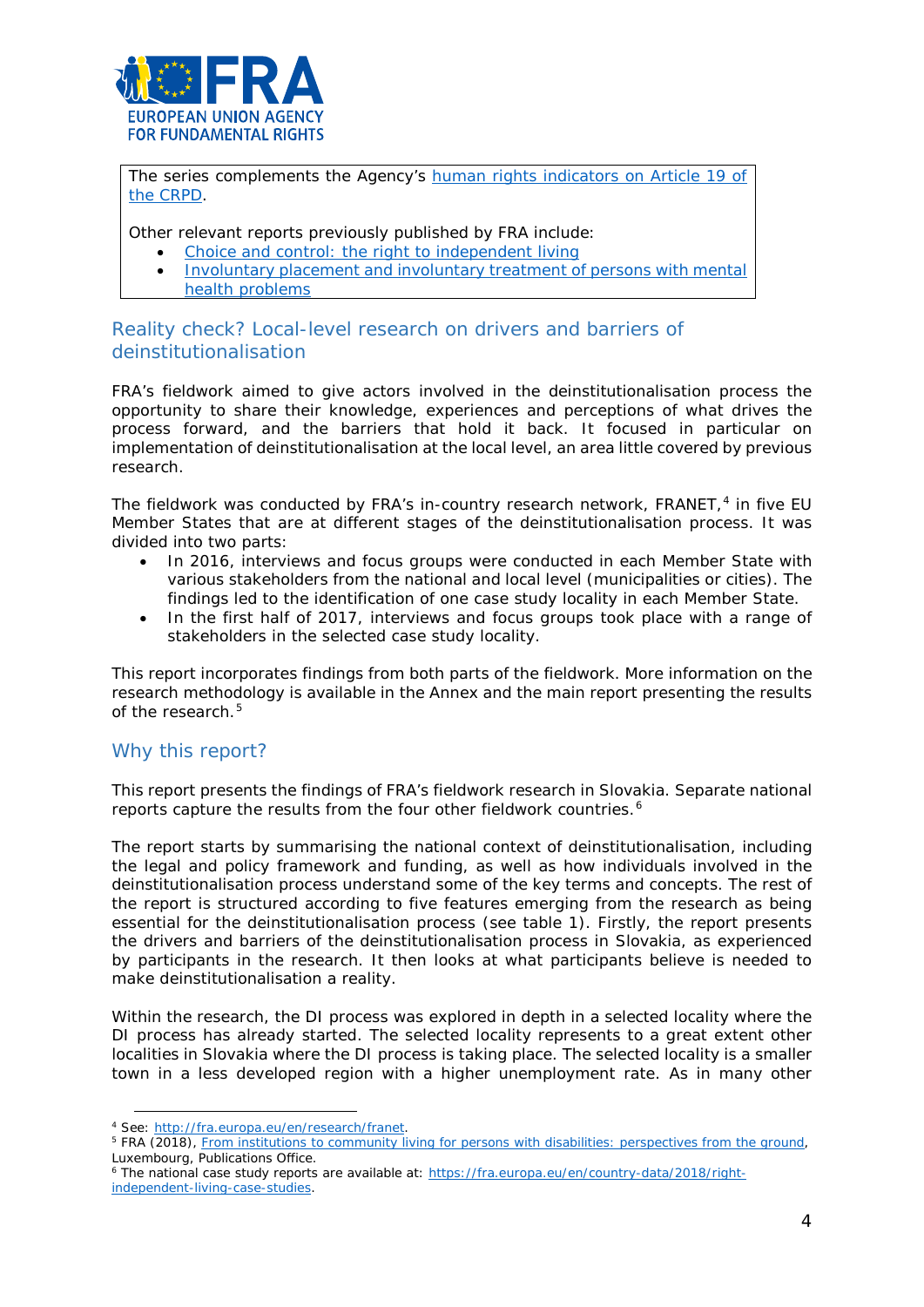

 $\overline{a}$ 

localities, the situation of an institution in DI is complicated by the fact that the community-based services are almost completely lacking there. However, the institution managed to proceed with the DI process thanks to participation in the so-called National DI Project and good cooperation with the institution's administrator – the respective selfgoverning region.

A comparative report bringing together the research findings from the five fieldwork countries was published in December 2018.[7](#page-4-0)

#### **Table 1: Key features of a successful deinstitutionalisation process**

|              | Commitment to deinstitutionalisation                                                    |
|--------------|-----------------------------------------------------------------------------------------|
| $\sqrt{2}$ . | Availability of guidance to support the deinstitutionalisation process                  |
| 3.           | Active cooperation between the people involved in the deinstitutionalisation<br>process |
| 4.           | A change in attitudes towards persons with disabilities                                 |
| 5.           | Practical organisation of the deinstitutionalisation process                            |

<span id="page-4-0"></span><sup>7</sup> FRA (2018), *[From institutions to community living for persons with disabilities: perspectives from the ground](http://fra.europa.eu/en/publication/2018/independent-living-reality)*, Luxembourg, Publications Office.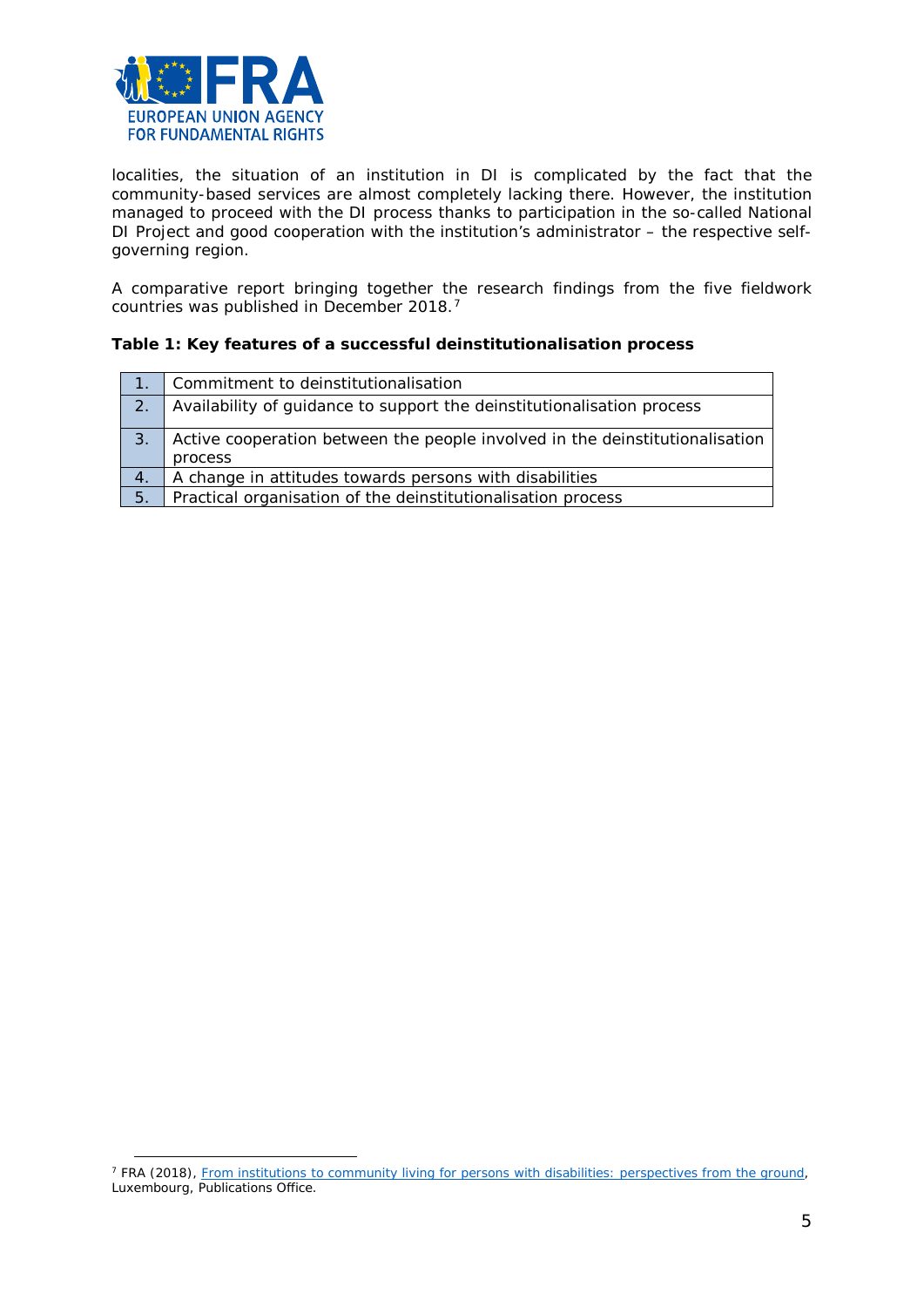

# <span id="page-5-0"></span>**1. CONTEXT OF DEINSTITUTIONALISATION**

## <span id="page-5-1"></span>1.1 Legal and policy framework for deinstitutionalisation

#### 1.1.1 National legal and policy framework for deinstitutionalisation

Many participants in the research across all groups agreed that the policy framework on deinstitutionalisation (DI) developed on the national level is adequate. Among the range of documents referred to by participants, and listed below, the *Strategy for Deinstitutionalisation of the System of Social Services and Substitute Care* was perceived as crucial. Its importance, many noted, lays in the fact that it is not simply a document drafted by the Ministry of Labour, Social Affairs and Family, but it was adopted by the Government. The *National Action Plans for Transition from Institutional to Communitybased Care* defines the deinstitutionalisation process in concrete activities and steps to be taken within respective time period.

Deinstitutionalisation is Slovakia is guides by a number of policy documents:

- *National Priorities for the Development of Social Services for 2015 – 2020*[8](#page-5-2) DI is among its top priorities, this policy document spells out development of social services on the community level and gradual replacement of institutions with community-based social services.
- *Strategy for Deinstitutionalisation of the System of Social Services and Substitute Care* in the Slovak Republic<sup>[9](#page-5-3)</sup>– is a basic conceptual document for the process of DI providing basic terms and definitions, stating priorities and activities that need to be taken within the DI process.
- *National Action Plan for Transition from Institutional to Community-based Care in the Social Services System for 2012 – 2015*[10](#page-5-4) – the document elaborates on deinstitutionalisation providing more details like managing, financing and monitoring of the process, states also concrete activities for the respective time period.
- *National Action Plan for Transition from Institutional to Community-based Care in the Social Services System for 2016 – 2020*[11](#page-5-5) – plans measures and activities in accordance with the DI process and also implementation of the so-called national projects of DI funded by ESIF.

As for the legal framework, research participants referred mainly to the following acts:

<span id="page-5-2"></span><sup>8</sup> Slovakia, Ministry of Labour, Social Affairs and Family of the Slovak Republic (*Ministerstvo práce, sociálnych vecí a rodiny Slovenskej republiky*) (2014), *National Priorities for the Development of Social Services for 2015- 2020 [\(Národné priority rozvoja sociálnych služieb na roky 2015-2020\)](http://www.employment.gov.sk/files/slovensky/rodina-socialna-pomoc/socialne-sluzby/nprss-2015-2020.pdf)*.  $\overline{a}$ 

<span id="page-5-3"></span><sup>9</sup> Slovakia, Ministry of Labour, Social Affairs and Family of the Slovak Republic (*Ministerstvo práce, sociálnych vecí a rodiny Slovenskej republiky*) (2011), *[Stratégia deinštitucionalizácie systému sociálnych služieb a](http://www.employment.gov.sk/files/legislativa/dokumenty-zoznamy-pod/strategia-deinstitucionalizacie-systemu-socialnych-sluzieb-nahradnej-starostlivosti-1.pdf)  [náhradnej starostlivosti v Slovenskej republike](http://www.employment.gov.sk/files/legislativa/dokumenty-zoznamy-pod/strategia-deinstitucionalizacie-systemu-socialnych-sluzieb-nahradnej-starostlivosti-1.pdf)*.

<span id="page-5-4"></span><sup>10</sup> Slovakia, Ministry of Labour, Social Affairs and Family (*Ministerstvo práce, sociálnych vecí a* rodiny) (2011), *[National Action Plan for Transition from Institutional to Community-based Care in the Social Services System](http://www.employment.gov.sk/files/legislativa/dokumenty-zoznamy-pod/narodny-plan-deinstitucionalizacie_en.pdf)  [for the Period of 2012-2015](http://www.employment.gov.sk/files/legislativa/dokumenty-zoznamy-pod/narodny-plan-deinstitucionalizacie_en.pdf)*.

<span id="page-5-5"></span><sup>11</sup> Slovakia, Ministry of Labour, Social Affairs and Family (*Ministerstvo práce, sociálnych vecí a rodiny*) (2016) *[National Action Plan for Transition from Institutional to Community-based Care in the Social Services System](https://www.employment.gov.sk/files/rodina-soc-pomoc/soc-sluzby/narodny-akcny-plan-prechodu-z-institucionalnej-komunitnu-starostlivost-systeme-socialnych-sluzieb-roky-2016-2020.pdf)  [for the Period of 2016-2020](https://www.employment.gov.sk/files/rodina-soc-pomoc/soc-sluzby/narodny-akcny-plan-prechodu-z-institucionalnej-komunitnu-starostlivost-systeme-socialnych-sluzieb-roky-2016-2020.pdf)*.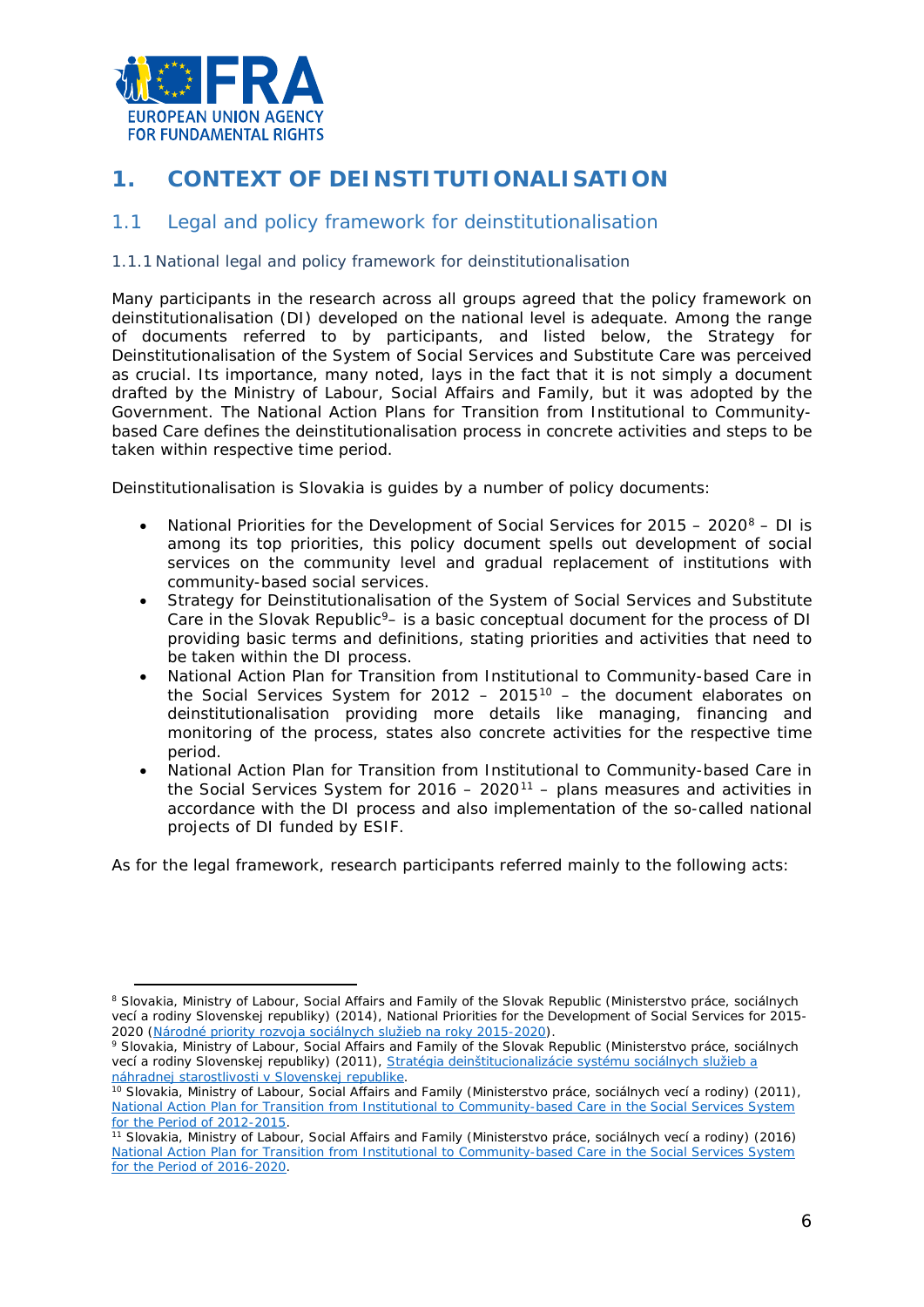

- Act No. 448/2008 Coll. on Social Services as amended<sup>[12](#page-6-0)</sup> stipulates rules for the entire area of provision of social services. The act has been amended several times in recent years to support the DI process.
- Act No. 40/1964 Coll. Civil Code as amended[13](#page-6-1) and Act No. 99/1963 Civil Procedural  $Code<sup>14</sup>$  $Code<sup>14</sup>$  $Code<sup>14</sup>$  – besides many other areas, these acts regulate the process of deprivation of legal capacity and the procedure of its restoration in cases a person has been deprived of his/her legal capacity. Later in 2016, amendments to the Rules of Civil Non-Contentious Litigation<sup>[15](#page-6-3)</sup> (that replaced the Civil Procedural Code) provided stronger safeguards and abolished full deprivation of legal capacity (plenary guardianship), but still allow for partial guardianship.
- Act No. 311/2001 Coll. Labour Code<sup>[16](#page-6-4)</sup> and Act No. 5/2004 Coll. on Employment Services<sup>[17](#page-6-5)</sup> are key among the employment legislation with regard to people with disabilities.

There is an overall agreement among research participants that if we speak about weaknesses of the legislation and of the policy framework adopted on the national level, the problem lies predominantly in its practical implementation (see Chapter 3 for more details). Another problem, participants highlighted, is the lack of measurable goals in national policy preventing effective evaluation of the progress.

#### 1.1.2 Local legal and policy framework for deinstitutionalisation

The process of deinstitutionalisation in Slovakia is highly decentralised and is mainly in the hands of actors on the regional and local level, which are independent of central authorities. Authorities and actors in the higher territorial units (self-governing regions), municipalities and institutions (social services providers) are not directly subordinated to the central national authority, which is the Ministry of Labour, Social Affairs and Family, or any other national authority. Self-governing regions and municipalities elaborate their own policy documents on the development of social services, reflecting principles and policies outlined in the national policy framework.

*"The area of social services as such is decentralised to the self-governance level. So, the exact allocation of available funds to concrete projects as well as their volume is determined by particular self-governments, i.e. either higher territorial units or municipalities. In essence, higher territorial units elaborate strategies of developing social services on their respective territories; within the framework of these strategies, they also outline the basic ways of pursuing, say, the national priorities of developing social services."* (National policymaker)

For the time being, not all self-governing regions have placed deinstitutionalisation as a priority in regional policy documents on development of social services. The self-governing region that is the founder of the institution in the case study locality has incorporated deinstitutionalisation into its policy documents. Some participates attributed this fact as

 $\overline{a}$ 

<span id="page-6-0"></span><sup>12</sup>Slovakia, Act no. 448/2008 Coll. on Social Services as amended (*Zákon č. 448/2008 Z.z. o sociálnych službácho v znení neskorších predpisov*), 20 November 2011

<span id="page-6-1"></span><sup>13</sup>Slovakia, Act no. 40/1964 Coll. Civil Code as amended (*Zákon č. 40/1964 Z.z. občiansky zákonník v znení neskorších predpisov*), 5 March 1964.

<sup>14</sup>Slovakia, Act no. 99/1963 Coll. Civil Procedural Code as amended (*Zákon č. 99/1963 Z.z.* 

<span id="page-6-2"></span>*občianskysúdnyporiadok v zneníneskoršíchpredpisov*)

<span id="page-6-3"></span><sup>15</sup> Slovakia, Act No. 161/2015 Coll. Rules of Civil Non-contentious Litigation (*[Zákon č. 161/2015 Z.z. Civilný](http://www.zakonypreludi.sk/zz/2015-161)* 

<span id="page-6-4"></span>*mimosporový poriadok*[\)](http://www.zakonypreludi.sk/zz/2015-161), Art. 231-251. 16 Slovakia, Act no. 311/2001 Coll. Labour Code as amended (Zákon *č. 311/2001 Z.z. zákonník práce zákonník práce v znení neskorších predpisov*), 8 August 2001.

<span id="page-6-5"></span><sup>17</sup> Act no. 5/2004 Coll. on Employment Services as amended (*Zákon č. 5/2004 Z.z. o službách zamestnanosti o službách zamestnanosti v znenín eskorších predpisov*), 13 January 2004.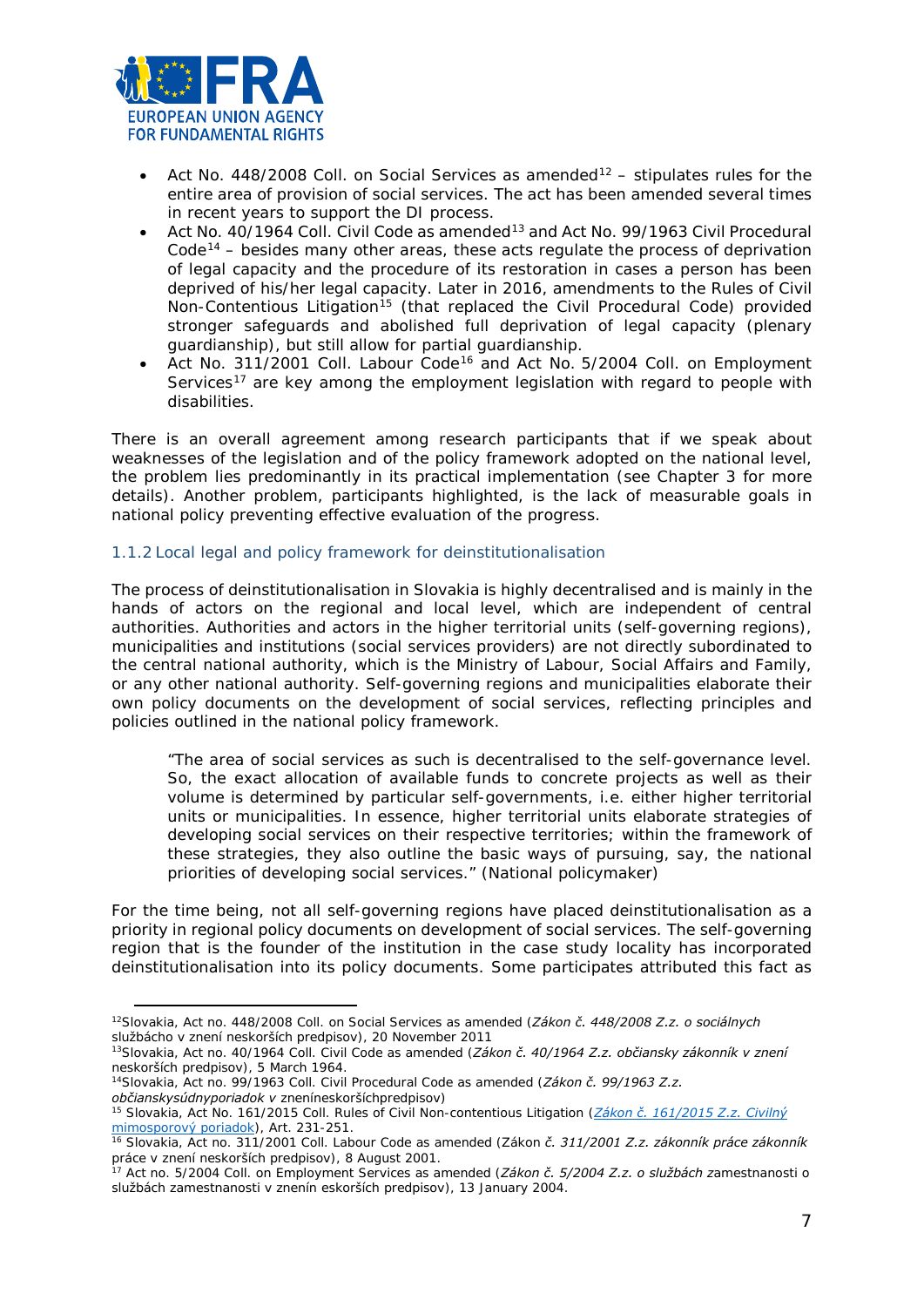

facilitating regional authorities in securing additional funding by the region's budget for DI after the national project was over. Overall, however, participants on the local level – policymakers, representatives of institutions and community-based services (CBSs) – did not refer to the policy framework, regardless if national, regional or local as a key factor influencing the DI process.

At the local level, the municipal office in the case study locality also drafted a policy document pertaining to social services. People with disabilities were also actively involved as members of the working group created as a platform for elaboration of the document. The document maps the situation and the support needs of the town's population, town's resources and the capacity of existing social service providers. It further plans municipal activities for the upcoming time period. The situation in the case study locality clearly shows that policy documents of all levels form the necessary framework for the steps to be taken towards DI but are not a sufficient precondition. Participants stressed that national and local policy documents need to be accompanied by concrete measures adopted by the respective authorities. Otherwise the commitment to DI will remain only a formality.

#### **PROMISING PRACTICE**

#### **Evidence-based planning and wide participation**

Evidence-based policy making ensured through the participation of relevant stakeholders in the drafting of the local community plan in the case study locality was singled by participants in the case study locality as a good practice. The working group set for this purpose was coordinated by the director of Social Services Home and brought together relevant local actors including politicians, social, healthcare and educational committees of the municipal office; social workers; teachers; and representatives of people with disabilities.

In addition, the plan was developed drawing on sociological and demographic evidence gathered through research on the support needs and challenges users face in accessing social services in the locality.

The survey identified a need of several social services lacking in the case study locality that would improve the quality of life of different groups, such as day care and social counselling. The research also revealed preference of social services provided in the home environment to such provided in institutions.

Based on the results of the survey and a SWOT analysis (Strengths, Weaknesses Opportunities, Threats), the main aim of the community plan is to improve the quality of life of people with disabilities by securing social services, barrier-free environment, creating opportunities to maintain relations with other people from the locality.

## <span id="page-7-0"></span>1.2 Organisation of deinstitutionalisation

The Ministry of Labour, Social Affairs and Family is the key central state authority for the DI process. The Ministry drafts policy documents and legislation related to the provision of social services, which are of key importance for the transition from institutional to community-based support. The Ministry also prepares conditions and implements various projects funded by EU funds. With respect to the DI process, the Ministry implemented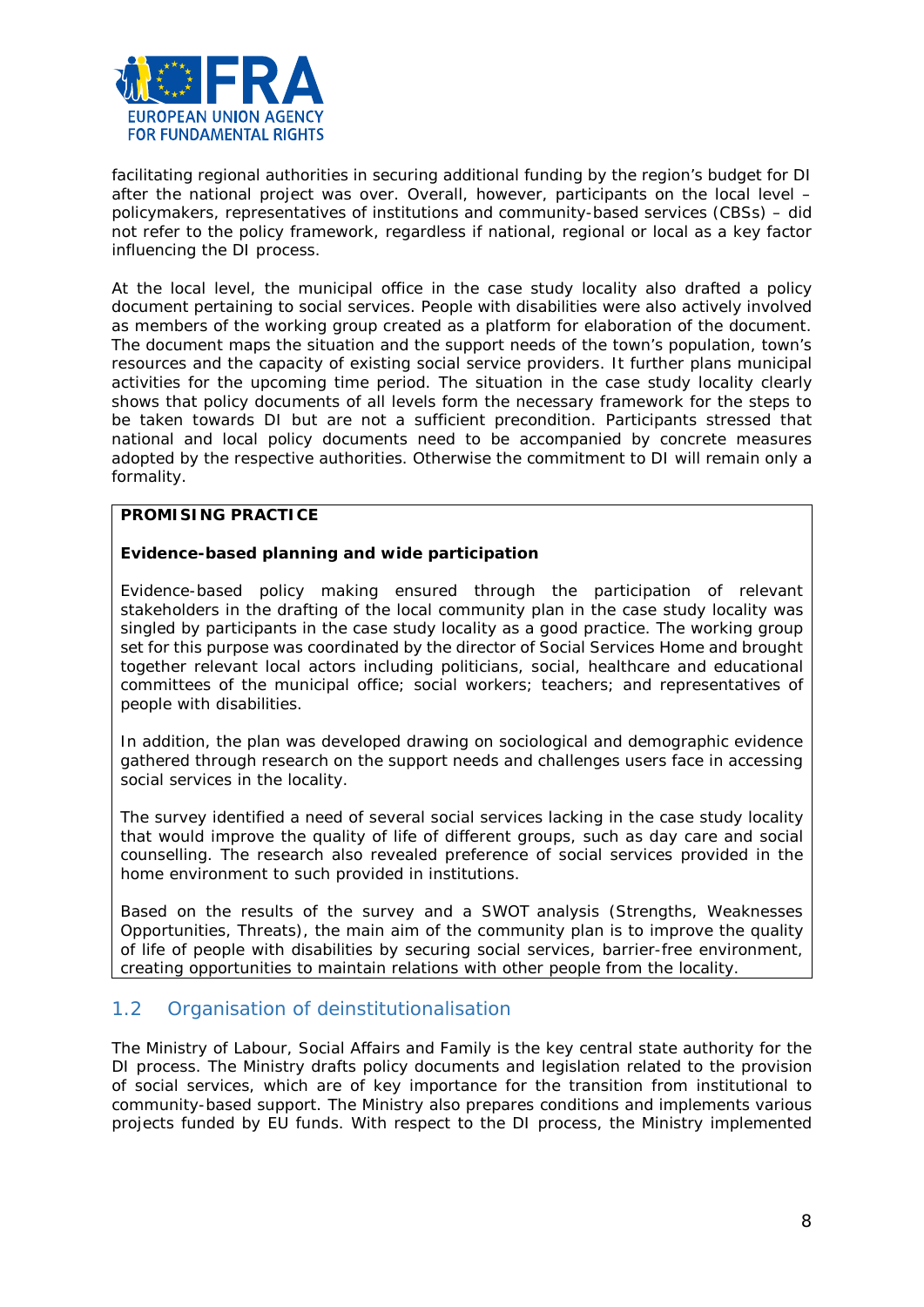

 $\overline{a}$ 

the National DI Project  $(2013 - 2015)^{18}$  $(2013 - 2015)^{18}$  $(2013 - 2015)^{18}$  within which the Ministry intended to test the possibilities of transformation of institutional to CBSs on the sample of 10 institutions (three in Bratislava region, seven in other regions). Within the National DI Project, the Ministry also created a committee of experts for deinstitutionalisation that has the competence to monitor the DI process and evaluate the progress made. When asked about this first National DI Project, participants on the regional/local level associated it with many implementation problems and raised doubt about the quality of the project interventions (see Chapter 3).

Higher territorial units (self-governing regions) have many competences with regard to provision of social services. They draft their own policy documents related to the provision of social services within their territory. They establish social service providers and register those that are founded by actors other than regional authorities. Self-governing regions also allocate funds to individual social service providers. They are also expected to follow the policy principles stipulated by central state authorities (mainly by the Ministry of Labour, Social Affairs and Family), even if they are independent from the central state authorities to a large extent. As administrators of institutions, the respective selfgoverning regions were also involved in National DI project, however, their representatives evaluated that they were very often omitted from the project communication.

Municipalities are legally obliged to establish and provide certain types of social services, mainly field and outpatient social services. They are also responsible for the planning and respective funding of services in their locality. With regard to the DI process, the representatives of municipalities believe that they do not have any specific responsibilities, since until now the DI process has been tied rather to particular institutions (and their administrators) than to individual localities/communities. However, the representatives of institutions who took part in the National DI Project encountered many problems like opposition of local communities and lack of CBSs that could be effectively solved in cooperation with municipalities.

Social service providers are obliged to fulfil conditions stated by the legislation and respect the rules adopted by their founders. They can be founded by self-governing regions, municipalities or other legal entities such as NGOs or for-profit companies.

Division of competences in provision of social services is perceived by research participants as an obstacle for the DI process, since competences of self-governing regions (as well as municipalities) to decide on their priorities in the area of social services are rather broad. So, for instance, if they decide they are not going to create favourable conditions for the DI process, the national (state) authority cannot force them to do so.

*"Another thing is that regional self-governments are not explicitly expected to go for [the DI process]; in other words, if all regional self-governments in Slovakia*  said they refused to tackle it, nothing would happen. The money will simply not be *spent on [deinstitutionalisation]; they will be drawn and spent on other things because the programme is rather broad."* (Regional policymaker)

Another problem mentioned by research participants is the fact that self-governing regions are not directly subordinated to the Ministry of Labour, Social Affairs and Family, so the Ministry is not able to intervene directly into the situation of a particular institution.

<span id="page-8-0"></span><sup>&</sup>lt;sup>18</sup>Slovakia, Implementation Agency of the Ministry of Labour, Social Affairs and Family of the Slovak Republic, *[Národný projekt Podpora deinštitucionalizácie a](https://www.ia.gov.sk/sk/narodne-projekty/programove-obdobie-2007-2013/narodny-projekt-di) transformácie systému sociálnych služieb*.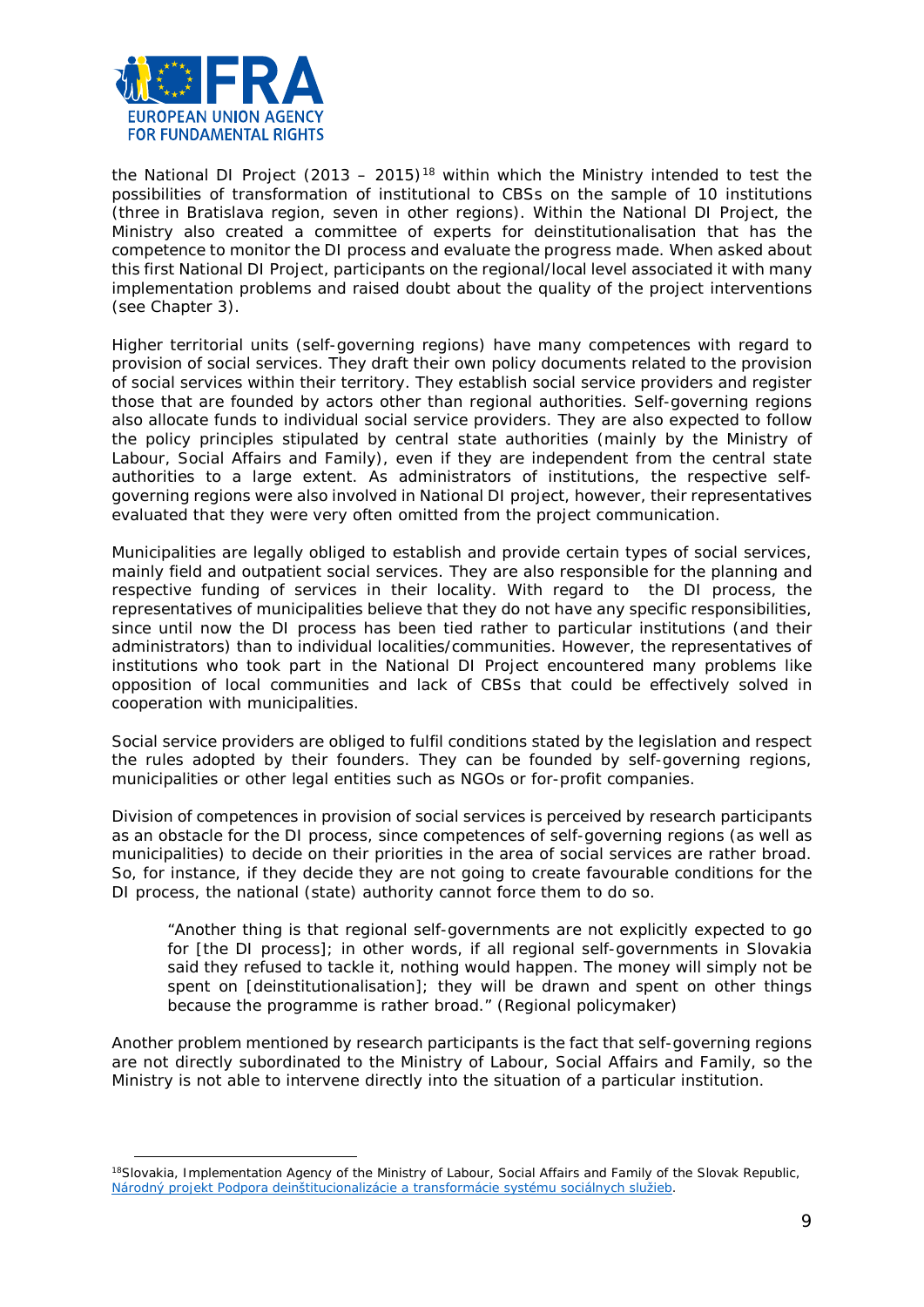

*"Tt is [self-governing regions] who have to implement [the process]; the Ministry can hardly do anything, as it does not administer anything. [The Ministry] cannot change anything, since it doesn't have anything, it doesn't manage anything. The Ministry does not operate a single facility it could change; that's what I meant to say. Therefore, it is up to administrators to make the changes."* (National policymaker)

Although not being actively involved in implementation of the DI process, the Commissioner for Persons with Disabilities believes that the process has been in such a progress so far that it cannot be halted. In her view, the demand for DI has increased since policy documents adopted to date have raised expectations for change in service providers, NGOs and people with disabilities themselves.

## <span id="page-9-0"></span>1.3 Funding for the deinstitutionalisation process

In Slovakia, the DI process is mostly funded by the European Structural and Investment Funds, mainly the European Social Fund (ESF) for so called 'soft measures' and the European Regional Development Fund (ERDF) for construction related measures. The DI process started by involving 10 institutions in the so-called National DI Project<sup>[19](#page-9-1)</sup> funded by ESF and implemented by the Implementation Agency of the Ministry of Labour, Social Affairs and Family. Within this project, several manuals for the transformation of institutions were elaborated, staff were trained in new working methods and transformation plans for the involved institutions were drafted.

Originally it was planned that ERDF funds will be used complementary to the resources from ESF and would serve for purchasing real estate property needed for relocation of institutions' clients into supported/independent living arrangements. However, this plan has not been accomplished for any of the institutions involved in the National DI Project.<sup>[20](#page-9-2)</sup> Several obstacles to drawing of ERDF were reported in this research. In addition to suspicion of corruption, participants referred to hurdles related to bureaucracy of the public procurement system and re-direction of available resources to other priorities.

Within the course of 2017, the Ministry of Agriculture and Rural Development made the funds from ERDF accessible and opened a call within which existing institutions could apply for funds needed for physical transformation and creation of new types of social services. However, the problem of coordination of drawing from the funds, both from ESF and ERDF, still persisted at that time since the funding of soft measures (preparation of transformation plans, training of stuff and clients of institutions) had been delayed compared to the funding of physical transformation of existing institutions.

There are also smaller resources available for the DI process from non-governmental organisations such as SOCIA Foundation that continuously supports the DI process and cooperates with several institutions that undergo (or plan to undergo) DI.[21](#page-9-3)

As the findings show, additional funds were needed in the case study locality to proceed with the DI process. After the National DI Project finished at the end of 2015, the selfgoverning region decided to allocate extra funds for further steps to be taken within the DI process. The region decided to finance the increased costs of the higher number of staff

l

<span id="page-9-2"></span><span id="page-9-1"></span><sup>&</sup>lt;sup>19</sup>Ibid.<br><sup>20</sup> Slovakia, Ministry of Labour, Social Affairs and Family (*Ministerstvo práce, sociálnych vecí a rodiny*) (2016) *[National Action Plan for Transition from Institutional to Community-based Care in the Social Services System](https://www.employment.gov.sk/files/rodina-soc-pomoc/soc-sluzby/narodny-akcny-plan-prechodu-z-institucionalnej-komunitnu-starostlivost-systeme-socialnych-sluzieb-roky-2016-2020.pdf)  [for the Period of 2016-2020](https://www.employment.gov.sk/files/rodina-soc-pomoc/soc-sluzby/narodny-akcny-plan-prechodu-z-institucionalnej-komunitnu-starostlivost-systeme-socialnych-sluzieb-roky-2016-2020.pdf)*, p. 11.

<span id="page-9-3"></span><sup>&</sup>lt;sup>21</sup>SOCIA Foundation, 'Podpora deinštitucionalizácie', see: [www.socia.sk/nase-aktivity/aktualne-aktivity/z](http://www.socia.sk/nase-aktivity/aktualne-aktivity/z-domova-domov/)[domova-domov/](http://www.socia.sk/nase-aktivity/aktualne-aktivity/z-domova-domov/) and [www.zdomovadomov.sk/.](http://www.zdomovadomov.sk/)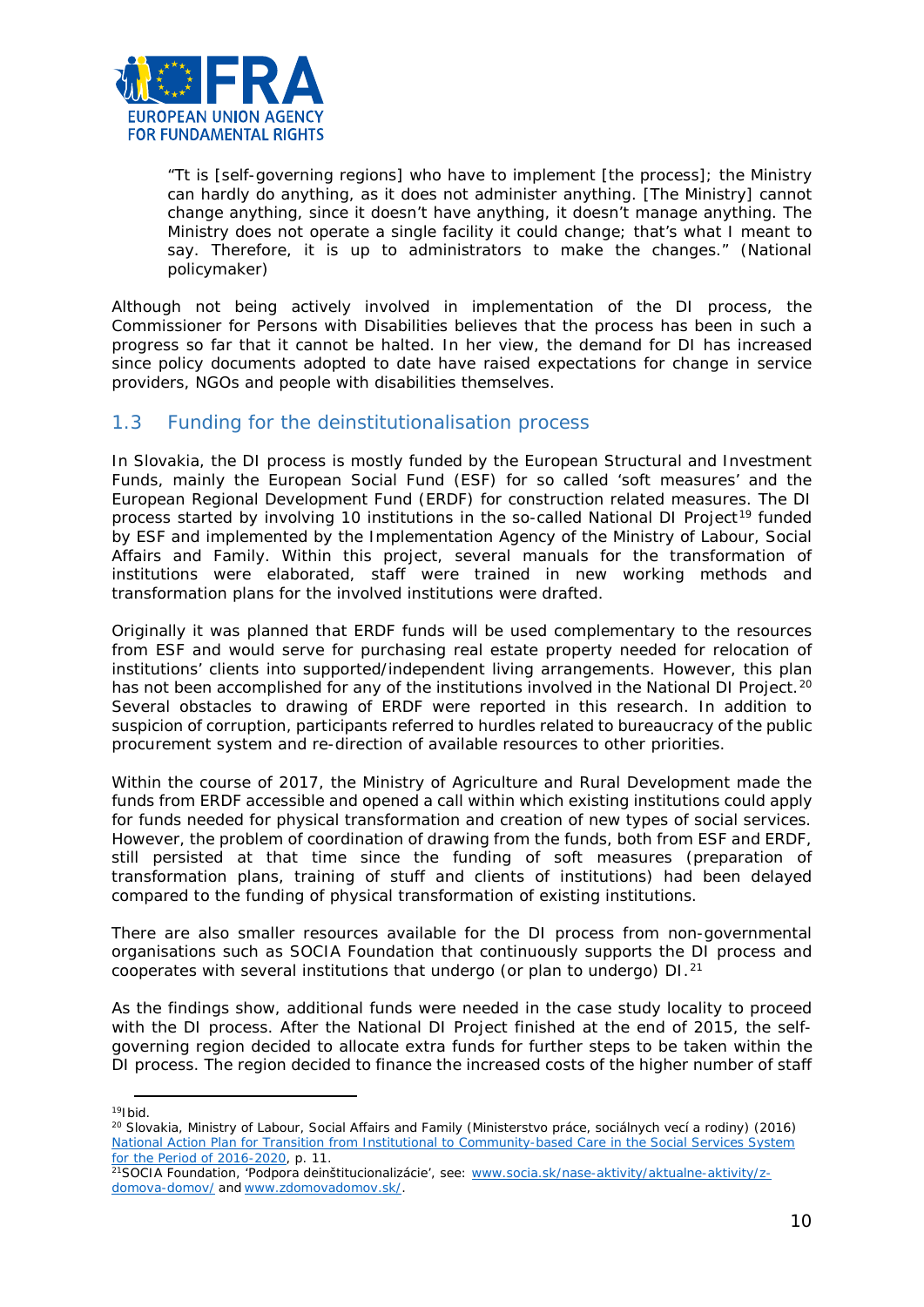

within the institution and also, two flats in the town were bought and renovated for starting a supported living unit. Nowadays, the institution operates within the original building and provides also services within the new supported living unit where six clients have been relocated. The number of institution's staff is almost twice as high as required by law. According to the representative of the region, the number of staff is much higher compared to other institutions within their competence, which means that the region must also allocate much more finances for operation of this institution than for other institutions they administer. Recently, there have been further steps taken within the DI process. The institution plans to establish more supported living units/flats by using ERDF funds, and the town administration has created a few additional social services in the community.

According to participants of the regional/local level, funding of the DI process in Slovakia does not take into account various categories of costs increasing once the DI process is initiated. ESF funds are available only for the phase of preparation – training of staff and clients and elaboration of transformation plans. Funds needed for the physical relocation of clients are available from ERDF, however, actors of all levels reported that the problem lies predominantly in lack of coordination of these two funds as each of them falls under the competence of different ministry. Additional funds that would allow to cover the operational costs (mainly higher number of staff) are not available at all. Thus, in a situation of lack of funds for the DI process, a great deal of responsibility for the DI process lies on the shoulders of self-governing regions that are burdened with high expenditures of social services provision anyway. One of the participants explained the process from a self-governing region perspective:

*"There are absolutely no [budgetary] funds earmarked to [finance provision of social services] during the so-called transitional period, which may take years; it is a general understanding that everybody will pay their own bills. But it is not that simple because, for instance, we receive no money; if we receive any, it is channelled from structural funds. We can only ask for funds to cover investment or capital expenditures, which means [no money for] operational costs but operational costs are basically equal to investment costs. We don't receive financial support from the state budget that would help us cope with the process."* (Regional policymaker)

## <span id="page-10-0"></span>1.4 The status of deinstitutionalisation

 $\overline{a}$ 

The DI process in Slovakia started with the adoption of the *Strategy of Deinstitutionalisation of the System of Social Services and Substitute Care* (2011)*[22](#page-10-1)*, followed by a dedicated *National Action Plan[23](#page-10-2)* and making EU funds for the process accessible. However, it should be noted that before these steps were taken by national authorities at the national level, the idea of DI process had been promoted by several NGOs and experts active in this field. Thus, the initiative of national authorities partly stemmed from and drew on the expertise of the non-governmental sector.<sup>[24](#page-10-3)</sup>

<span id="page-10-1"></span><sup>22</sup>Slovakia, Ministry of Labour, Social Affairs and Family of the Slovak Republic (*Ministerstvo práce, sociálnych vecí a rodiny Slovenskej republiky*) (2011), *[Stratégia deinštitucionalizácie systému sociálnych služieb a](http://www.employment.gov.sk/files/legislativa/dokumenty-zoznamy-pod/strategia-deinstitucionalizacie-systemu-socialnych-sluzieb-nahradnej-starostlivosti-1.pdf)  [náhradnej starostlivosti v Slovenskej republike](http://www.employment.gov.sk/files/legislativa/dokumenty-zoznamy-pod/strategia-deinstitucionalizacie-systemu-socialnych-sluzieb-nahradnej-starostlivosti-1.pdf)*.

<span id="page-10-2"></span><sup>23</sup> Slovakia, Ministry of Labour, Social Affairs and Family (*Ministerstvo práce, sociálnych vecí a* rodiny) (2011), *National Action Plan for Transition from Institutional to Community-based Care in the Social Services System for the Period 2012-2015*.

<span id="page-10-3"></span><sup>&</sup>lt;sup>24</sup> For more information on development in social services from human rights perspective please see: Cangár, M. (2017), *Prechod z [inštitucionálnej na komunitnú starostlivosť v](https://www.socia.sk/wp-content/uploads/2017/05/Cangar_Prechod-z-institucionalnej-na-komunitnu-starostlivost_web.pdf) Slovenskej republike*, Bratislava, SOCIA.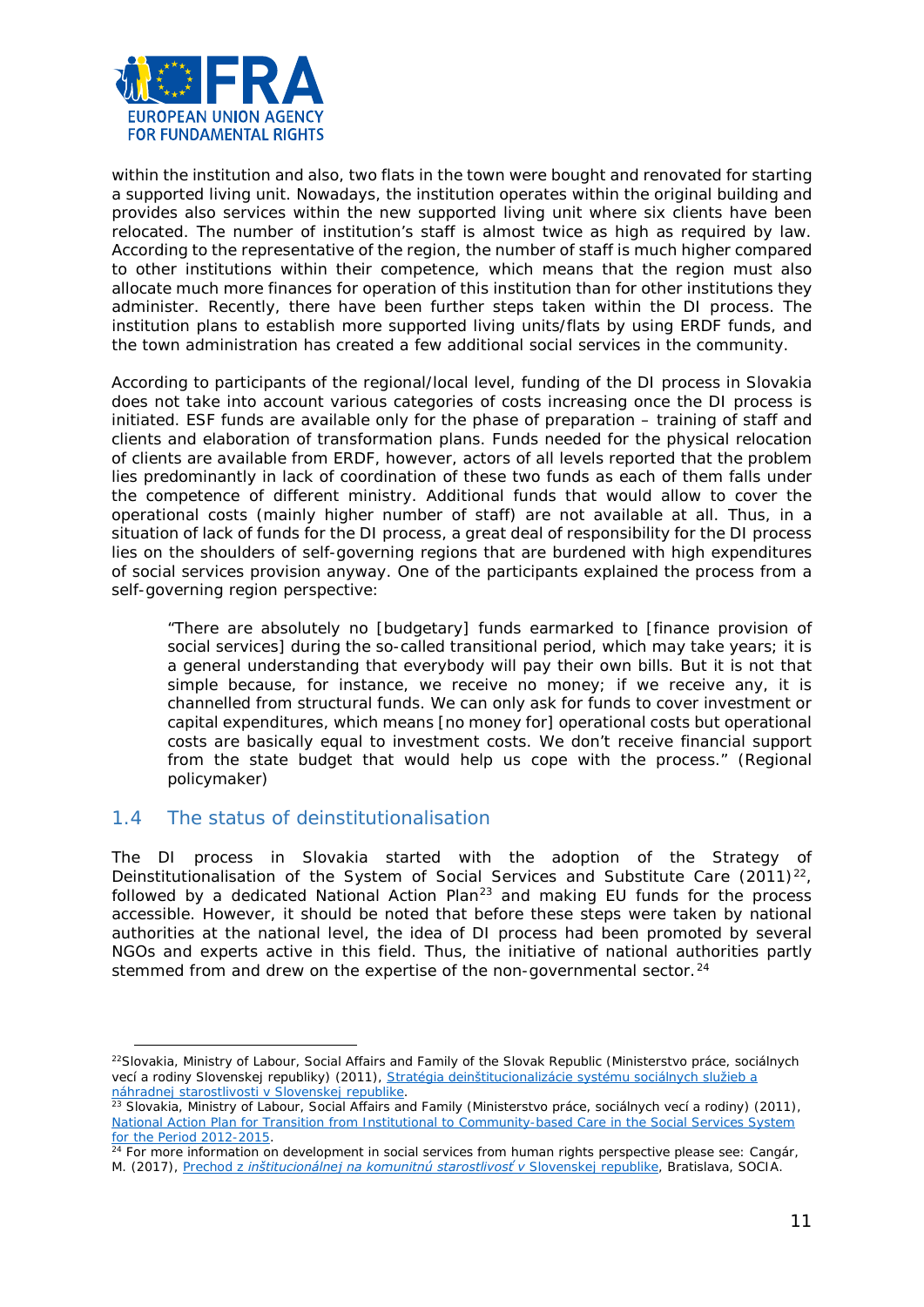

l

The mentioned legislative and policy commitments and activities towards DI were taken up by national authorities following the publication of a report in 2009 by the EU Commissioner for Economic and Social Affairs, Vladimír Špidla, on the use of EU funds to maintain large institutions.<sup>[25](#page-11-0)</sup> This led to the European Commission freezing the use of European Structural and Investment Funds (ESIF) for institutions in Slovakia, and prompted the process.

A pilot National DI Project<sup>[26](#page-11-1)</sup> covering ten institutions was implemented between 2013 and 2015. In spite of reported shortcomings, the project initiated the DI process in Slovakia. Research participants of the regional/local level commented on the insufficient coordination by national authorities of the process; and bureaucratic burden connected with the project's administration, which resulted in hasty and uncoordinated implementation of the activities.

Even though relevant laws do not mention specifically the term deinstitutionalisation, national policymakers who participated in this research, referred more often than other participants, to the existence of a governmental strategy as a positive driver of the DI process. They considered that through a strategy the government has expressed its commitment to the process. Participants also referred to a few legal changes, which facilitate the DI process (amendment of Act No. 48/2008 Coll. on Social Services and Act No. 40/1964 Coll. Civil Code). For instance, a maximum number of places in an institution was introduced to prevent the formation of large-scale institutions; new form of social services – supported living – was incorporated into the law which is perceived as a progressive form of social service that allows a high degree of independence of clients, etc. The Act also introduced a system for quality assessment social services; however, the implementation of the evaluation procedure has been postponed for several times already.

A significant amendment of legislation abolishing plenary guardianship was adopted in 2016. Amendments to the Rules of Civil Non-Contentious Litigation<sup>[27](#page-11-2)</sup> introduced stronger safeguards, abolished full deprivation of legal capacity (plenary guardianship), but still allow for partial guardianship. It is now also possible for people (including persons with disabilities, their guardians, families or close persons) to challenge guardianship decisions and request annulment of guardianship measures. So far, however, the process proves to be lengthy and difficult, if not impossible.

Overall, besides legal and policy developments in the last years, representatives of NGOs and social services providers argued that even if policy documents are well written, they lack implementation and fail to establish concrete actions to be taken within the forthcoming DI process. Another concern raised was that there were no financial schemas attached to these documents and existing community-based services are not ensured financial stability. The monitoring and supervision of the DI process was reported as insufficient. The evaluation of quality of social services that should have been introduced by the amendment of the Social Services Act has been postponed for several times already. According to some participants, existing institutions will not meet the quality criteria once the evaluation procedure is put into practice.

In September 2016, another National Action Plan was adopted that envisages the continuation of the DI process by involving more institutions compared to the first National

<span id="page-11-0"></span><sup>25</sup>Špidla, V. (2009), *[Report of the Ad Hoc Expert Group on the Transition from Institutional to Community](http://ec.europa.eu/social/BlobServlet?docId=4017&langId=en)[based Care](http://ec.europa.eu/social/BlobServlet?docId=4017&langId=en)*, Brussels, European Commission.

<span id="page-11-1"></span><sup>&</sup>lt;sup>26</sup>Slovakia, Implementation Agency of the Ministry of Labour, Social Affairs and Family of the Slovak Republic, *Národný projekt Podpora deinštitucionalizácie a transformácie systému sociálnych služieb*[.](https://www.ia.gov.sk/sk/narodne-projekty/programove-obdobie-2007-2013/narodny-projekt-di) 27 Slovakia, Act No. 161/2015 Coll. Rules of Civil Non-contentious Litigation (*[Zákon č. 161/2015 Z.z. Civilný](http://www.zakonypreludi.sk/zz/2015-161)* 

<span id="page-11-2"></span>*[mimosporový poriadok](http://www.zakonypreludi.sk/zz/2015-161)*), Art. 231-251.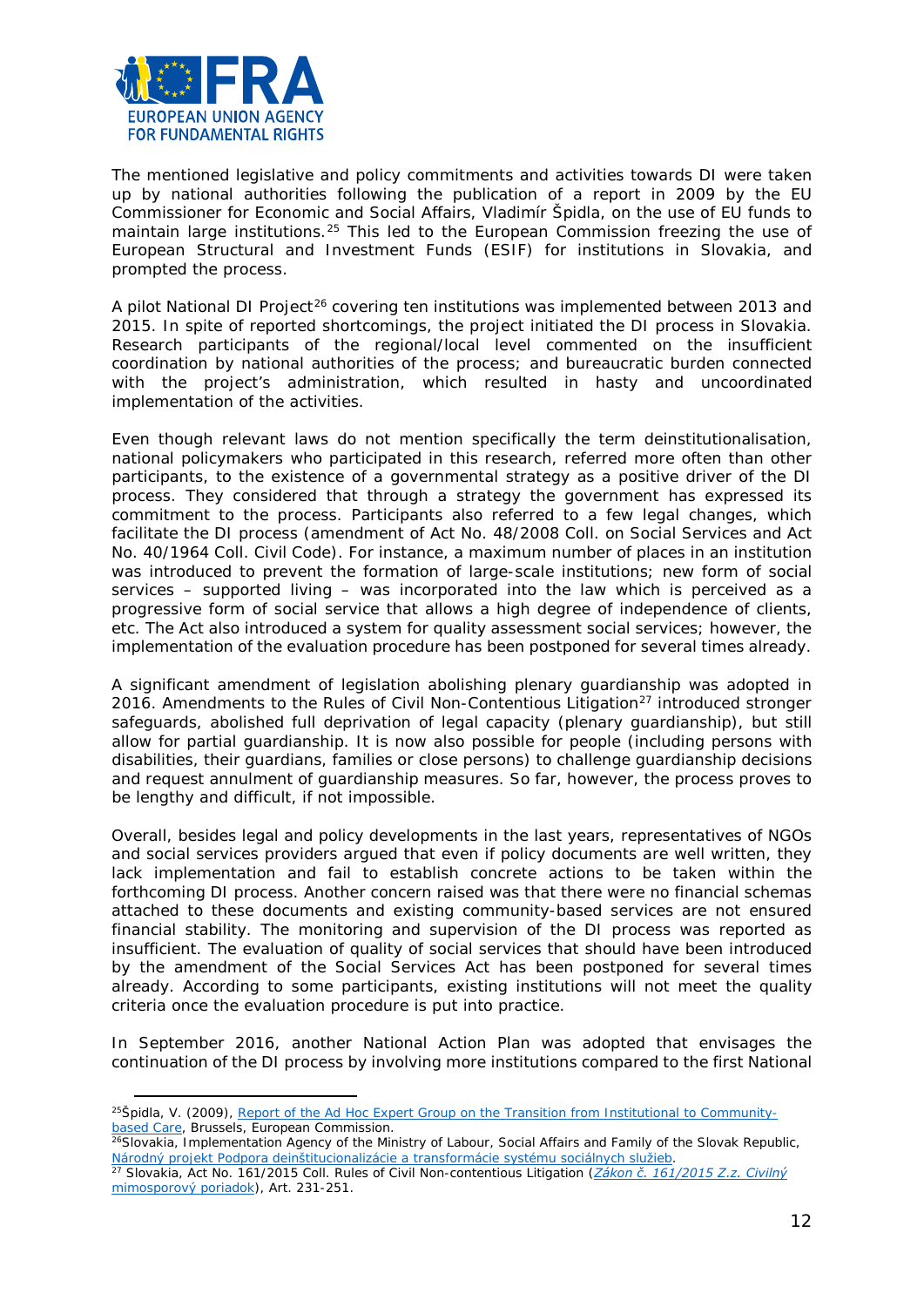

DI Project. The institutions involved in the new DI project will establish transformation teams and draft transformation plans based on the experience gained during the first National DI Project. However, by the end of 2017 (the time of drafting of this report) the new National DI Project has not started. Participants in the research raised concern about the continuation of the National DI Project. In their view, there is no clear structure, no funding allocated yet, lack of communication and information to service providers and organisations. Alarmingly also, the issue of who will lead the project is yet unclear, as three expert NGOs working in the area of deinstitutionalisation were asked for co-financing, which would be impossible. Several open letters<sup>[28](#page-12-2)</sup> have been sent to responsible political actors on these issues, with no reply at the time of writing has been no reply so far.

The Committee on Petitions of the European Parliament (PETI) paid a visit to Slovakia in September 2016 following the petition by the Mental Health Initiative of the Open Society Foundations. The petition concerned the investment of the EU funds into residential institutions for people with disabilities instead of funding the DI process. After consulting relevant NGOs and the Slovak authorities as well as conducting visits to different types of facilities, PETI Committee proposed several recommendations. Those include: speeding of the transition process, enforceability of independent living, involvement of people with disabilities in the DI process and efficient monitoring of the process.<sup>[29](#page-12-3)</sup>

Looking specifically at the status of deinstitutionalisation in the case study locality, except for the Slatinka Home for Social Services, the institution in the research locality is further along in the DI process compared to other institutions/localities in Slovakia. Evidence shows that this is because the administrator of the institution decided to fund additional steps in the DI process from its own budget. Nowadays, the institution runs one supported living flat in the town where a small group of clients was relocated in the first half of 2016. The rest of the clients still live in the original building. However, the institution continues to implement its transformation plan. It cooperates closely with the self-governing region in planning the relocation to the community of more clients still living in the institution and intends to use ESIF funds to enable further steps once the funds will be available.

# <span id="page-12-0"></span>**2. UNDERSTANDING OF DEINSTITUTIONALISATION AND INDEPENDENT LIVING**

## <span id="page-12-1"></span>2.1 Key terms and concepts

 $\overline{a}$ 

#### • **Understanding of deinstitutionalisation and independent living**

In Slovakia, the DI process is only in its beginnings, which might also have an impact on the stakeholders' understanding of the term of deinstitutionalisation – both on the national and local level. In general, the majority of stakeholders perceive deinstitutionalisation as a good direction in the provision of services for people with disabilities. However, understanding of this process and its purpose varies. There is no clear distinction among what was reported by different groups of stakeholders or levels of governance (national, regional, local). In many cases, representatives of the same type of institution or administrative unit had a completely different understanding of DI – based on their personal beliefs and informed by their own experience.

<span id="page-12-3"></span><span id="page-12-2"></span><sup>&</sup>lt;sup>28</sup>TASR[,](http://www.teraz.sk/ekonomika/proces-deinstitucionalizacie-socialny/262545-clanok.html) *Organizácie: Proces transformácie sociálnych služieb zastal*, 30 May 2017.<br><sup>29</sup>Committee on Petitions of the European Parliament (2016), *[Mission Report and Recommendations](http://www.europarl.europa.eu/cmsdata/113106/1113278EN.pdf) following the Fact-finding visit [to Slovakia of 22-23 September 2016](http://www.europarl.europa.eu/cmsdata/113106/1113278EN.pdf)*, 29 November 2016.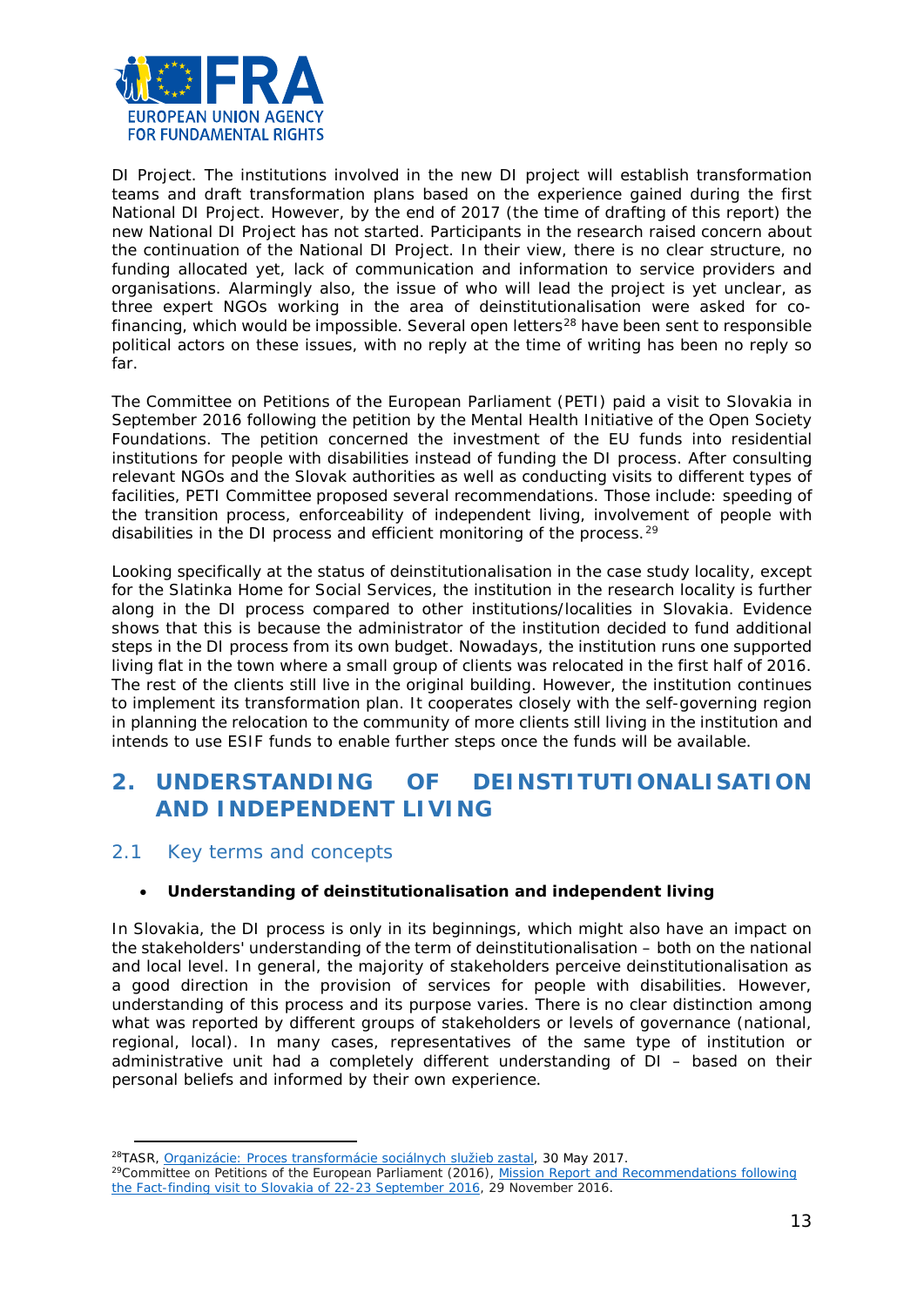

Generally, participants, especially representatives of municipal or regional offices and service providers, view the DI process as a break-down of large institutions into smaller units such as supported living flats or independent living arrangements of groups of people with milder forms and degrees of disabilities. Transformation of large institutions is often understood as physical transformation – rebuilding of current institutions and providing a better quality of life for people with disabilities.

However, other actors – such as disabled persons' organisations (DPOs), some of the service providers and national-level stakeholders – see DI as a process of changing the philosophy of services provided to people with disabilities. They spoke about 'humanisation of services', human rights based approach and individual assessment of people with disabilities' needs as core elements of the DI process.

*"Ehm, the whole time I am thinking about how to describe DI with one word and I guess it would a revolution. […] Revolution towards humanity."* (Employee of a social service)

According to a representative of an NGO, instead of deinstitutionalisation the term 'humanisation' of social services is often used. He stressed that within such 'humanisation' process the institutional practices are only softened and do not lead to real change in philosophy of provision of social services and true independent living outcomes.

Stakeholders on the local level who have direct experiences with DI spoke about the process as allowing a more personalised approach towards clients, a more focused therapy and individual activities for clients. As a result, clients are more self-sufficient and more involved in everyday activities**.** 

However, with the exception of one research participant who spoke about DI process as resulting in living in a home environment with one's relatives, the majority of research participants were convinced that some form of institutional care (supported living, smaller institutions, groups of people with disabilities living together) is necessary for the DI process to be efficient.

Clients themselves who are in the process of DI perceive that they have more control over their lives with more personal space and autonomy, even if they live in supported living arrangements under staff supervision.

#### • **Institution and community-based services and differences among them**

There was a broad consensus among all participants in their understanding of what defines an institutional services compared to such based in the community. All participants in the research – across groups and levels of governance – see great differences between these two types of care provided to people with disabilities. Since services based in the community are not yet sufficiently available throughout Slovakia, stakeholders described rather their theoretical benefits. However, participants from localities where the DI process has already started, could provide evidence on benefits for people with disabilities living in CBSs such as greater visibility in the community and involvement in broader community activities leading to social cohesion.

In general terms, institutions are perceived as very rigid and not flexible environments. Traditionally, institutions for people with disabilities in Slovakia were located in large old buildings, such as old manor houses isolated from the community in remote areas. This acted as key barrier for persons with disabilities to maintain relations with people in the community. Their social life was thus limited to relations with staff.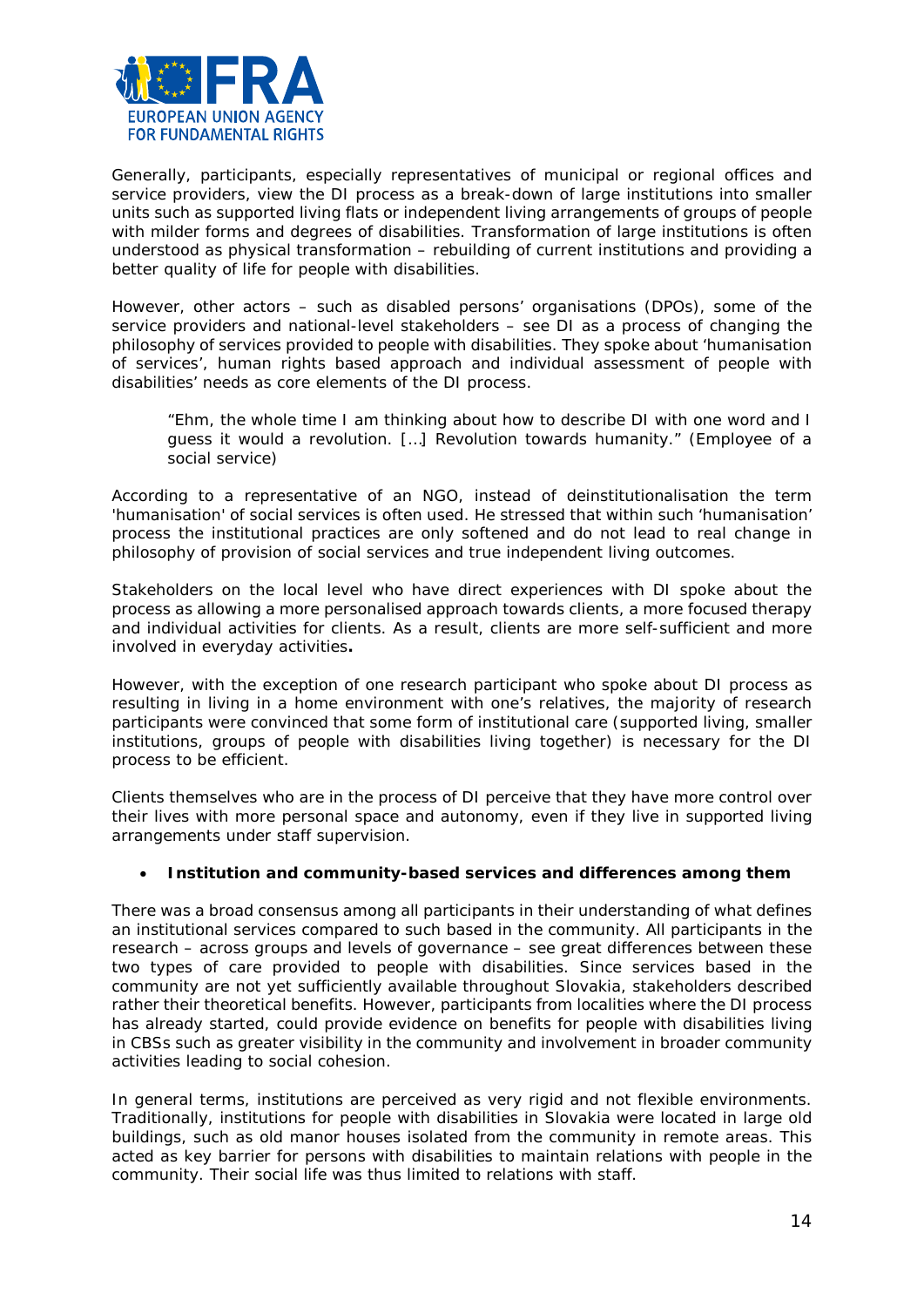

According to different stakeholders, institutions are ruled by a very strict and rigid regime, which means they are not open for change. The participants spoke about the inability of an institution to respond to individual needs of clients, leading to learned dependency of people with disabilities. Furthermore, they stressed that institutions focus predominately on healthcare.

On the contrary, community-based services are viewed as a more human way of providing services to people with disabilities. CBSs entail more individualised approach based on each client's needs and preferences. Since they are provided on the community level, people with disabilities may receive services that are provided to the general public, not only those related their impairment (such as health, social and mental health services).

*"For me, well for the people, in my opinion, it means an individual approach with respect to the living conditions, so no standardised services in large facilities, but custom-fit living conditions for each individual client, what he/she needs, be it social services or employment or different kinds of support and compensations, so that they can access all of this. So that they would not be in a large facility in which the individuality dissolves."* (Representative of a national human rights body)

Within CBSs, people with disabilities receive only services they really need, which allows them to build self-confidence and prevent learned dependency. The services tend to be more responsive to the individual needs of clients.

*"It is crucial that staff strives to seek individual ways to enable people to make independent decisions about their own lives as much as possible."* (National policymaker)

CBSs employ more human approach while respecting the rights of people with disabilities. CBSs also provide an opportunity to live independently – stressed mainly by people with disabilities availing of such support themselves. What distinguishes community-based services from institutional care is freedom of movement, more control over their lives and choices and more privacy.

Unlike institutional care, community-based services create more room for participation of people with disabilities in the life of community. Therefore, participants view it as important to provide services in the clients' place of residence.

*"For me, when something is community-like and it is to be a community service, it should be done in the community where one lives. And this is the difference. When [DI] takes place outside the place of residence [...] of those people and their family, so it's no longer a community service. For instance, if we take a person from Rača and put him into a facility in Malacky or in Stupava, it's not a community service, even though he/she will have a beautiful house there with a garden and orchard."*  (Local politician)

#### • **Deinstitutionalisation and independent living for persons with different types and degrees of impairment**

On a theoretical level, many actors were convinced that the philosophy of deinstitutionalisation and applying a human rights approach is based on the assumption that DI should include all people with disabilities, regardless of the type and degree of their impairment. Some of the stakeholders, in particular representatives of public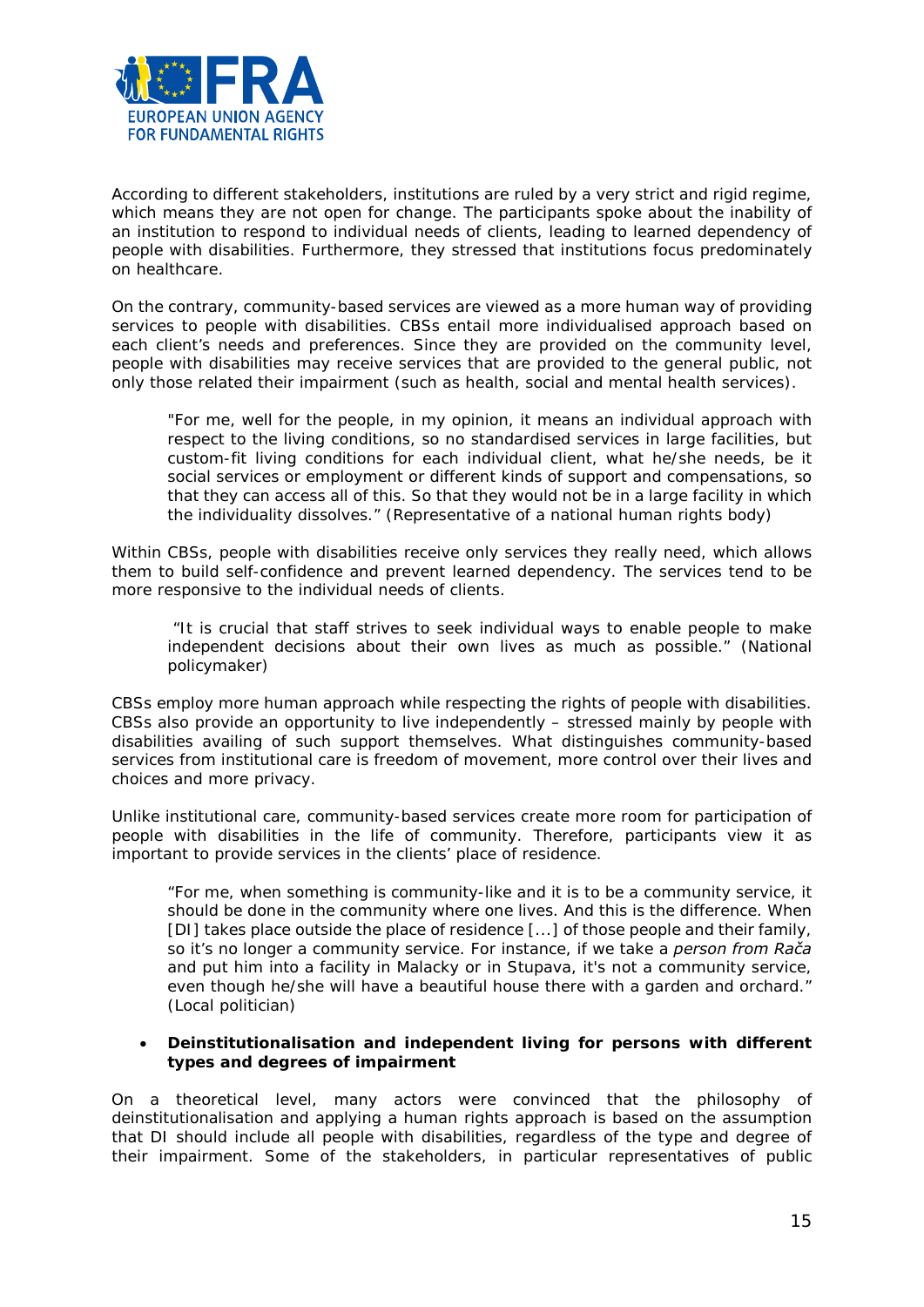

authorities, disabled people's organisations (DPOs) and NGOs think that also people with severe disabilities can live independently in the community.

However, in practice, most respondents, regardless of their profession and active engagement in the DI process, see some limitations for different groups of people with disabilities. Professionals who are already involved in the DI process in particular are convinced that DI is 'not suitable', in other words not possible, for people with more severe types of disabilities. Following views were expressed by respondents.

#### o **DI is viewed as not suitable for people with severe disabilities and people who are not mobile**

Local level stakeholders and representatives of service providers from the case study locality shared that, in their view, it was not possible to achieve independent living for immobile persons and those with severe disabilities. The scope of support services (health, social, etc.) for them is very broad and thus only institutions can provide adequate services to people with severe disabilities.

In their view, institutions can offer a better quality of life, since they provide health care and social services that could not be provided in the home environment. The quality of health care was understood as much more important than independent living.

*"You certainly cannot speak of any preparation with respect to clients who are immobile and deaf, blind and so on; you can only speak of improving the quality of their lives, which can be attained through good rehabilitation."* (Manager of a social service)

#### o **DI is viewed as not suitable for people with psychosocial disability**

Another group broadly perceived by research participants as not suitable for living independently in the community are those with psychosocial disabilities. Concerns, mainly raised by service providers, include: fear of aggressive behaviour; posing danger to themselves and others; increased stigmatisation and fear of the people in the community who would be reluctant to accept people with psychosocial disabilities.

#### o **DI is viewed as not suitable for people who have lived in an institution for most of their lives**

Older people and those living in an institution for most of their lives are another group which was viewed by participants as not suitable. Participants spoke about increased "learned dependency" which would make the process of transition more difficult.

## <span id="page-15-0"></span>2.2 Impact of deinstitutionalisation

DI is currently in Slovakia is just starting and has not been accomplished yet. However, stakeholders commented on various outcomes already observed at these early stages.

Representatives from municipalities (regional and local) spoke about many challenges, stemming from the lack of information campaign (due to the lack of funding), which led to a low public awareness on this topic. People's negative attitudes have an impact on the implementation of DI.

*"Then, when we singled out the one [facility] that seemed to be the best in terms of the clients' lowest average age, the locals stood up against the idea. It was in*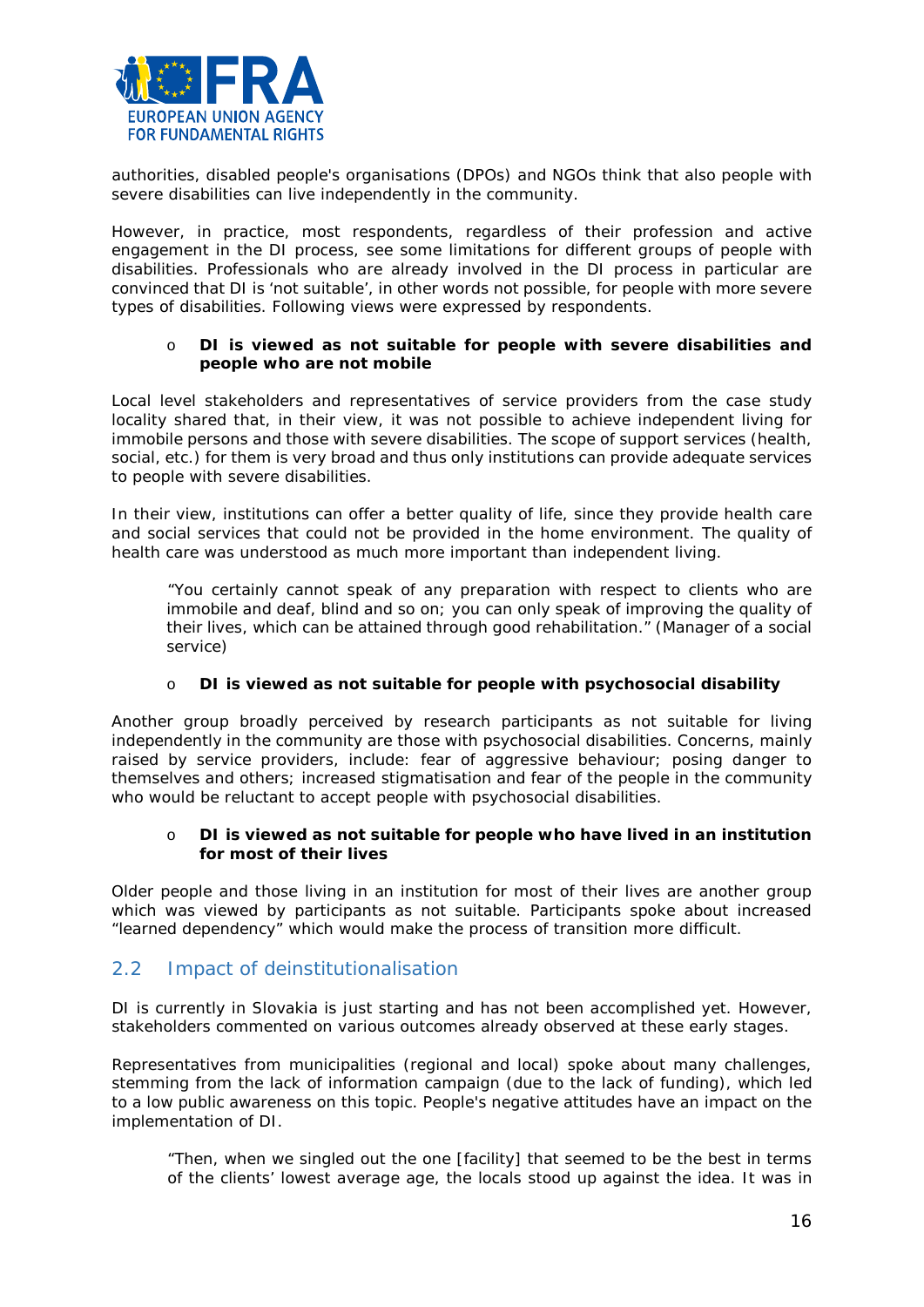

[location]. [The locals] even appealed to their deputy in the regional parliament *and we had to write back to them, but it was rejected. The parents opposed it. I don't know whether it was a communication failure [between the staff, the regional self-government and the parents]; all I know they were opposed to it from the very outset. [The project] failed eventually. […] We had truly serious problems in the beginning; our entire department was involved in it."* (Regional policymaker)

Representatives of service providers also confirmed that negative attitudes and misunderstanding of the purpose and philosophy of DI had a negative impact on their work. However, people with disabilities are becoming more "visible" and involved in different activities organised in the community. Thus, the attitudes are changing positively as a consequence of the DI process.

*"The fact that they are outside, that they can [leave the institution] and pursue a more active form of existence. If I am to return [to the original question], I think it is not as necessary [for their sake] –of course, it is also good for them as they have a chance for personal improvement, but I believe it is rather about the common good, about making people come together. I mean, really, we live in a small town and we know how these things are – sometimes we envy each other even a nose between the eyes. Let me put it straight because I don't have a problem with that: this is often the case here. I believe the more independent and more visible they become, the more other people are forced to perceive the new situation that has come into being."* (Member of the local community)

Another positive impact of the DI process, reflected on by research participants, was the opportunity for different local-level actors (such as service providers and municipal officers) to develop skills in providing community-based services and to intensify cooperation among different actors. For some of them, participation in DI also helped them learn good practices from abroad.

On the personal level, service providers learned to employ individualised approach to clients.

The non-existence of community-based services negatively influenced the work of individual service providers. On the one hand, institutions are broken down to either smaller units or survive only as administrative centres. On the other hand, they need to create community-based services themselves, as neither the state nor the municipality authorities took over this task.

*"[…] we, too, had to cut one facility down at the moment – we simply have to create supporting services, because there is no special agency for supported employment, there are no rehabilitation centres, sheltered workshops and these are simply subjects we need out in the field. And we need them to live and be active."* (Manager of a social service)

Even though the DI process has an impact on the work of service providers and other stakeholders, DI affects most significantly the lives of people with disabilities themselves. According to the employees of the institution in the case study locality, their lives improved considerably.

*"That's right, because they simply found out that their life has become more similar to ours, you see? I mean, they see us coming to work and then leaving to return to our families. Likewise, when [these clients] who live in the apartment in town, they say, like, we must hit the sack because we have to go to racket in the morning.*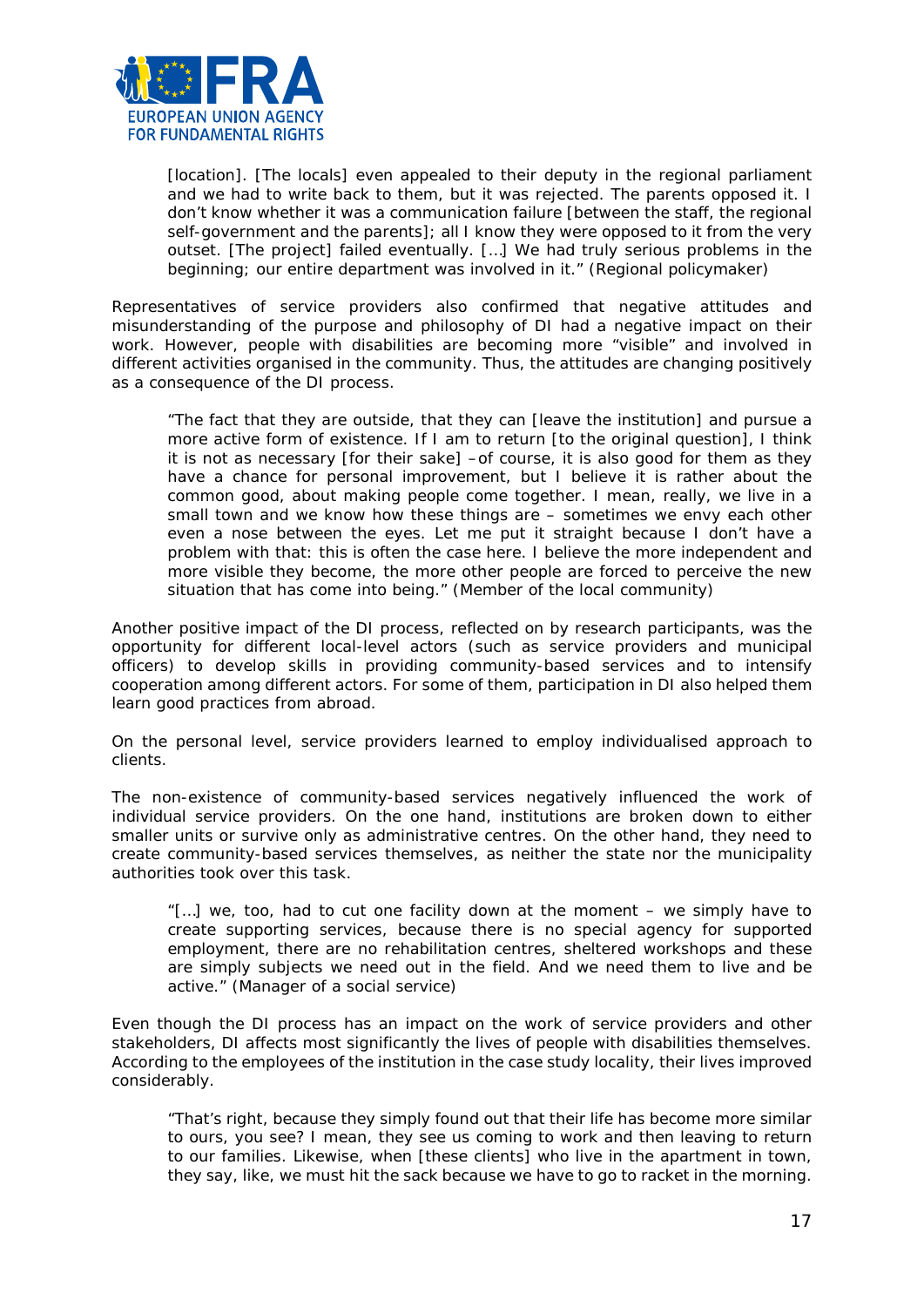

*So, they see that their life has grown a bit like ours, as my colleague has said, and that really makes them happier."* (Employee of a social service)

All people with disabilities participating in the research assessed the DI process positively. According to them, DI had a strong impact on their lives. The more independently they live outside the institution, the better their life is. Positive impacts can be summarised as: a possibility to make their own decisions and to have more control, higher self-esteem and self-sufficiency, better interactions with others in the community. The positive impact of DI was also described in terms of greater visibility of people with disabilities, maintaining contacts with people from the community and participation in various cultural activities organised by the community or the city hall.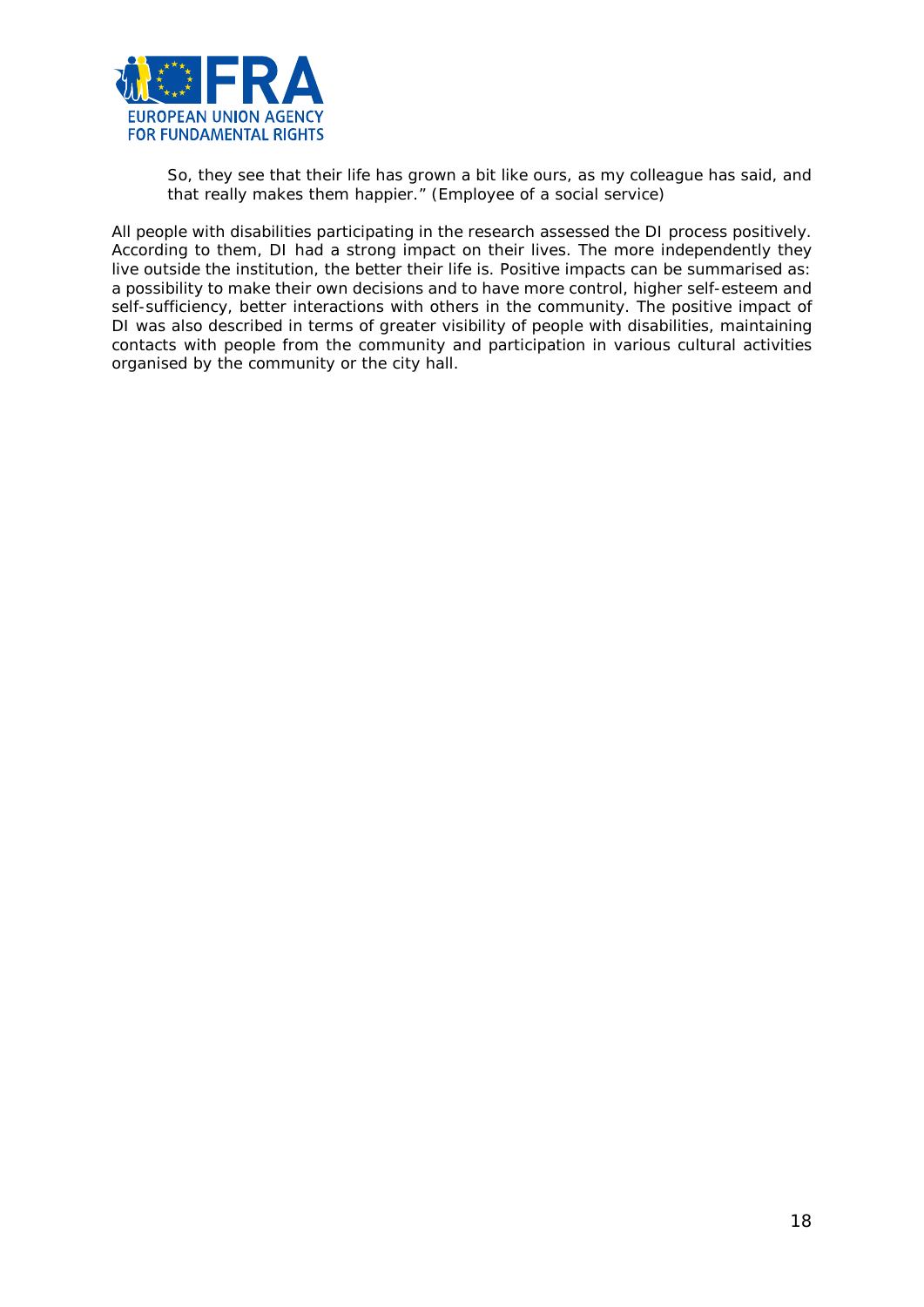

# <span id="page-18-0"></span>**3. ESSENTIAL FEATURES OF THE DEINSTITUTIONALISATION PROCESS**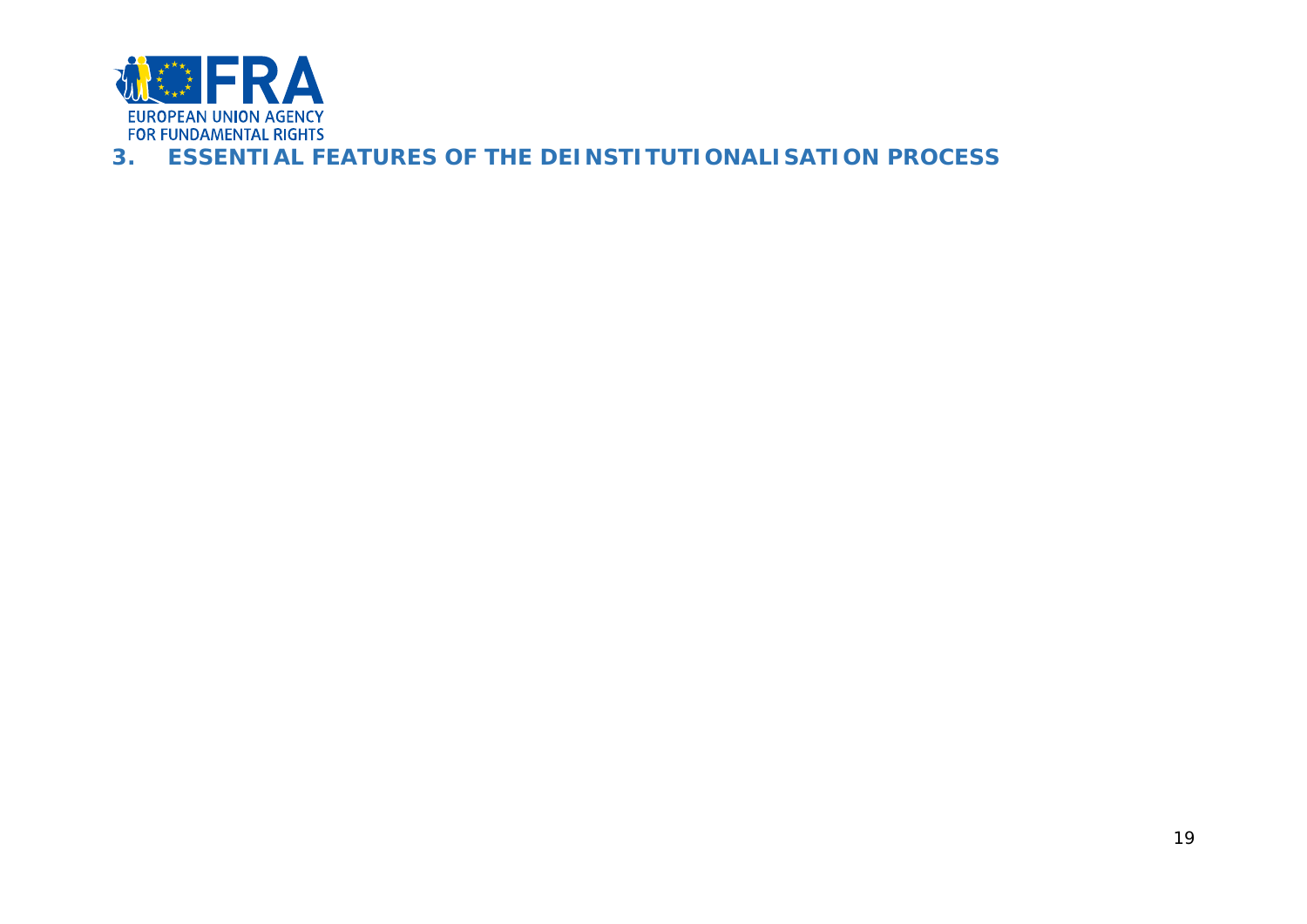

| <b>ESSENTIAL FEATURES</b> |                                | <b>KEY DRIVERS</b> |                                                                                        | <b>KEY BARRIERS</b> |                                                                             |
|---------------------------|--------------------------------|--------------------|----------------------------------------------------------------------------------------|---------------------|-----------------------------------------------------------------------------|
|                           | 3.1 Commitment to<br><b>DI</b> | 3.1.1              | International commitment of Slovakia to fulfil the                                     | 3.1.5               | Lack of clear commitment and failure to                                     |
|                           |                                |                    | rights of people with disabilities by implementing<br>the DI process                   |                     | implement the DI process on the part of the<br>state                        |
|                           |                                | 3.1.2              | National policy documents (strategies, action                                          |                     | 3.1.6 Lack of committed and trained employees                               |
|                           |                                |                    | plans) and respective amendment of legislation for<br>supporting the di process        | 3.1.7               | Adversity to EU Funds, corruption and "grey<br>politics"                    |
|                           |                                | 3.1.3              | Commitment of the self-governing regions to DI                                         |                     |                                                                             |
|                           |                                | 3.1.4              | Commitment of managers of institutions to DI                                           |                     |                                                                             |
|                           | 3.2 Availability of            | 3.2.1              | Positive examples of DI from abroad                                                    | 3.2.4               | Lack of information about the DI process and                                |
|                           | guidance to                    | 3.2.2              | Exchange of information among                                                          |                     | poor guidance                                                               |
|                           | support the DI                 |                    | institutions/regional authorities                                                      | 3.2.5               | Lack of proper and adequate preparation                                     |
|                           | process                        | 3.2.3              | Training workshops and consultations provided                                          | 3.2.6               | Discontinuity in implementation of National DI                              |
|                           |                                |                    | during the National DI Project                                                         |                     | Projects                                                                    |
|                           |                                |                    |                                                                                        | 3.2.7               | Lack of practical information and good practice<br>examples                 |
|                           | 3.3 Active cooperation         | 3.3.1              | Cooperation between institutions and their regional                                    | 3.3.4               | Insufficient communication                                                  |
|                           | between the                    |                    | administrator                                                                          | 3.3.5               | Lack of active cooperation between national,                                |
|                           | people involved in             | 3.3.2              | Cooperation of other relevant stakeholders on the                                      |                     | regional and local level actors                                             |
|                           | the DI process                 |                    | local level                                                                            |                     |                                                                             |
|                           |                                | 3.3.3              | Cooperation of the institutions and NGOs/DPOs                                          |                     |                                                                             |
|                           | 3.4 A change in                | 3.4.1              | Change in attitudes of the local population                                            | 3.4.4               | Employee attitudes                                                          |
|                           | attitudes towards              | 3.4.2              | Changes in attitudes of the institution's staff                                        | 3.4.5               | Attitudes of communities and families                                       |
|                           | persons with                   |                    | towards the DI process                                                                 | 3.4.6               | Fear of clients and learned dependence                                      |
|                           | disabilities                   | 3.4.3              | Expectations of people with disabilities and their                                     |                     |                                                                             |
|                           |                                |                    | families that the DI process will be put into                                          |                     |                                                                             |
|                           |                                |                    | practice                                                                               |                     |                                                                             |
|                           | 3.5 Practical                  | 3.5.1              | Employing new working methods and organisation                                         | 3.5.4               | Lack of finances for transformation of                                      |
|                           | organisation of                |                    | of work                                                                                |                     | institutions and cbss and their sustainability                              |
|                           | the DI process                 | 3.5.2              | Higher share of professional staff to be able to<br>create the transformation team     | 3.5.5               | Lack of CBSs and inaccessible general services                              |
|                           |                                |                    |                                                                                        | 3.5.6               | Lack of opportunities for further integration                               |
|                           |                                | 3.5.3              | Funds available to cover the increased costs<br>necessary for the transformation phase | 3.5.7<br>3.5.8      | Deprivation of legal capacity<br>Barriers in legal setting and bureaucratic |
|                           |                                |                    |                                                                                        |                     |                                                                             |
|                           |                                |                    |                                                                                        |                     | burden                                                                      |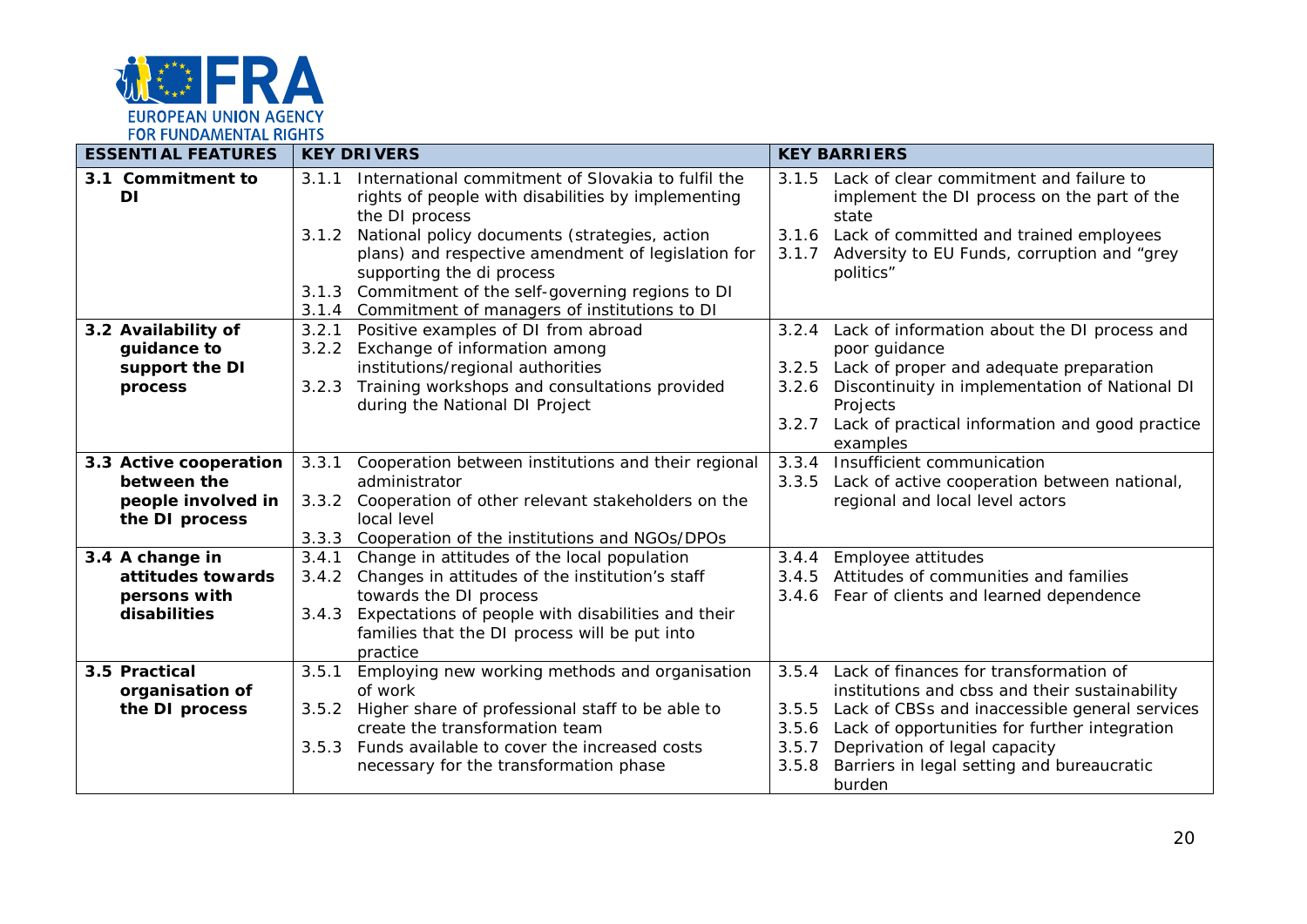

## <span id="page-20-0"></span>3.1 Commitment to deinstitutionalisation

3.1.1 Driver 1 – International commitment of Slovakia to fulfil the rights of people with disabilities by implementing the DI process

The importance of international commitment was emphasised by many participants in the research, notably those who are the most active and devoted to DI. The human rights perspective anchored in the Convention on the Rights of Persons with Disabilities, ratified by Slovakia in 2010, serves as an important source of personal motivation.

"*So, we are rather speaking of self-governments that understand what it means […] the process of transforming social services, deinstitutionalisation process, but first and foremost understand that the rights of persons with disabilities are very important. [I would say] it is the duty of a self-government to fulfil the Convention on the Rights of Persons with Disabilities and its Optional Protocol. […] they don't perceive it as something they must do, but as something they want to do, because it is their people they do it for.*" (Regional policymaker)

#### 3.1.2 Driver 2 – National policy documents (strategies, action plans) and respective amendments of legislation for supporting the DI process

National-level authorities pointed to the policy framework, in particular the Strategy for Deinstitutionalisation adopted by the government as a driver for the transition process (for more details see chapter 1). In their view, apart from the relevant policy documents amendments of existing legislation also support the DI process, as they prohibited building new large-scale institutions and gave community-based services priority over social services provided in institutions.

#### 3.1.3 Driver 3 – Commitment of self-governing regions to DI

Since the provision of social services is decentralised in Slovakia, self-governing regions play an important role in organising social services. The research findings show that not all regions support the DI process equally. There are regions in Slovakia that oppose the process, whereas other regions act actively to push it forward. They did not only address DI into their regional policy documents, but also adopted measures and activities to proceed with the DI process in practice.

Several representatives of institutions and self-governing regions stressed that there are many small steps that can be done without much investment. They say that even if the continuation of National DI Project is uncertain, they can at least take these minor steps like completing the transformation plans, ensuring the exchange of information among institutions and supporting the creation of community-based services.

"*For the time being, self-governments are driven mostly by their own motivation and are able to adopt at least small measures; for instance, we have been developing community care services for six or seven years now*." (Regional policymaker)

#### 3.1.4 Driver 4 – Commitment of managers of institutions to DI

Operating in rather unfavourable conditions towards DI, the commitment of the institution's management showed to be a crucial precondition when implementing the DI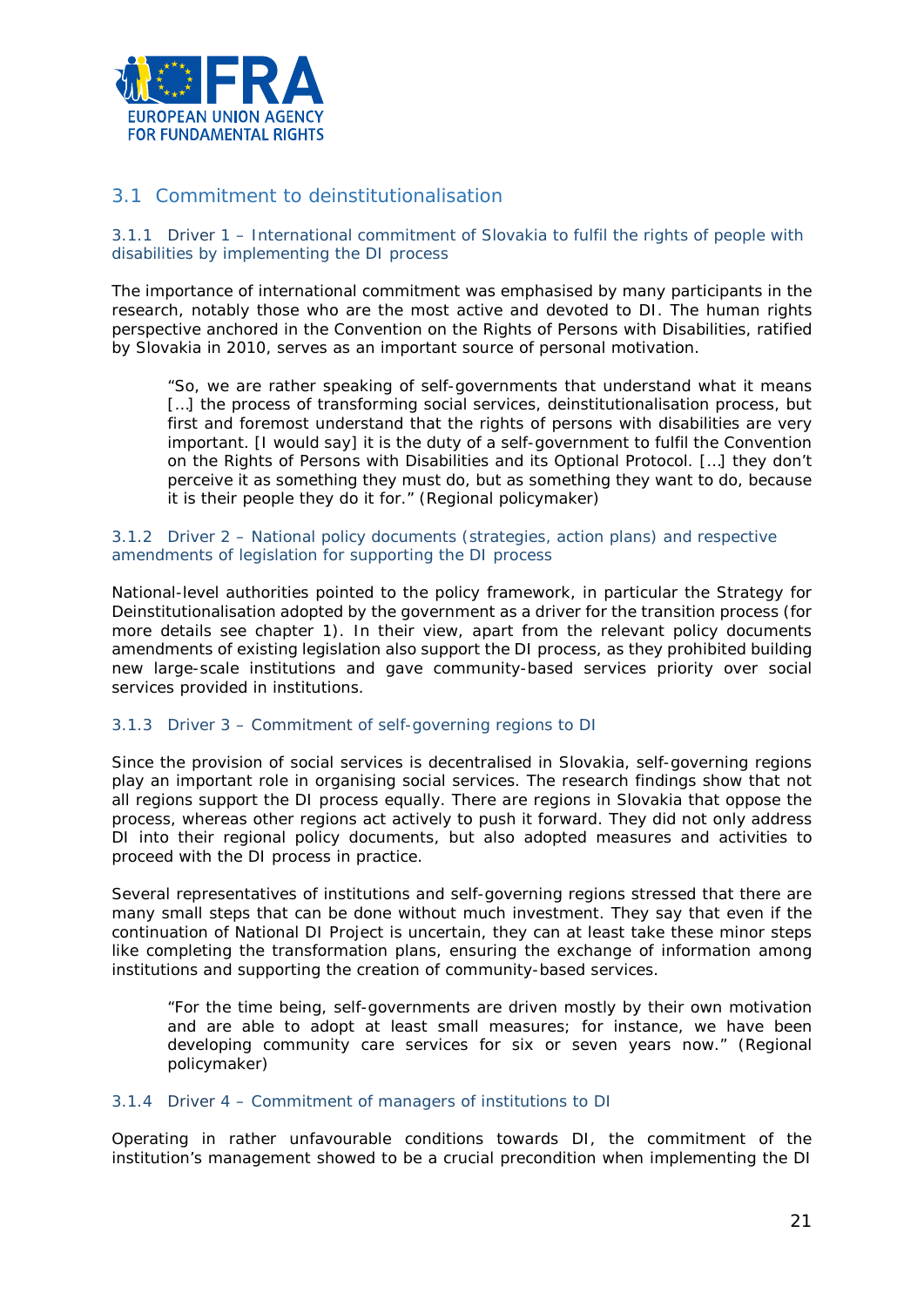

process in Slovakia, since there are many responsibilities that fall concretely on the institution's management.

Beside the communication with the administrators, institutions act towards the other local actors, local authorities and community. Within the institution, the management needs to pursue and motivate their own employees to actively take part in the DI process. The fieldwork research revealed that institutions in the DI process were motivated to start with DI by several factors. Some of them were pushed to the process without having a lot of chance to refuse. Some of the institutions were afraid that they would be somehow penalised for refusing to take part in the project, for instance by reducing the number of staff. Other institutions used the opportunity to improve their working conditions, mainly in terms of renovation of workspaces. Furthermore, motivation and commitment of the institutions involved also stemmed from the fact that they wanted to increase the quality of social services they provide for their clients. They also perceived the DI process as a professional challenge.

#### **PROMISING PRACTICE**

l

**Best practice in DI process in Slovakia – deinstitutionalisation of Slatinka home of social services**

Slatinka home of social services (*Domov sociálnych služieb Slatina – DSS Slatinka*) has been in the process of DI since 2008 and currently has 69 clients, out of which 15 persons with severe disabilities still live in the institution. Other clients have been gradually relocated to the supported-living flats or smaller buildings in the centre of the town. Currently, DSS Slatinka includes more than eight flats for supported living, one building that serves as an institution, day care centre and week centre, and two other premises<sup>[30](#page-21-0)</sup>.

The DI process of Slatinka institution started due to their own commitment to improve the life of their clients. Gradually, they supported their clients in independence and life in the community.

In 2013, they joined the National DI Project, led by the Implementation Agency of the Ministry of Labour, Social Affairs and Family, within which they were supported in form of preparation of leadership and employees. $31$  Similar to other institutions involved in the National DI Project, DSS Slatinka never got to the next part of the process – the physical transformation of the home. However, in their case this was caused due to halting the funds by the regional governor.

Several research participants – representatives of disabled persons' organisations, service providers, policymakers – and those from other institutions undergoing the DI process referred to the process in DSS Slatinka as a promising practice. Few elements were highlighted. Foremost, DSS Slatinka achieved measurable outcomes, despite the fact that they went through the DI process on their own costs. The process was financed by their own budget received from the self-governing region and the grant money they received for various projects, mainly from the Open Society Fund – the Open Mental

<span id="page-21-1"></span><span id="page-21-0"></span><sup>30</sup>Brichtová, L., Filipová, M., Končeková, D., Kopcová, E., Samová, M. (2015), *Záverečná hodnotiaca správa. Národný projekt Podpora deinštitucionalizácie a transformácie systému sociálnych služieb v Slovenskej republike*, Bratislava, Implementation Agency of the Ministry of Labour, Social Affairs and Family, p. 128. For other information on the DI process at Slatinka, see: Holúbková, S., and Ďurana, R. (2013), *Odvaha na nové služby*, Bratislava, INESS, p. 28, or SOCIA (2015), *[Simple happiness](https://vimeo.com/122460187)* (film with English subtitles). 31Implementation Agency of the Ministry of Labour, Social Affairs and Family, *[Základné informácie](https://www.ia.gov.sk/sk/narodne-projekty/programove-obdobie-2007-2013/narodny-projekt-di/zakladne-informacie-npdi)  ['Základnéinformácie'](https://www.ia.gov.sk/sk/narodne-projekty/programove-obdobie-2007-2013/narodny-projekt-di/zakladne-informacie-npdi)*.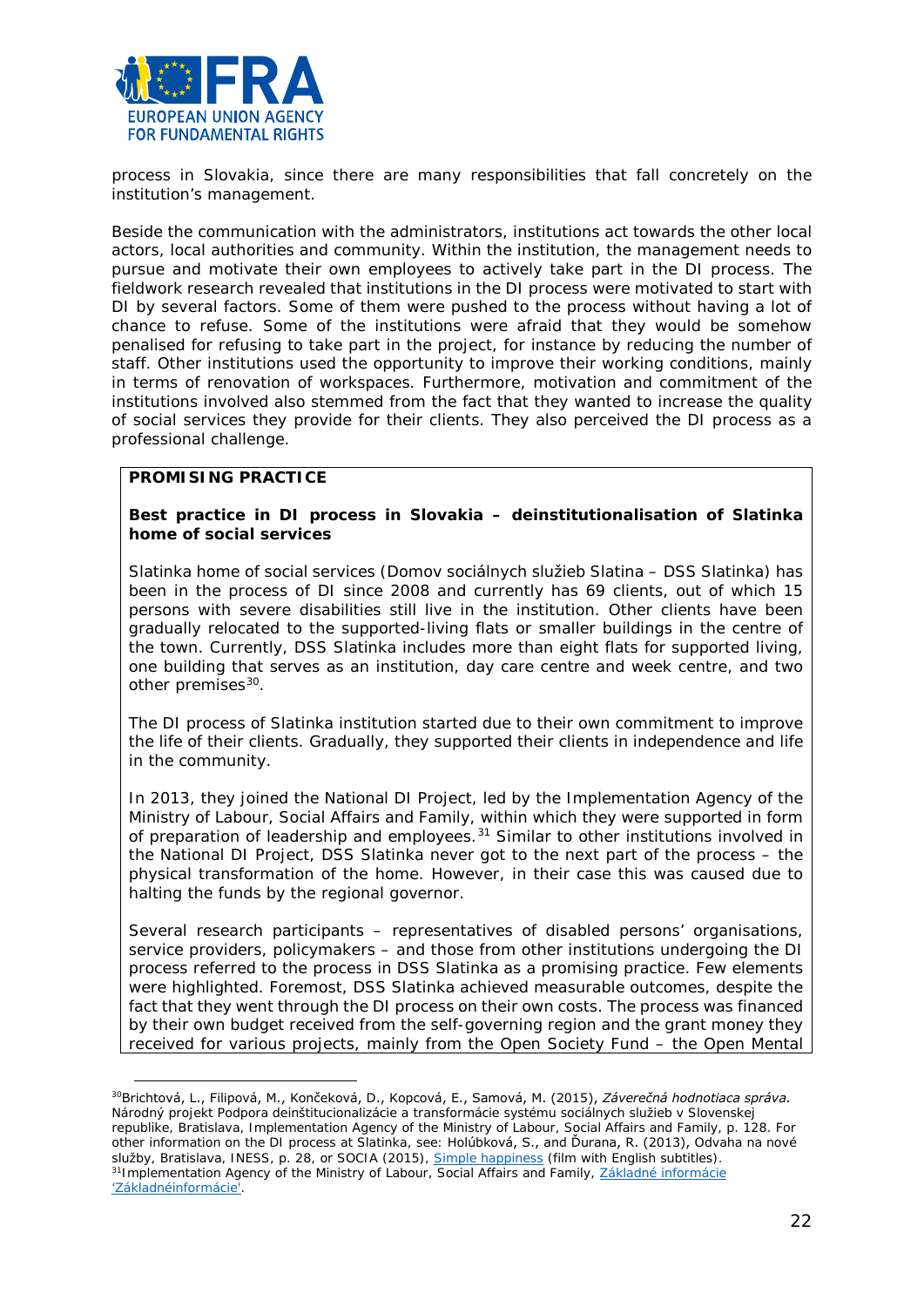

 $\overline{a}$ 

Health Initiative. The institution has also a year-long cooperation with the SOCIA Foundation – an NGO, which supports the DI process actively also on the national level. In addition, they successfully moved out most of their clients from the old manor house to several smaller properties around the town.

Another outcome of the DSS Slatinka's transformation process mentioned by one of the research participants is that their clients, previously assessed as highly dependent on care, developed considerably independent living skills after their relocation to the community supported services in Lučenec and now live almost fully independently.

One of the research participants from an NGO mentioned another important success feature: the institution also allowed their clients to actively engage in the promotion of their rights. The DSS Slatinka's clients were present at the hearing of the Slovak Republic before the UN Committee on the Rights of Persons with Disabilities in 2016. During a side event before the Committee, they spoke about the impact the transition process had on their lives and of what all they had gone through.

#### 3.1.5 Barrier 1 – Lack of clear commitment and failure to implement the DI process on the part of the state

Almost all participants in this research perceived that DI is not a priority in Slovakia. They spoke of the process as being seen as the "necessary evil" and no one in senior political levels really interested. The main motivation behind the start of the process was the freeze of structural funds by the European Commission in 2010 following Commissioner Vladimír Špidla's report on the use of EU funds in large institutions with a combined capacity of 3,000 people.[32](#page-22-0)

#### *"I wouldn´t call it [a priority]. The project of deinstitutionalisation obviously lacks political backing."* (Representative of a non-governmental organisation)

The lack of genuine political commitment  $-$  according to research participants  $-$  is transposing into poor implementation of the national legal and policy instruments for DI. Even if national strategy documents and action plans and strategies were assessed by various groups of respondents as very good and beneficial for pushing for DI, many stressed that they lack legal enforceability, provision of sanctions when not implemented, clear and strict timeline and adequate allocation of state funding. Overall, participants stressed that DI is well developed on paper, but in reality implemented only formally.

"*Well, on paper, we have gone quite far, because we have the deinstitutionalisation strategy, which is even cited sometimes as an example of good practice, like this is the way to go. We have defined national priorities that stipulate our ambition to support the development of community-based services. We have several legislative signs [of improvement, for instance provisions] that prevent the registration of new homes of social services. Certain capacity limitations, quality criteria and individual planning have been enacted. So yes, we are quite far along the way on paper. However, we are lagging behind terribly in terms of implementation; [we have a*  long way to go in terms of] changing the system of evaluating dependence, *financing social services and introducing active support.*" (Representative of a nongovernmental organisation)

These, many assessed, results in a slow DI process, with very few institutions undergoing

<span id="page-22-0"></span><sup>32</sup> Špidla, V. (2009), *Report of the Ad Hoc Expert Group on the Transition from Institutional to Communitybased Care*, Brussels, European Commission.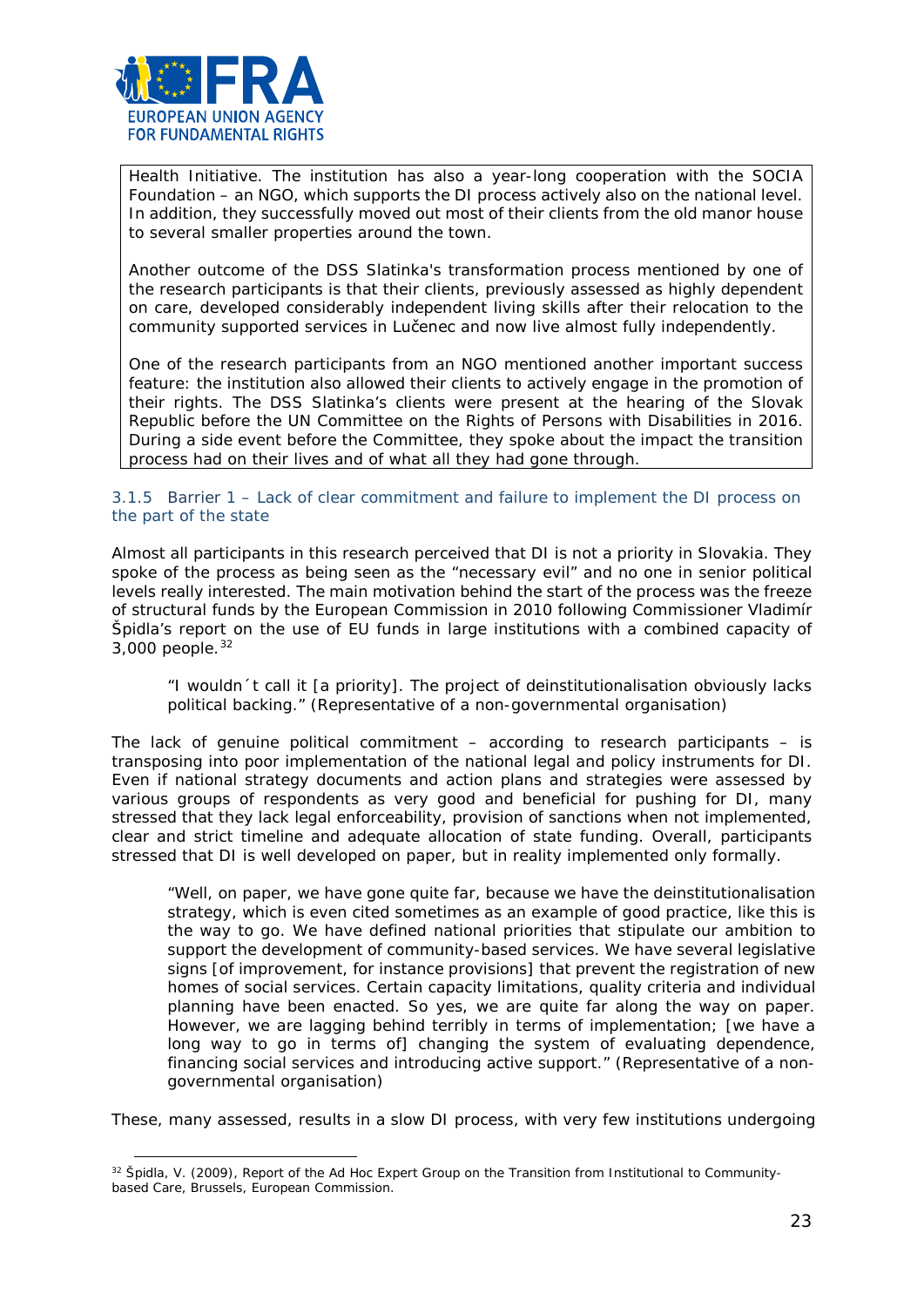

 $\overline{a}$ 

transformation on the regional and local level (as compared to for example the DI of foster care homes). Towns and regions are not forced to implement the strategies and undergo the DI process and can even finance and support adverse activities, such as investing in modernisation of existing institutions instead of community-based services, through the regional and local budget.

#### 3.1.6 Barrier 2 - Lack of committed and trained employees

Another challenge identified by participants both at the national, as well as local level, is the lack of trained and committed employees. Several reasons were reported as to why employees, and directors of institution, are sceptic towards the DI process. These are: lack of national campaign that would inform all relevant stakeholders about its benefits, and lack of experience with DI including the shortage of successful case studies.

Another barrier identified in the research relates to the low salaries of staff in social services resulting in a very low number of qualified and trained young employees. In many regions of Slovakia with higher unemployment rate, employees also fear of losing their job or are resistant to changing their work patterns.

As one national-level representative noted, the institutional culture prevailing over many years resulted in employees' learned stereotypes with established working style. These now have to be changed, including shifting understanding towards a rights based approach to disability.

*"Facilities have their own stereotypes, which employees would not like to see changed. It may also turn out to be a problem for them; a status problem that is. The nurses [at the facilities] wear white cloaks and don't understand why they should take them off all of a sudden; [they perceive them as] their protective working clothes."* (National policymaker)

#### 3.1.7 Barrier 3 – Adversity to EU Funds, corruption and "grey politics"

The first National DI Project started with 10 institutions and provided employees with soft skills. The following phase was supposed to finance the physical transformation of the institutions into community-based (supported) living. However, due to several reasons, no institution underwent a physical transformation at that time.

One of the reasons, identified by the research participants, relates to specific issues in some self-governing regions – either adverse or hostile reactions, or suggested corruption in the process of public procurement.

For example, the physical transformation of two institutions in the Banská Bystricaregion have been directly affected by the adverse activities of the self-government led by a governor with an extreme far-right political affiliation. The governor refused to sign the EU funding for two institutions in the region due to his anti-systemic views on the EU and his contemptible views on people with disabilities.<sup>[33](#page-23-0)</sup>

Suggested corruption and "grey politics" was also reported by several respondents as directly hindering the DI process in Slovakia:

<span id="page-23-0"></span><sup>33</sup> See for example: SITA (2014), *Kotleba má výhrady k projektom, BBSK môže prísť o eurofondy*, *WebNoviny,*  10 October 2014.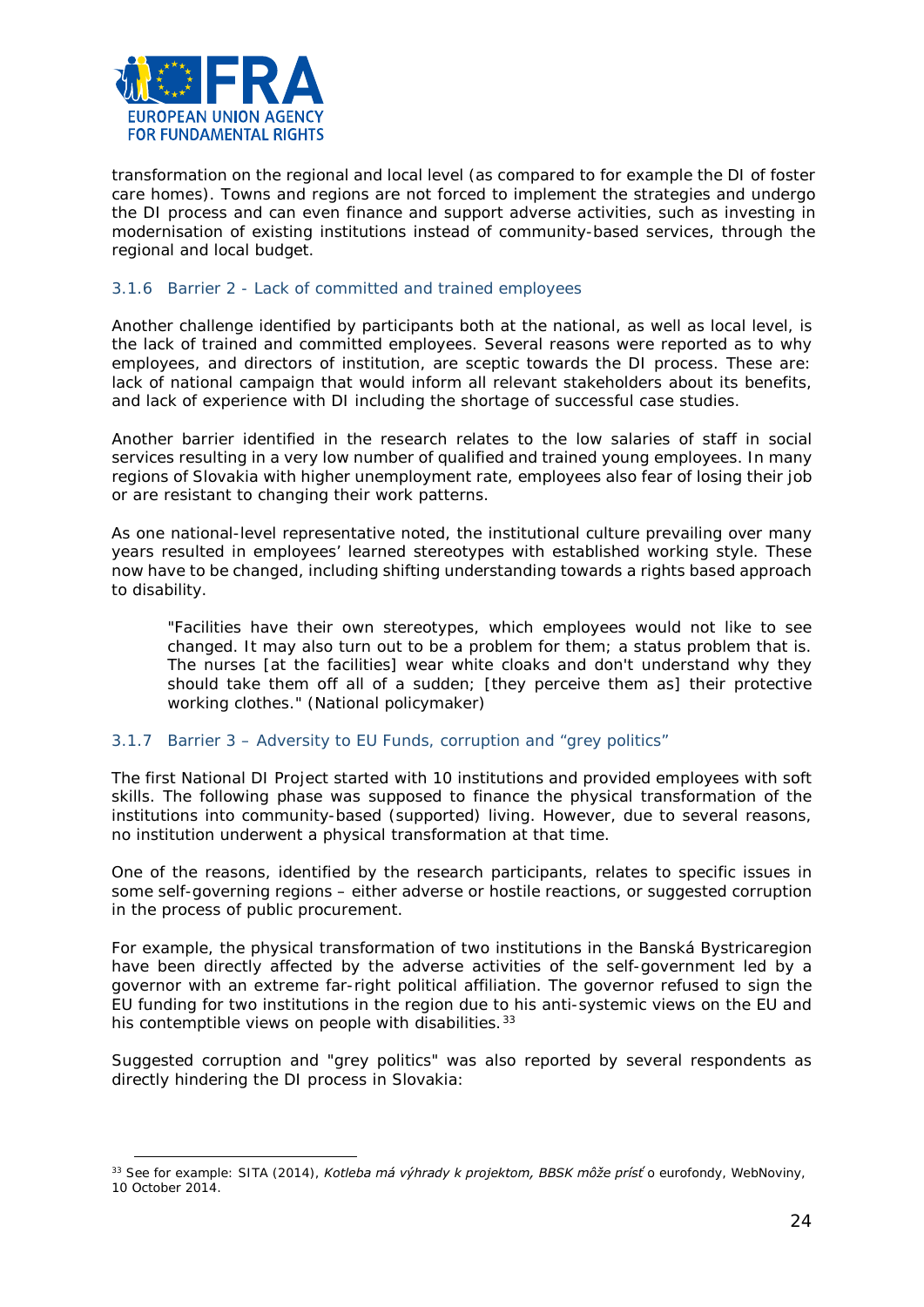

*"It is such a challenge to do it with those people, you are working with the institution and you motivate clients, clients are ready, you have prepared the employees, and then all of a sudden, somewhere in the background something happens between the self-governing region and the director, and then nothing [...]. I mean so there was this grey politics, which is in fact such a challenge […]."* (National policymaker)

## <span id="page-24-0"></span>3.2 Availability of guidance to support the deinstitutionalisation process

#### 3.2.1 Driver 1 – Positive examples of DI from abroad

Witnessing positive examples of DI from abroad was mentioned by all categories of the research participants as a very important driver of the DI process. Several research participants (representatives of NGOs, institutions, public authorities) had an occasion to visit a variety of transformed institutions and CBSs in the Czech Republic, Norway and other countries. These visits led to gaining practical information and guidance and strengthened their personal motivation.

Participants stressed that it's important that various categories of actors have an opportunity to gain first-hand experience. In case of the case study locality, not only the institution's managers visited locations abroad, but also staff members along with the officials of the self-governing region. Witnessing positive examples and gaining practical know-how led to, in research participants' view, to a strengthened cooperation when planning and implementing the individual steps of the institution's transformation.

#### 3.2.2 Driver 2 – Exchange of information between institutions and regional authorities

While participants generally spoke about sporadic exchange of information between institutions and officials on the regional level (see 3.3.4), some good examples were identified. Representatives of self-governing regions mentioned regular meetings of selfgoverning regions where they discuss issues related to provision of social services which serves also as a platform for exchange of information on the DI process.

#### **PROMISING PRACTICE**

#### **Conference** *Good Practice* **– our inspiration**

Conference *Good Practice* has been organised annually since 2009 by the Trnava selfgoverning region and the University of Trnava. The aim of the conference is to bring together different actors in the field of social and community work from academia, NGO sector, public administration and private sector to discuss current challenges and good practices in providing social and community-based services. Thus, people from different fields have an opportunity to learn from others and to establish networks for future cooperation. Several participants of the research mentioned this as a good practice enabling exchange of practice and experience.

Looking at cooperation within self-governing regions, some participants referred to dedicated meetings with representatives of the institutions they administer. Such meetings enable exchange of experiences and knowledge – from institutions already undergoing DI to others that have not initiated the DI process so far.

Within the National DI Project, several documents have been produced with an intention to guide other institutions when planning and implementing future DI activities. These documents are based on the knowledge and experiences gained during the National DI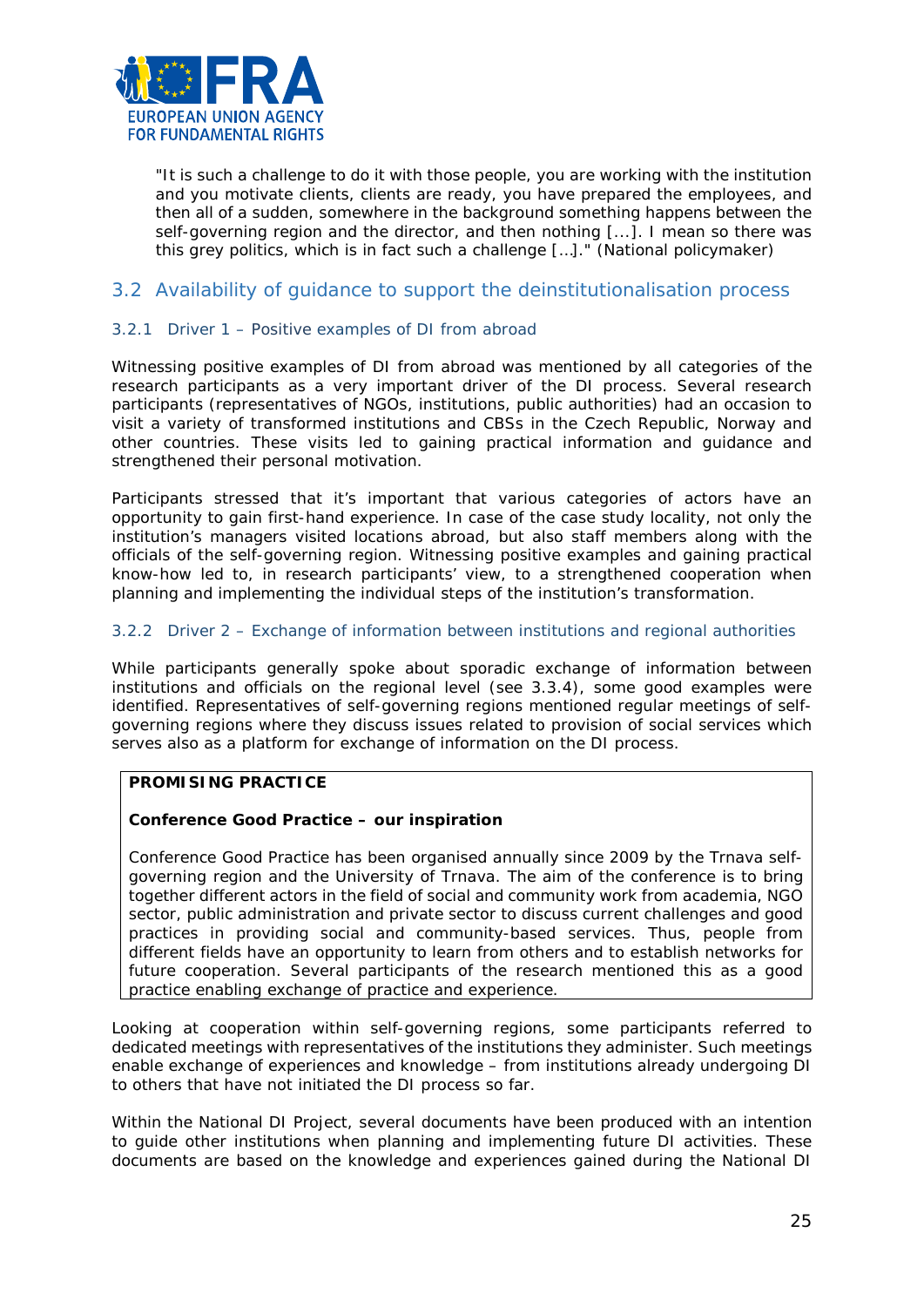

Project and are available to general public on the website of the Implementation Agency.<sup>[34](#page-25-0)</sup> However, according to actors on the local and regional level, the communication and sharing the information during the implementation of the National DI Project could have been much more intensive and some of them even consider the project as a wasted chance for mutual learning from the process (see section 3.3.5).

#### 3.2.3 Driver 3 – Training workshops and consultations provided during the National DI Project

Although having many shortcomings, the training workshops and consultations provided during the National DI Project were evaluated by research participants as an important driver. Twofold positive impact was identified. First, workshops provided guidance on practical working methods and steps to be taken within the DI process. And second, they contributed to gradual change in the understanding and perceptions of people involved in DI familiarising them with differences between social services provided by institutions and CBSs.

Institutions' employees were trained in how to employ individual approach, elaborate individual plans and other new methods of work. Within the project, transformation plans were elaborated in mutual cooperation between the institutions, their administrators (regions) and project's experts.

#### 3.2.4 Barrier 1 – Lack of information about the DI process and poor guidance

Research participants across all groups involved in the research, reported lack of information and guidance from the responsible state agency – the Implementation Agency of the Ministry of Labour, Social Affairs and Family. This was particularly stressed as a major problem by participants on the local level. Institutions that participated in the first National DI Project reported a failure of the Implementation Agency to communicate with them or guide them through the process, leaving them with lack of information about the future impacting on the sustainability of the process. Lack of information about the DI process was even more visible when talking to the respondents from an institution that did not take part in the National DI Project.

#### 3.2.5 Barrier 2 – Lack of proper and adequate preparation

 $\overline{a}$ 

When assessing the National DI Project, participants emphasised the lack of coordination and proper preparation in addition to the long delay in launching the project, which resulted in its implementation in one and a half years instead of three. This led to chaos and significantly undermined the potential of the whole project, leaving employees overwhelmed and some of them even in shock and ending in the adverse effects of the project. As a policymaker put it:

*"I think the problem was that their notion [of the Implementation Agency] at the beginning absolutely did not correspond to the reality. As if the philosophy they adopted completely ignored the argument* – *'Wait a moment, these people have never heard of deinstitutionalisation'. You see? [...] Changing people's way of thinking is the hardest thing."* (Regional policymaker)

The need to quickly finish the first project did not only mean that training workshops had to be implemented within a short timeframe; service providers saw the tight schedule and

<span id="page-25-0"></span><sup>&</sup>lt;sup>34</sup> Slovakia, Implementation Agency of the Ministry of Labour, Social Affairs and Family of the Slovak Republic, *[Národný projekt podpora procesu deinštitucionalizácie a transformácie systému sociálnych služieb](https://www.ia.gov.sk/sk/narodne-projekty/programove-obdobie-2007-2013/narodny-projekt-di/zakladne-informacie-npdi)*.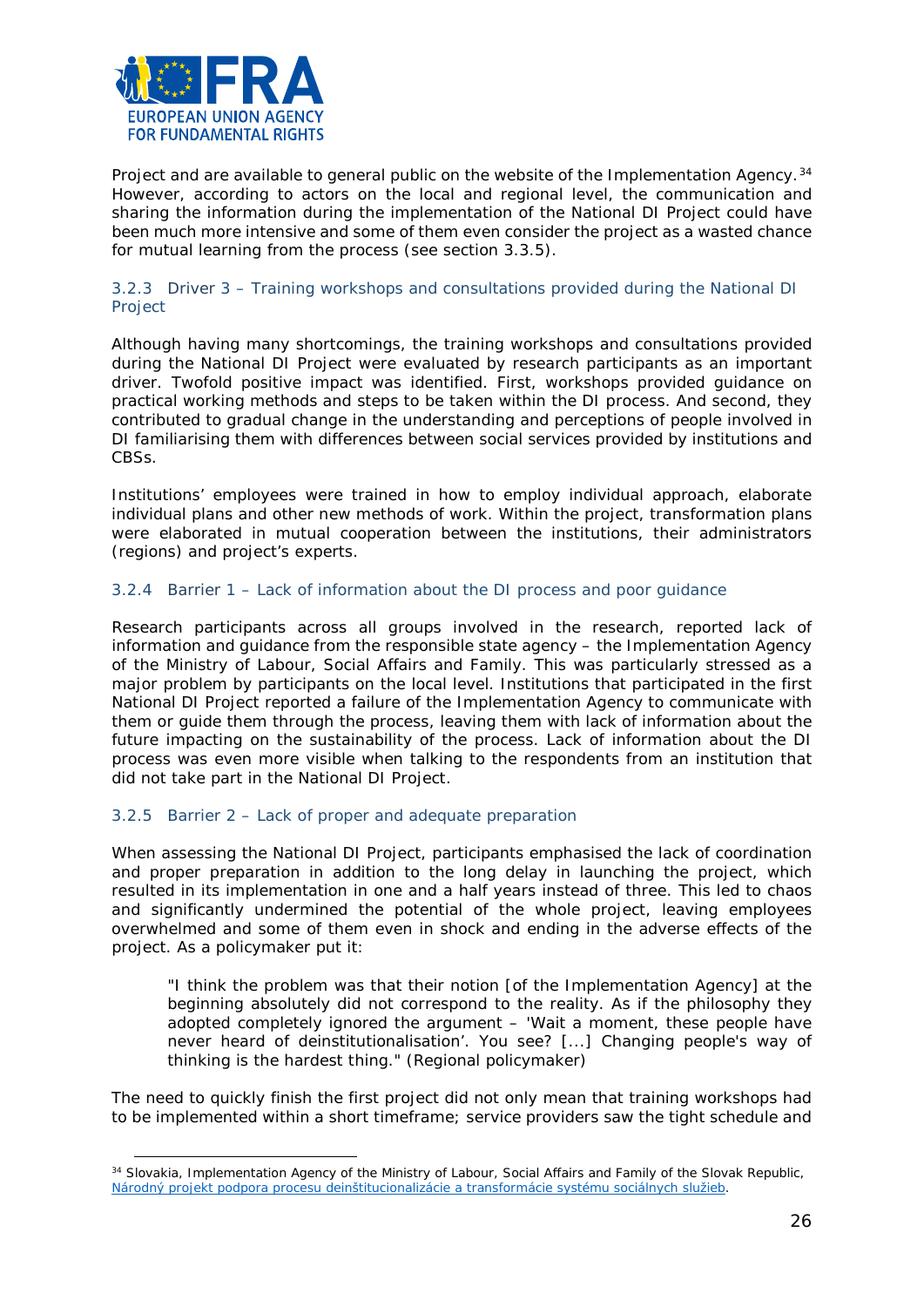

hastily implementation of the process as detrimental to its implementation. Some reported that it impacted negatively on the proper preparation of clients for the transition. Contrary to what national authorities reported in this research, service providers stressed that the process should be slower and taken in several steps.

#### 3.2.6 Barrier 3 – Discontinuity in implementation of the National DI Projects

The first National DI Project<sup>[35](#page-26-1)</sup> that included 10 institutions faced numerous challenges. Participants spoke, among others, about delay in launching the activities, lack of proper preparation, and hasty trainings. None of the institutions went through the physical transformation phase and no funds were drawn from the Integrated Regional Operational Programme (IROP).

This was the case also in the locality where FRA's research took place. Employees reported feeling demotivated that after attending many training workshops, there was no continuity of the DI process. As the pilot project was project-based, it lacked sustainability. A representative from an NGO reported that while the project enabled information sharing on new methods of work, there was no clear national-level commitment that the DI process will continue in the future.

Another concern raised by an NGO representative is that the discontinuity of the National DI Project may lead in practice to unsystematic implementation of DI across localities. Potential problems include, undergoing transformation without proper preparation, or developing transformation plans of lower quality, which will impact the whole process.

#### 3.2.7 Barrier 4 – Lack of practical information and good practice examples

Employees of institutions also reported that training seminars did not provide enough practical information. They also lacked a continuous supervision during the process after the end of the project phase and a step-by-step "manual" on how to undergo the process. Another challenge reported by employees was the lack of good practices from other institutions or countries on how "it can be done in practice". This issue arose specifically in the inclusion of clients with severe and combined disabilities into the transformation of the institution.

*"I think that [the institutions] will not manage it alone. The new period has just started for them and if there is nobody to help them meaningfully, someone who already underwent [the process], then they cannot give up, but they will be worried."* (Representative of non-governmental organisation)

## <span id="page-26-0"></span>3.3 Active cooperation between the people involved in the deinstitutionalisation process

#### 3.3.1 Driver 1 – Cooperation between institutions and their regional administrator

Since most of the residential institutions for people with disabilities are established by regional authorities (self-governing regions), cooperation between the institution undergoing 'transformation' and the respective office of the self-governing region is viewed as crucial.

According to representatives of institutions involved in National DI Project, the support and assistance they received from the respective self-governing regions varied largely.

<span id="page-26-1"></span> $35$ Ibid.  $\overline{a}$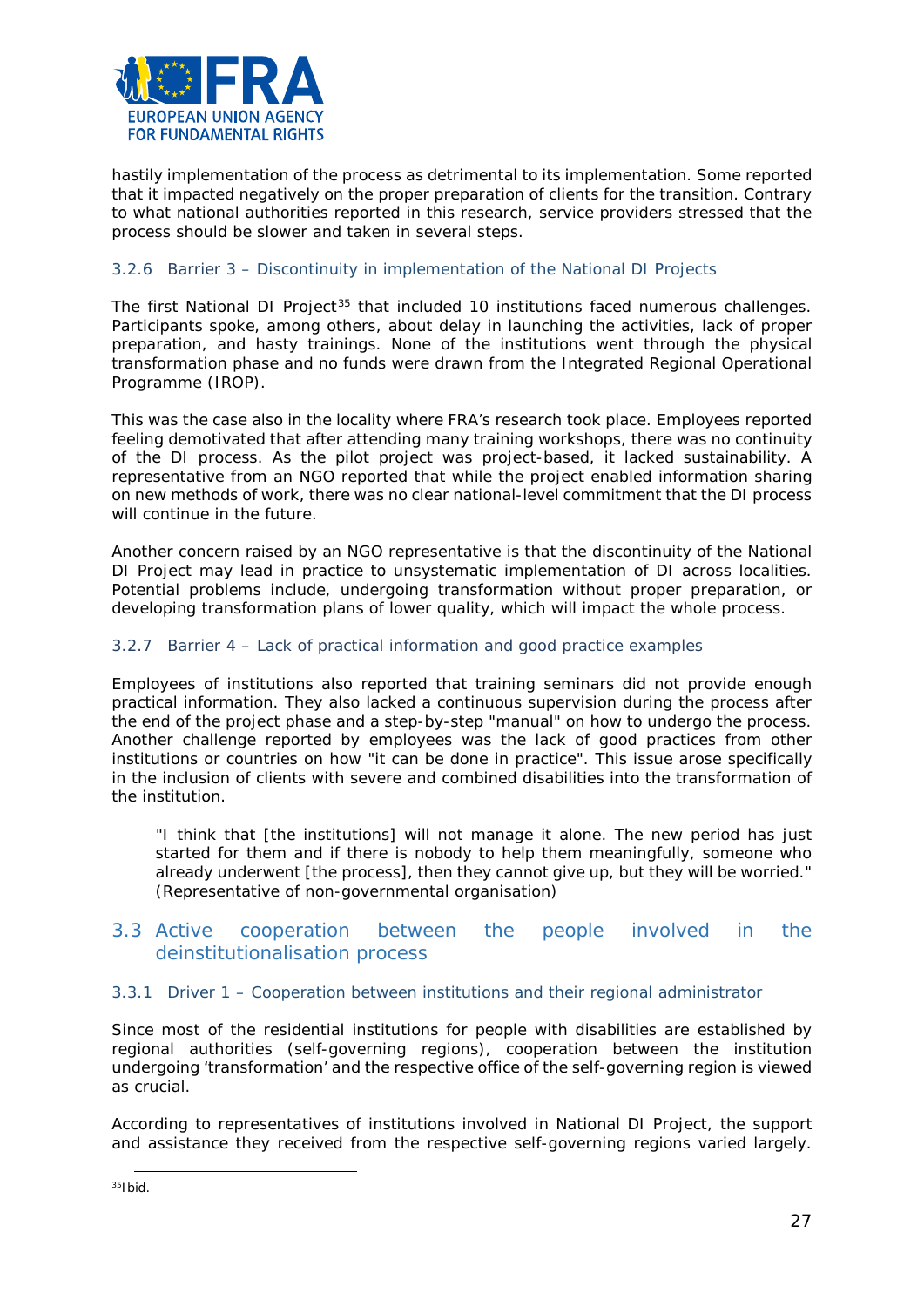

Some institutions involved in the project reported having not enough support from their respective regions. Others, including the case study locality, cooperated with their founders very closely not only during the implementation of the project, but also later when they planned further steps and activities taken within the DI process. In the case study locality, the self-governing region assisted in planning the steps of the transformation phase, and later took a decision to finance the increased costs of transformation from its own budget. This was positively reflected by participants in the case study locality.

*"It [the DI process] is all up to the enthusiasts who are making it happen. And perhaps also up to individual self-governments because they are also very important in terms of providing political support and backing the process in their respective regions. For our part, I must say that since the project has had our support all along, the institution [in the DI process] has been able to achieve all that it has achieved. Had it not been for the provided support, today we would also have been in a situation that the training is over and that's it."* (Regional policymaker)

#### 3.3.2 Driver 2 – Cooperation with other relevant stakeholders on the local level

According to the experiences of the representatives of institutions involved in DI, the institution undergoing 'transformation' needs to open up to the locality, establish new forms of communication and strengthen relations with other local actors. The participants outlined the following advantages. First, it is important since the institution needs to spread the information on the DI process and all aspects it entails. Second, the institution needs to explore all the relevant sources within the locality that could be engaged into the DI process, which means that the institution aims not only at the physical relocation of clients into independent/sheltered living units and looks for new properties, but also plans the services and support that are necessary for their clients once in the community.

Within the case study locality, the institution utilised the existing ties to other local actors to be able to proceed with the DI process. As for spreading the information, the institution informed other local actors at the so-called community meetings where relevant representatives of organisations active in the town regularly meet to discuss various issues. Based on the cooperation with the municipal office and funded by the administrator (self-governing region), the institution managed to buy flats for creating a supported living flat. The institution also developed cooperation with other actors, such as the local library and the Centre of Leisure Time Activities, local NGOs, informal civic associations, churches and schools in the town. With regard to the latter, a volunteer programme was developed in cooperation with the local secondary vocational school.

#### 3.3.3 Driver 3 – Cooperation between institutions and NGOs and DPOs

Besides ensuring active cooperation between the institution and the respective municipal and regional authorities, engaging actively with local NGOs and DPOs is another key factor reported by participants. This was particularly stressed as pushing the process forward by service providers – both institutional and community-based – as well as by representatives of NGOs and DPOs. Three specific strands of cooperation were highlighted by research participants.

First, NGOs and DPOs play an important role in providing expert advice and know-how to institutions taking part in the first DI project. In some localities, this cooperation was reported to have continued on individual basis after the National DI Project was completed,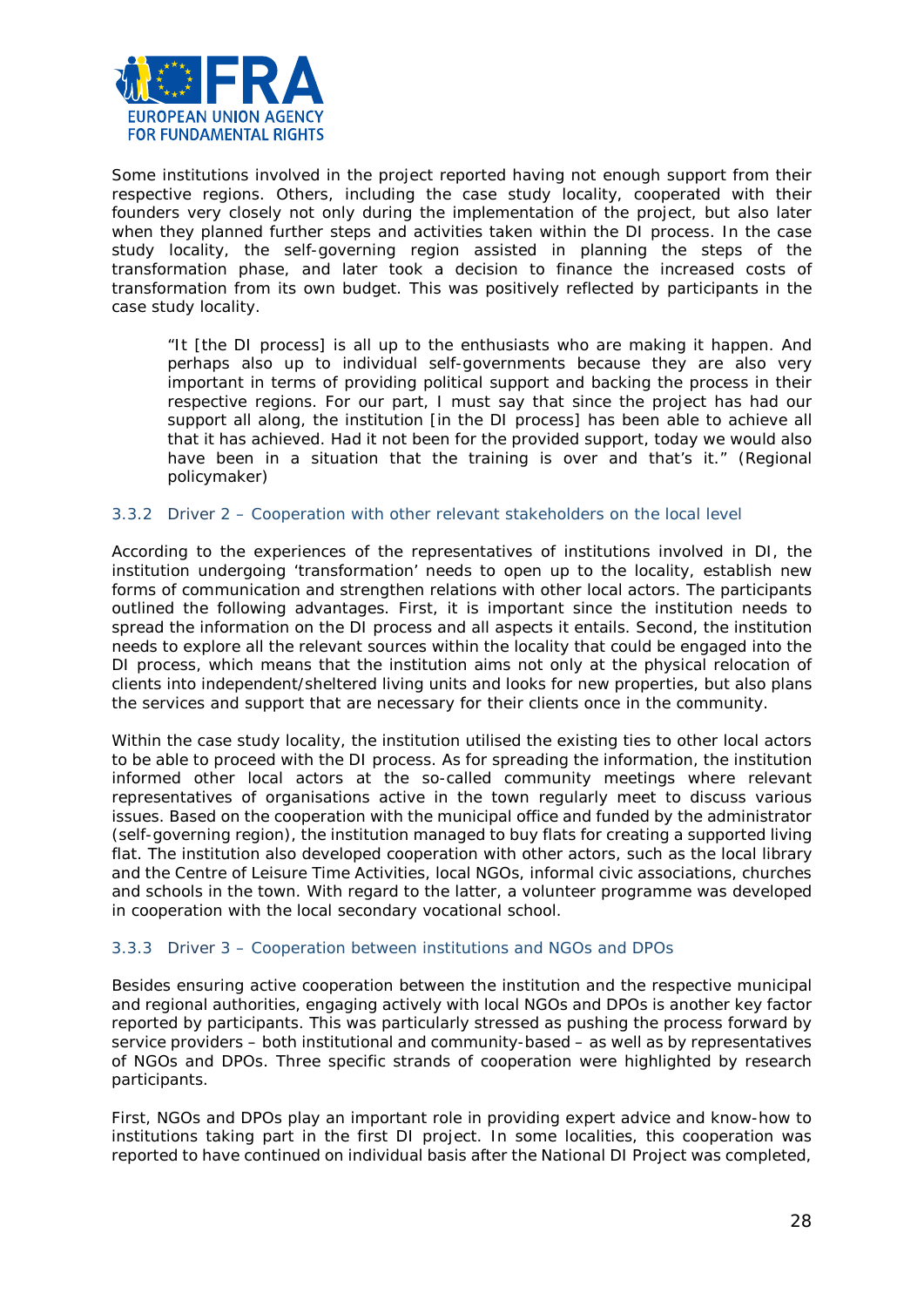

 $\overline{a}$ 

including in the case study locality, which involved NGO experts in the preparation of its transformation plan.

Second, participants reported that several NGOs – including SOCIA Foundation, the Social Work Advisory Board and Supported Employment Agency – played a big role in pushing the process forward by advocating for DI for several years already.<sup>[36](#page-28-0)</sup>

Third, in addition to bigger national level NGOs, local NGOs also play an important role in the DI process. However, such organisations are not present in every location. Establishing local NGOs and initiatives was seen as a way to provide wider range of support for people with disabilities on the local level and to secure additional funding of activities within the DI process.

#### 3.3.4 Barrier 1 – Insufficient communication

Participants reported lack of communication from the responsible bodies, on the regional actors – responsible actors on the self-governing level – but moreover communication from the Implementation Agency of the Ministry of Labour, Social Affairs and Family. The institutions that participated in the National DI Project reported they had no contact whatsoever with the Agency after finishing the first project; they were not aware of its sustainability; any future activities; and continuation with a second project. In addition, employees reported that there is no national body to address when they encounter problems or challenges during the transformation.

According to service providers from various regions, decision makers on national, as well as regional level, are often unfamiliar with the situation of social services providers and they lack first-hand experience from the field or have experience in other types of social care. Even though they may be good managers, they are perceived as the ones taking decisions without real knowledge of the current challenges. Many service providers would welcome greater willingness to engage and hear practical voices from the ground. The lack of communication is perceived not only in the direction of national and regional bodies towards institutions, but also from regional authorities to central / national level. Service providers feel that regional self-governments do not 'push' enough the Ministry and don't reach out to NGOs.

#### 3.3.5 Barrier 2 – Lack of active cooperation between national, regional and local level actors

Respondents from various levels of decision-making and practice also spoke about lack of active cooperation and coordination between levels of governance, both between nationalregional, regional-local and national-local level authorities as well as between institutions themselves. When comparing and assessing the national project with the process in the Czech Republic, social services providers emphasised the lack of coordination and proper preparation, resulting in chaos and significantly undermining the potential of the whole project.

Many respondents reflected on the lack of cooperation between different levels of administration, also mentioning that the division of competences is ill-fitting. They insisted that regions have too many competences in the DI process, which makes the transparency and communication between the respective DI actors complicated and lengthy. One representative from a regional self-government, for example, pointed out that

<span id="page-28-0"></span><sup>&</sup>lt;sup>36</sup> The most active NGOs include: [SOCIA Foundation,](http://www.socia.sk/) [Social Work Advisory Board,](http://www.rpsp.sk/) Supported Employment Agency [\(Agentúra podporovaného zamestanávania\)](http://www.apzba.sk/).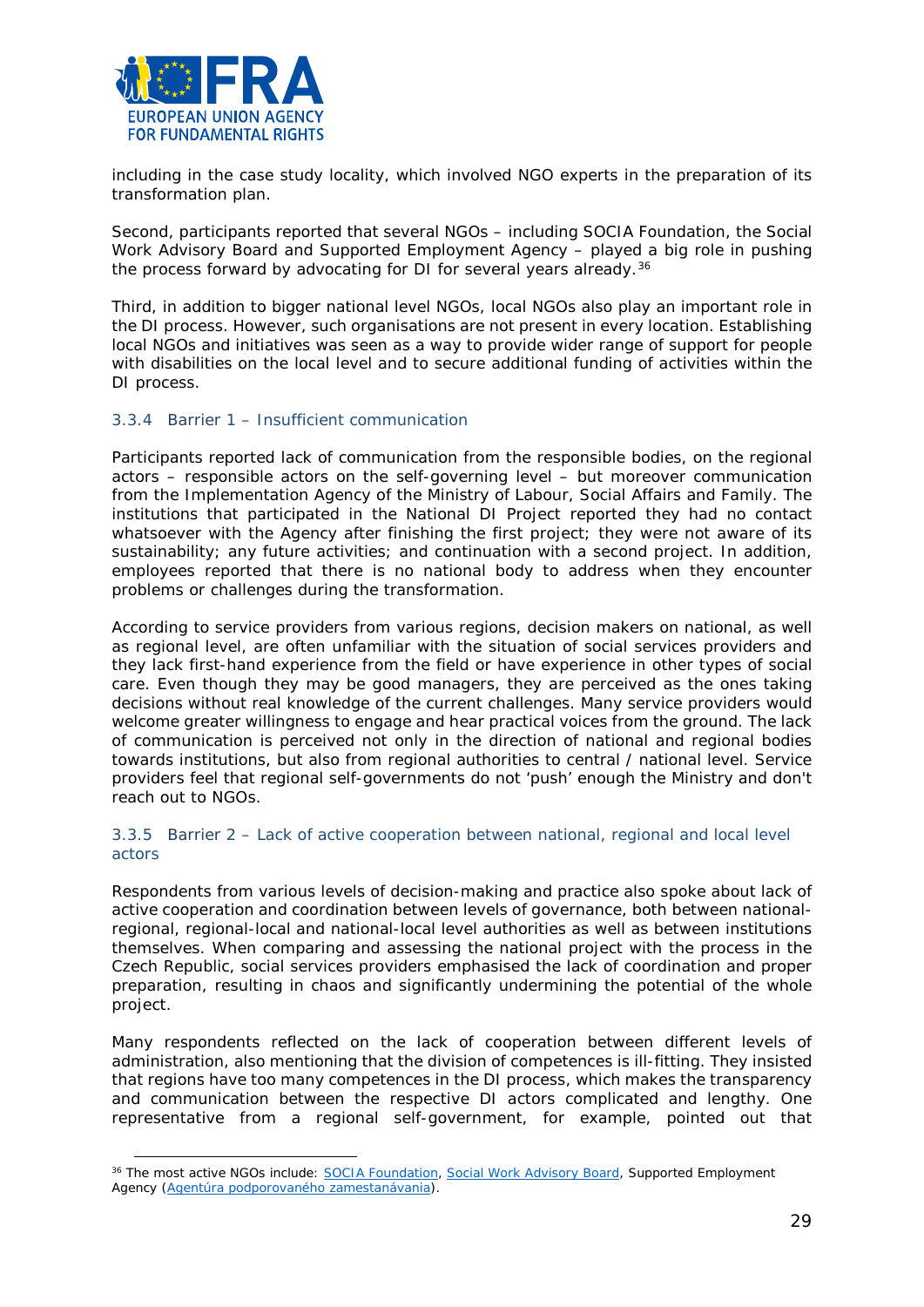

municipalities are the ones knowing their citizens best and can best define what services should be provided. It is therefore unrealistic to expect a regional government to organise CBSs at a local level.

Indeed, the divergence of views among participants on who should be responsible for various activities and provision of services indicates the lack of active cooperation. For example, employees of institutions complained that they were left alone to create transformation plans, while regional level officials complained that this competence should lie within the institutions' management, as they know the locality best. This lack of overall vision of DI as a goal towards which all levels of administration should work together, supporting each other, emerged as a significant barrier in the research.

## <span id="page-29-0"></span>3.4 A change in attitudes towards persons with disabilities

#### 3.4.1 Driver 1 – Change in attitudes of the local population

Besides prejudice informed attitudes of general population towards people with disabilities, caused by their isolation in remote places, local-level participants spoke about the immense positive effect of people with disabilities leaving institutions and interacting with the local community.

What helps to counter negative perceptions and fears in the local community, according to participants, is the availability of information as well as the opportunities to meet and interact with people with disabilities in the streets, shops, other public spaces, and cultural events. Within one locality involved in the National DI Project, those people who protested massively at the beginning started to be supporters of people with disability in DI maintaining regular contacts with them. In the case study locality, people with disabilities living in the institution are well-known within the community as they participate in many local events. Similarly to other localities, it was mainly the presence of people with disabilities in the town and chance to see and meet them in the streets (and elsewhere) that helped to improve the attitudes of the general public towards them.

According to representatives of institutions, the active role of institutions in their communities acts also as a driver. By opening up the institution to wider public by, for instance, providing services also to people outside the institution and actively interacting with other actors on the local level, also leads to change in local community perceptions towards people with disabilities.

#### 3.4.2 Driver 2 – Changes in attitudes of the institution's staff towards the DI process

According to representatives of institutions and regional and local-level policymakers, the staff of institutions implementing the DI process underwent a significant change in their attitudes towards the DI process. Having many doubts and fears in the beginning, the employees started to change their working habits and methods after completing the training workshops within the National DI Project. They received a lot of new information and had an opportunity to visit transformed institutions abroad. What was also of high importance in this process, were the positive outcomes of the process they gradually observed.

*"I believe it was really when the training process was launched and we actually began to discuss what was the essence of the entire process. When we met with people, for instance from the Czech Republic, who already had their experience and who used concrete examples to [show the employees] why the existing system was not good, that was basically the moment when tables began to turn, bit by bit.*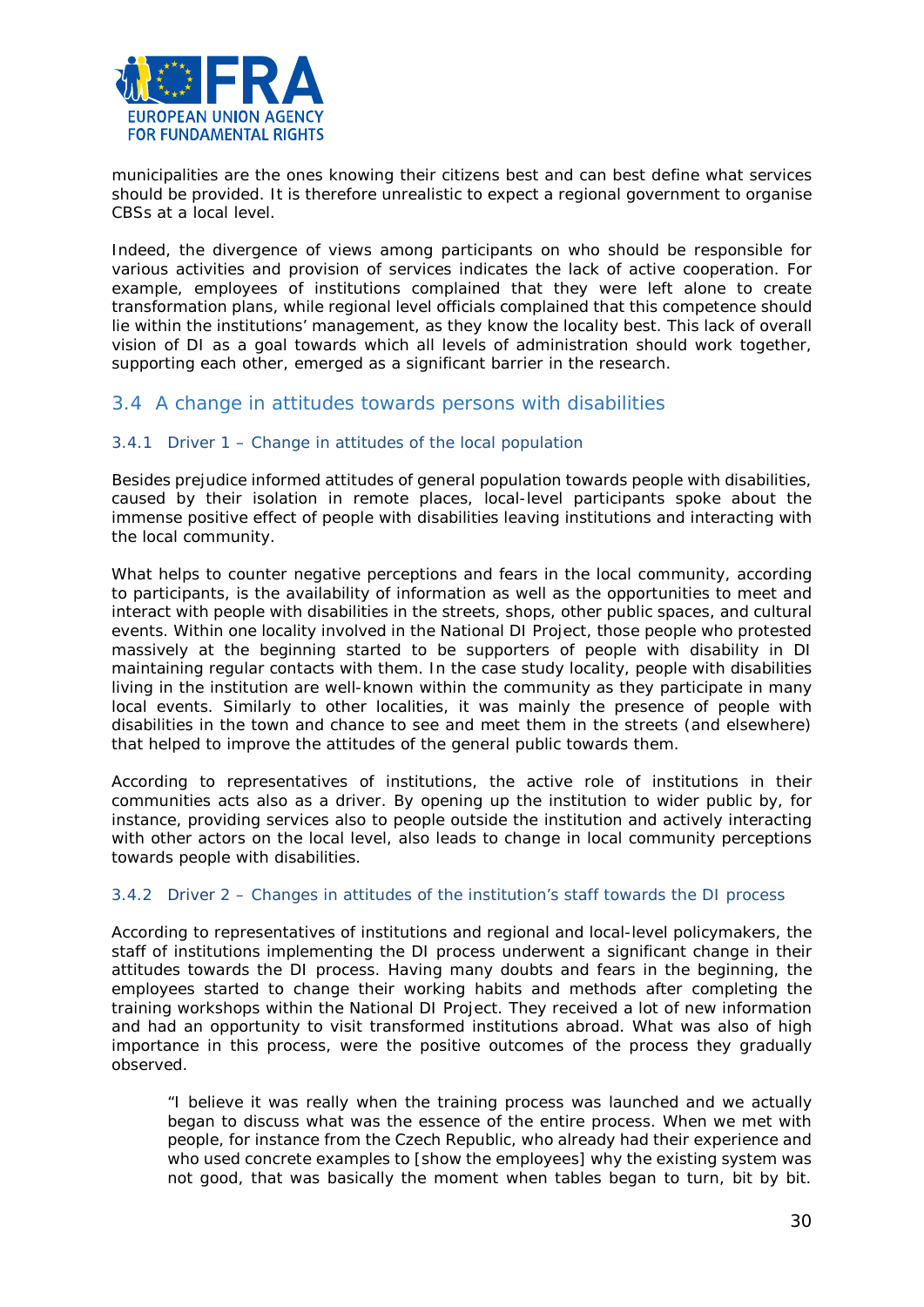

*That's when the [institution's] director along with her team gradually began to change their employees' perception of the nature of services they provided. That was basically the moment, the education process was the moment when the information began to flow in and [the employees] began to [realise] that it really made sense for the clients to see the quality [of provided services] increase. And this information began to change them."* (Regional policymaker)

According to employees of institutions, the lives of clients involved in DI changed a lot in many positive aspects. Most of all, they developed many new skills and gained selfconfidence. Seeing these positive changes in their clients' lives helped increase the motivation of employees to proceed with the DI process.

## **Paul\***

I had been living in the institution since I was seven. I was chosen for the relocation to the supporting living and underwent training in the training flat. The training apartment looks like a common flat, with its own living room, kitchen, bathroom and equipment such as washing machine, unlike all other "rooms" in the institution. I learned new skills like cooking, cleaning, taking care of money.

Several months ago, other clients and I moved together to our own supported living flat in the centre of the town, where I live with five other people (two in one room). There is also one room for instructors, who have been living with us (one at a time, altogether four rotating in shifts). I was afraid of living outside of the institution for the first two weeks, but then I settled very well and now I am not afraid anymore – except for the fact of living on the highest floor. I do not want to return back; the supported-living flat is my "home". The institution is still my "place for work" since I go there every day to work in the sheltered workshop. For the future, I have a dream of being able to work as either a chef or a cleaning person in the restaurant and to have my own little house with a big kitchen.

I am particularly happy about being able to "make my own plans", decisions and choices, especially over the weekends. Although my daily plans are quite similar to what they were when I lived in the institution, now I can choose what I want to do. I have more privacy and I do not need to wake up with others very early in the morning. I can decide whether to do some writing, or sit and have some coffee in peace.

\* All names used in the report are pseudonyms.

Even if employees of institutions agreed that their acceptance of changes brought by the DI process developed a lot, according to representatives of NGOs and DPOs there is still a way to go. They comments that the change in paradigm from providing care in institutional services to providing support in the community is only partial and further training sessions and education is needed to create better and true understanding of the concept of independent living.

#### 3.4.3 Driver 3 – Expectations of people with disabilities and their families that the DI process will be put into practice

The DI process in Slovakia has been already discussed for several years by public authorities, experts and other actors. That is why it has raised expectations from people with disabilities, their relatives and carers. Even if we cannot talk about a massive pressure imposed from the side of people with disabilities (DPOs, self-advocates), a representative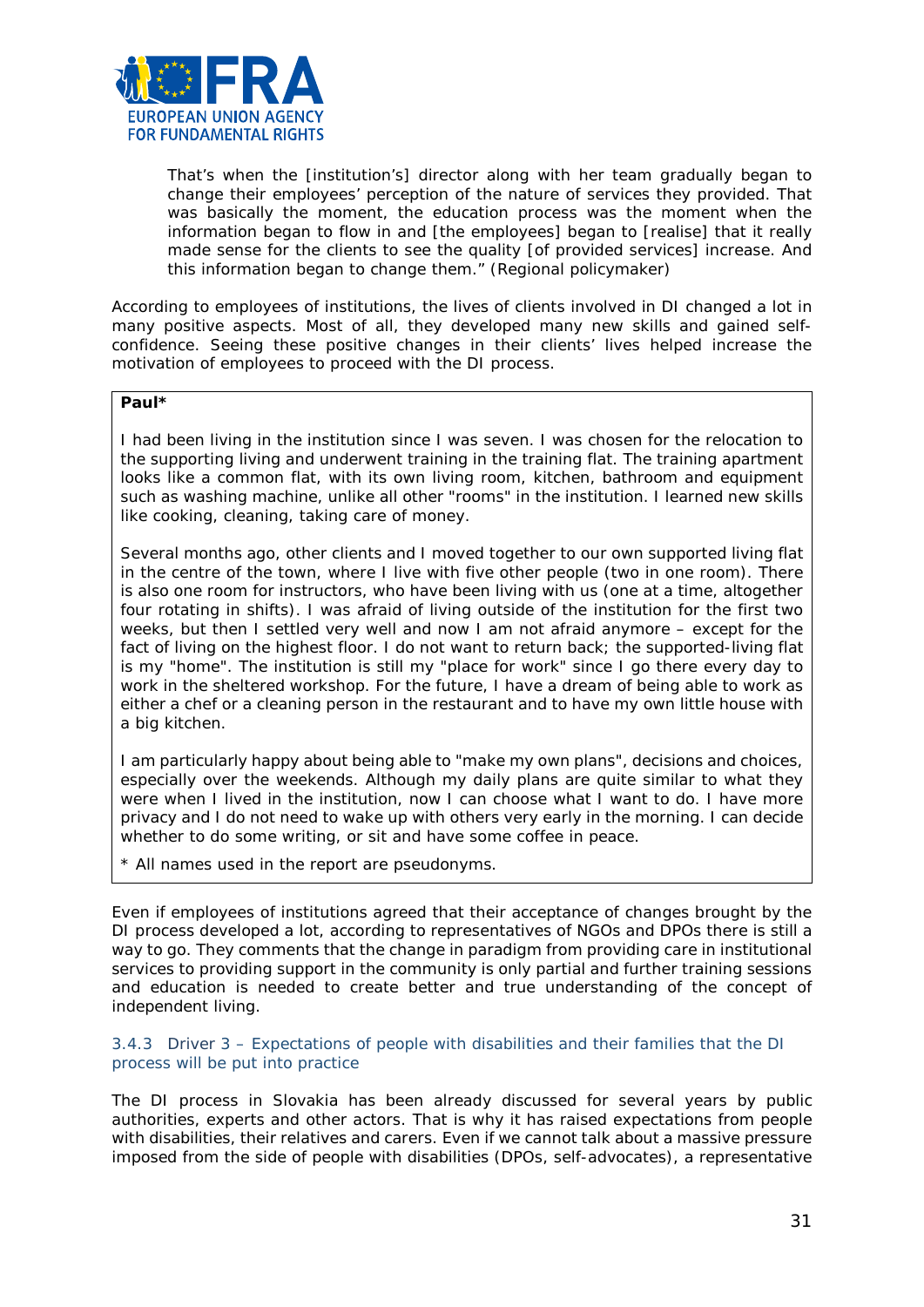

of a national human rights body thinks that the process has been in such a progress so far that it cannot be halted.

*"Simply, no one in this state can afford to suspend this [DI] process. I believe that no one would risk something like that. So, I think that yes, we will definitely move on to this trend, I even have information that there should be a higher number of institutions involved in this process."* (Representative of a national human rights body)

However, it must be said that the push for DI is significantly higher on the national level compared to the situation in many locations where institutions still exist (see section 3.3.6).

#### 3.4.4 Barrier 1 –Employees attitudes

#### *Attitudes towards people with disabilities*

While employees and management of institutions generally understand what DI might mean in technical terms, not all of them were able to reflect on the ideological core of the process and the required paradigm shift from providing care to supporting people with disabilities. The embedded approach of 'caring' for people meant that despite having nice, caring and familial relationships with their clients, most of the employees regard them very paternalistically – like children. Many employees of institutions, participating in this research, did refer to clients as to "our kids". As reported by a senior coordinator, this is a challenge that is hard to change. Another manager explained it as follows:

"An employee may change as a professional, but if he/she is incapable of *approaching someone as a partner, I mean personality-wise, then […]. Such an employee is hard to find. So it's not simple and changing the people who have been working in the institutions for years, is a very hard, long-term process."* (Manager of a social service)

#### **Martina**

My name is Martina and I am 21 years old. I was raised in a children's home in the eastern part of Slovakia [a state run home for institutional care]. Then, I don't remember when, I was placed in a Social services home. I do not maintain any contacts with my family. My family visited me only once.

I attended a special school for intellectually disabled children, which was based in the same building where I lived before my move to the supported living flat. Nowadays, I live in the supported living flat together with five other clients for already several months. The flat was bought by the Social services home during the process of DI.

Before I moved to the flat, I lived in the institution. The main difference is that in the institution I had to share a room with seven other clients – all of them were girls. The boys had a different room in the same section of the building. Now I share a room only with one girl – she is my best friend.

Last year, I was told by the director of the institution that I had been chosen as one of the six clients for DI. The director had a meeting with all of us clients and explained the process of training and moving to the flat. They provided us with information on how it would look like and what we can expect from the process. I was asked whether I would be willing to move to the flat and I agreed; I was looking forward to moving to the flat.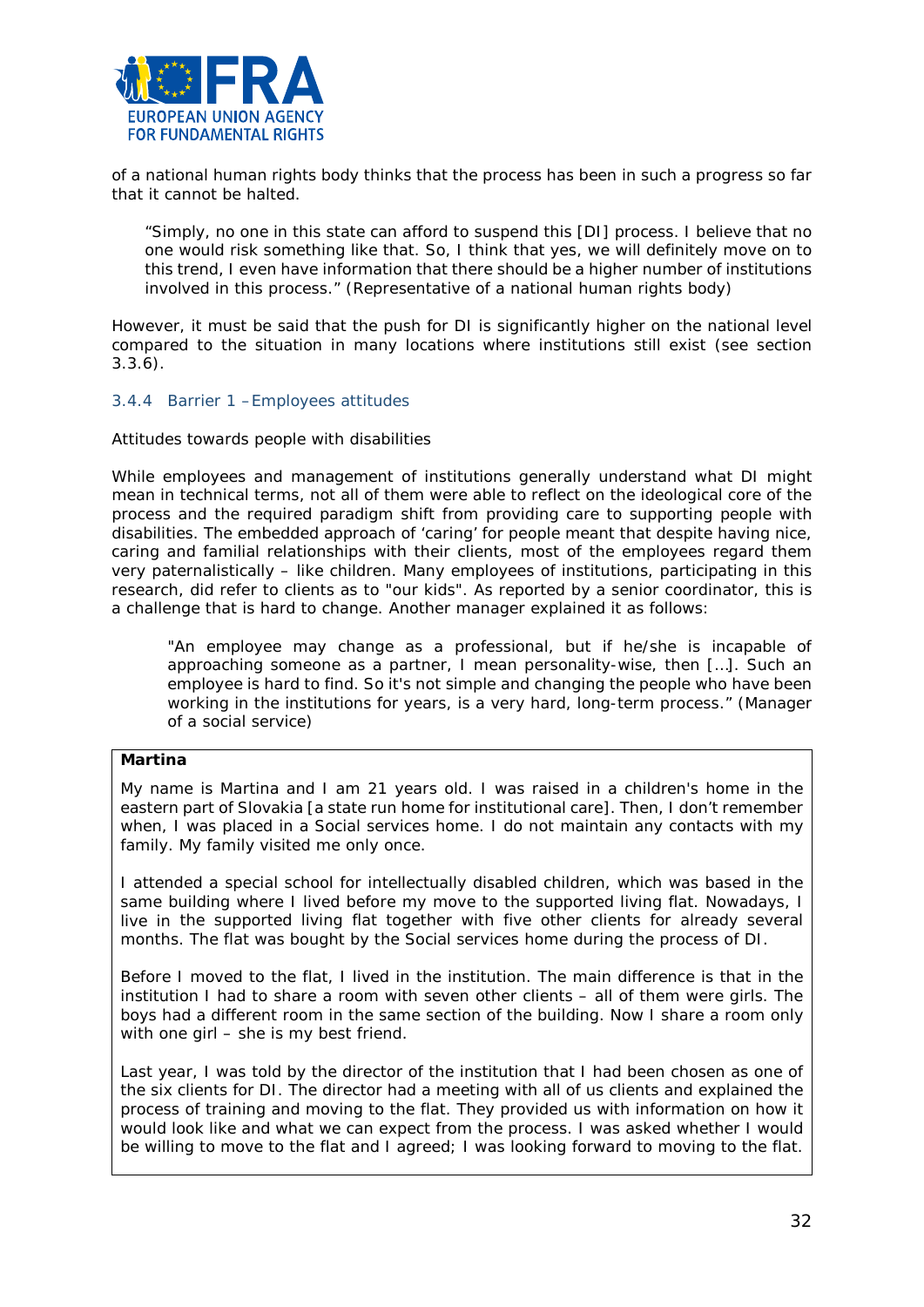

As the first step, we moved to a so-called "training flat". The director – together with other staff [social workers and therapists] decided on who would be the most suitable for DI. I was very much looking forward to it and all of the other clients were happy about it, too. The director described the whole process – that we would go to the training flat to learn all the skills necessary for independent living and after that, we would move to a supported living flat, outside of the institution.

The training flat was equipped in a more modern fashion and it was cleaner and nicer than the one before. I could bring the pictures and photos and put them on the walls. Since we are only two in one room, I had more space for everything.

We had been learning how to prepare food, wash our laundry, iron our clothing, how to count money, how to go to a shop and buy things, how to buy tickets for the train or bus. Sometimes we had walks with our instructors to learn how to get oriented in the town.

A year ago, we moved to the supported living flat. We call it "home". At the beginning, I was afraid to go there, because I could not imagine what it would look like and I did not know anybody in the neighbourhood. The flat is located high in the block of flats and at the beginning I was scared of the height. I did not even go to the balcony. Now I do.

Now I have some friends in the block of flats – three girls from the lower floor. Sometimes we have some small talk when we are waiting for the lift or when the girls play in front of the block of flats. However, I have never visited them in their homes, neither walked with them around.

I do not have keys and never spend time in the flat alone. We always have some sort of supervision or "company" of the instructor or another employee of the institution.

I would like to visit my family one day, but I don't believe it will happen in the future. I would also like to live even more independently than now – having my own family. But I don't know whether it is possible, it's just my dream. My dream is to have a proper work outside the institution. I would like to work as a nurse for older people. I want to earn money since I have only pension for disabled people, which is very low.

Perceiving people with disabilities as children is also visible when discussing the topic of relationships and sexuality, as institutions rules generally do not allow a man and a woman to live together in one room.

The respondents, however, recognised that attitudes can and indeed do change with different experience and training. They also stressed that attitudes of employees, management, and officials and policymakers in all levels of administration (municipal/local, regional, national) towards people with disabilities play a crucial role in moving the process forward or holding it back, so this is a crucial issue to be addressed in the process.

#### *Abuse by employees*

Very alarmingly, some participants reported having experienced abuse by employees in some institutions in the past – either mocking them, calling them names, or even using clients to perform tasks instead of employees. These interviewees also reported that some employees directly dissuaded them from moving outside of the institution, telling them they would never be able to live alone. People with disabilities living in institutions then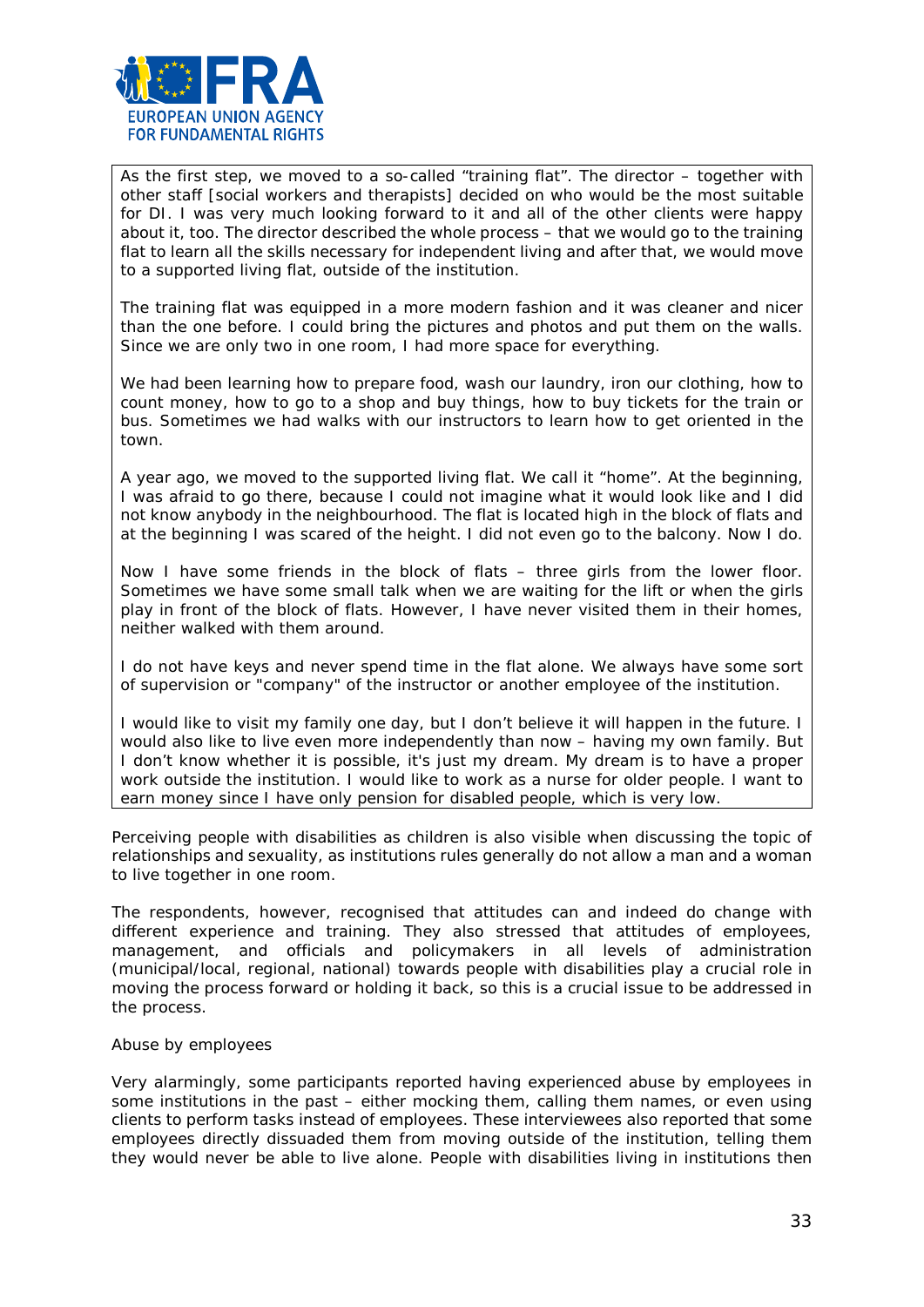

suggested the motivation might have been that the employees feared they would lose the "capable" clients as helpers with their daily tasks. As one former client reported:

*"I know [a few] who are capable, back from my days at [institution's name], and they are maybe even better than I am, but the employees have not since given them the opportunity, the chance to move into a supported house. They are afraid, those employees. Even now, they still refuse to talk to me. But I did it [moving out] for my own good. […] Everybody tried to talk me out of it, they told me I wouldn't make it, but it was only because no one wanted to work there and I could do anything."* (Person with disabilities)

#### 3.4.5 Barrier 2– Attitudes of communities and families

#### *Attitudes of the people from the community and families*

The lack of information on the DI process and moving towards support services in the community was highlighted as a major barrier across all the groups involved in the research. Firstly, there was a complete lack of national information campaign about the DI process that resulted in those towns, institutions or families having almost no knowledge about the topic. On a local level, including in the case study locality, citizens tend to think that the DI process in the institution is a mere "novelty thing" introduced by the management and do not know about links to a nation-wide strategy.

In several instances, not properly informing the public about the changes even resulted in adverse reactions and revolting local communities. Participants described several campaigns or petitions in towns, where the public opposed the DI process, or agreed with the process, but not in their own neighbourhood (NIMBY).

*"I think it works like this here. That as long as a facility has been there for 100 years […] it's all right. But as soon as [...] they find out that something will be built*  and there will be 12 disabled people from the facility, they immediately start *objecting: 'No, no, I don't want here anybody like them'."* (Regional policymaker)

Such attitudes were also reported by the clients with psychosocial disabilities, which in itself is very stigmatising for them:

*"In the region where I come from, [people's attitude] is a disaster. When they learn that you are mentally ill, you are done with your life. They give you no chance in life, absolutely none."* (Person with psychosocial disability)

Family members of people with disabilities also reported to be protesting against the DI process, out of lack of information, fear for their relatives or due to lack of community services.

#### *Abuse in the community*

Service providers as well as clients also reported that since people with disabilities are in more vulnerable situation, some people in the community may take advantage. Examples mentioned, included shopkeepers not giving change, neighbours using them to do their laundry or getting money from them, or sexual harassment in case of female clients.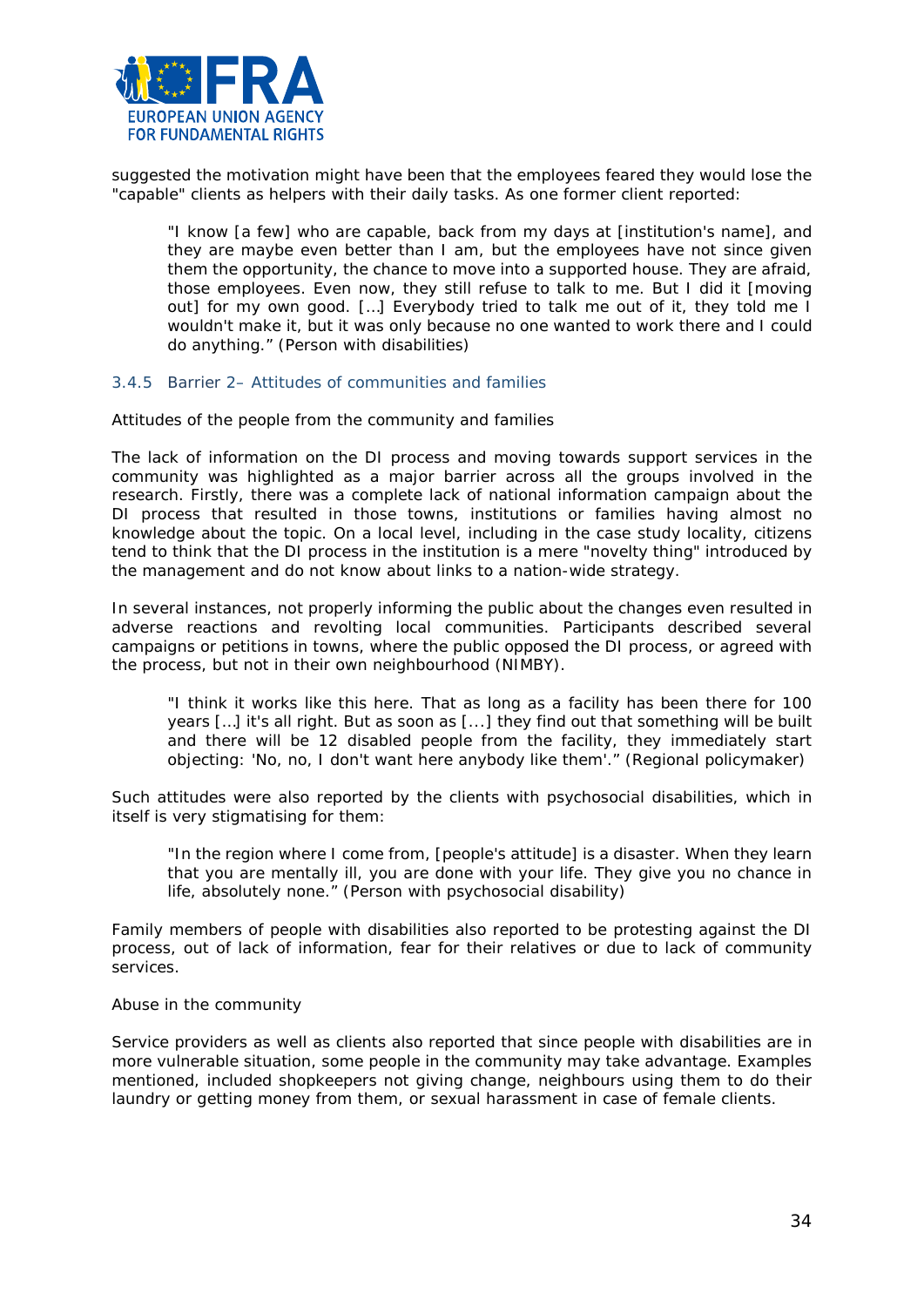

#### 3.4.6 Barrier 4 – Fear of clients and learned dependence

People with disabilities also spoke about lack of information about DI and reported that they were afraid of the process, at least in the beginning when they did not know what to expect. Clients from some of the institutions undergoing transformation also reported that staff does not talk to them about the process, while other clients reported that employees talk to them about moving to smaller houses/flats.

There are also negative experiences of former clients, who even if willing to live independently, were not well prepared and thus encountered many challenges and lacked support. This resulted in them failing at managing their lives in the community. Having been "taken care of" all their lives, some clients are said to refuse doing daily tasks or taking responsibilities and complain about having had better life in the institution. However, there are others that surprise their former 'care-takers' with learning new skills quickly.

Participants also spoke about more measures aimed at developing independent living skills and empowerment. Being surrounded by institutional culture also means that clients have to have training sessions in making decisions and choices, being independent and also alone, planning finances and pursuing everyday daily tasks that for people who have always lived in families seem obvious. Such issues can be sometimes hard and overwhelming for clients, who fear being left alone or going alone to town. Gaining experience and getting continuous training and support, however, visibly helps clients gain confidence, learn new skills and by having "home", it ultimately helps them be happy in their lives.

#### <span id="page-34-0"></span>3.5 Practical organisation of the deinstitutionalisation process

#### 3.5.1 Driver 1 – Employing new working methods and organisation of work

Institutions undergoing DI reported that they had started to use new working methods which entail, for instance, elaborating individual plans, employing personalised approach when working with individual clients, cooperating with other actors outside of the institution etc.

Looking specifically at the case study locality, employees spoke very positively that there is lower number of clients per one employee in the supported living unit compared to the situation in the 'mother' institution where one employee 'cares' for around ten clients. Experience shared by another locality show that after relocating the clients to smaller supported living units they did not need to have so many supporting staff members, since the clients are more independent and involved in conducting every day working activities like tidying up, doing their laundry, cooking, etc.

The institution in the case study locality also employs individual planning to ensure that the client receives only the support he/she needs to be able to develop his/her own potential, but also to ensure that employees rotating in the supported living unit/group approach the client in the same (very similar) way.

#### 3.5.2 Driver 2 – Higher share of professional staff to be able to create the transformation team

The experience from the field tells us that the DI process is easier to initiate in the institutions with higher share of professional staff, the research participants reported. This was also the case with the institution in the case study locality, as the institution was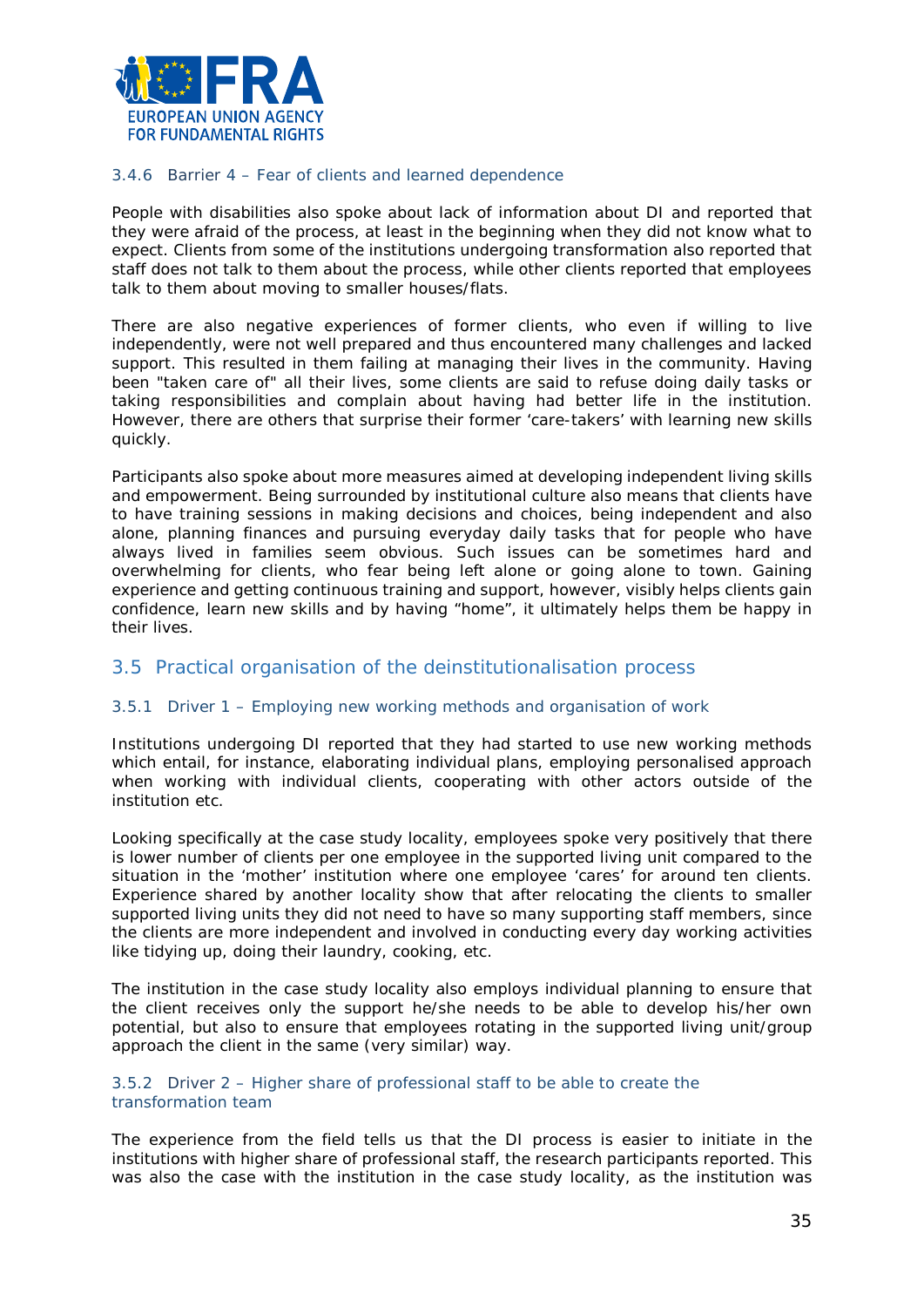

originally established for children and employed also professionals like a special pedagogue or a psychologist, which was not usual in institutions for adults. In addition, the founder of the institution decided to finance a higher number of staff compared to other institutions.

One of the participants summarised that a critical number of employees is needed to persuade others to start with the implementation of necessary changes:

*"A certain number of employees who believe in [the idea of DI], so they form a core that is able to break the stereotype. In short, [the institution] is run in a certain manner and if they are strong enough, they manage to start to go the other way. Otherwise they will be overrun by the stereotype of providing social service."* (Representative of a non-governmental organisation)

Another aspect of higher professionalisation of the institution's staff was viewed as a driver of change, mainly due to exchange between generations. Newcomers to social services are more open to new and experimental working methods than long-term employees. First, they possess more up to date knowledge of working methods gained during their study; second, they are not used to stable and sometimes rigid working habits.

*"The young people, the junior employees, are not burdened by the old system anymore. They have a different way of thinking than the senior ones. They are more open to new challenges and they like to try new things whenever they have a chance. Also, they are like friends with the clients. It normally happens that a staff member takes a client to the movies in the evening."* (Regional policymaker)

3.5.3 Driver 3 – Funds available to cover the increased costs necessary for the transformation phase

According to participants of various categories, EU funds available for the DI process catalysed the already planned process in spite of many shortcomings (see barriers below).

Institutions, and their administrators, mainly rely on EU funds when financing the DI process. Once the funds were available, they agreed to take part in the National DI Project and initiated the process. However, the process in the case study locality went even further, since the self-governing region decided to finance additional steps after the National DI Project was over.

*"Well, what I see there is that the whole process lies in the fact that there are some EU funds and let's spend them [...]. The state is absolutely not interested in dealing with it – preparing the conditions and co-financing it with the European funds. Today it's precisely opposite. Some money came, so we have to spend it and then what?"* (Employee of a social service)

In another locality, the institution went through the transformation process thanks to managing its own funds (provided by the administrator) and other funds donated mainly by international NGOs.

3.5.4 Barrier 1 – Lack of finances for transformation of institutions and CBSs and their sustainability

Participants stressed that during the transition period, costs will be higher, when both service models would require funding.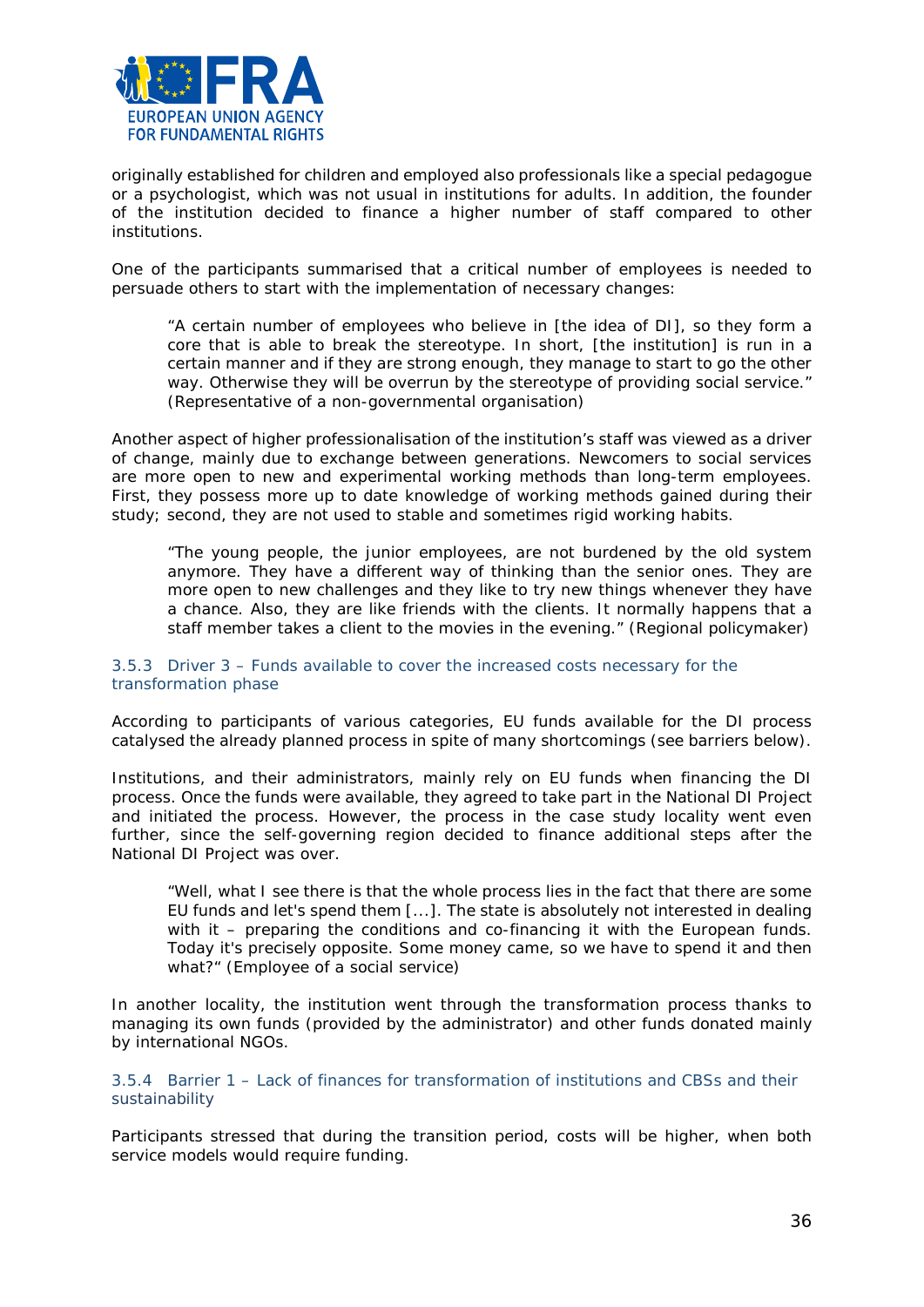

*"When you embark on such a fundamental change [as the DI process], you have to finance two parallel systems. So, [for some time you have to divide] available funds between both systems before the new system begins to work; [until then] you cannot close down the previous system, but you have to finance both before the new ones start to operate. And not even the EU structural funds envisaged that."* (Regional policymaker)

On a local level, towns carry the responsibility to provide community-based services, but generally fail to do so, most research participants reported. The lack of support services along with the lack of information to families and carers of people with disabilities results in the continued institutionalisation, including long waiting lists for institutions for people with disabilities and institutions for older people.

Therefore, lack of finances transposes in two ways – first, lack of finances or not proper use of funds to support deinstitutionalisation efforts and second, lack of finances for developing community-based services.

Participants argued that the system is currently not set up well towards community services and is in need of a big reform. Funds are also not given directly to social-service users who could then choose the service they prefer, but instead funds are distributed to service providers, including to institutions. Self-governing regions as well as municipalities also still fund institutions from their own budgets. This is also particularly the case in terms of financing institutions for older people. This results in less local budget availability for financing community-based services:

*"Deinstitutionalisation should at some point also touch institutions for seniors. It must be said that hand in hand with DI, we need to talk about community-based services, their development and their support. Actually, this is still a stumbling block that there is still a large amount of money that continues to flow into the residential services due to the fact that there is a large group of seniors and the willingness to change the flow towards the community services is small to none."*  (Representative of a non-governmental organisation)

People with disabilities themselves also reported there is a lack of finances for them to be able to live in the community – they do not receive enough benefits and have no jobs. Especially those that live in social care institutions, are placed under guardianship, have debts, or receive disability pension, cannot find a job, so they cannot move out of the institutions by themselves, even if they would want to. In addition, services in the community, such as hairdresser, cinema etc, remain unaffordable and inaccessible for people with disabilities, whose income ranges around 200 EUR per month and after paying the rent, they may not have money for anything else.

#### 3.5.5 Barrier 2 – Lack of community-based services and inaccessible general services

Hand in hand with the lack of financing for the DI process, another barrier emerging from the research is the overall lack of community-based services. This results in clients still availing of the services provided by institutions even after moving to supported-living houses. The senior manager of one institution described this as follows:

*"I am already doing it, I already have small houses, but without having community services in the town it cannot work. […] in fact, they will be living supposedly independently, in those houses [t]hey won´t be in a large institution, and that's fine as well. But we continue providing all services to them [in the institution],*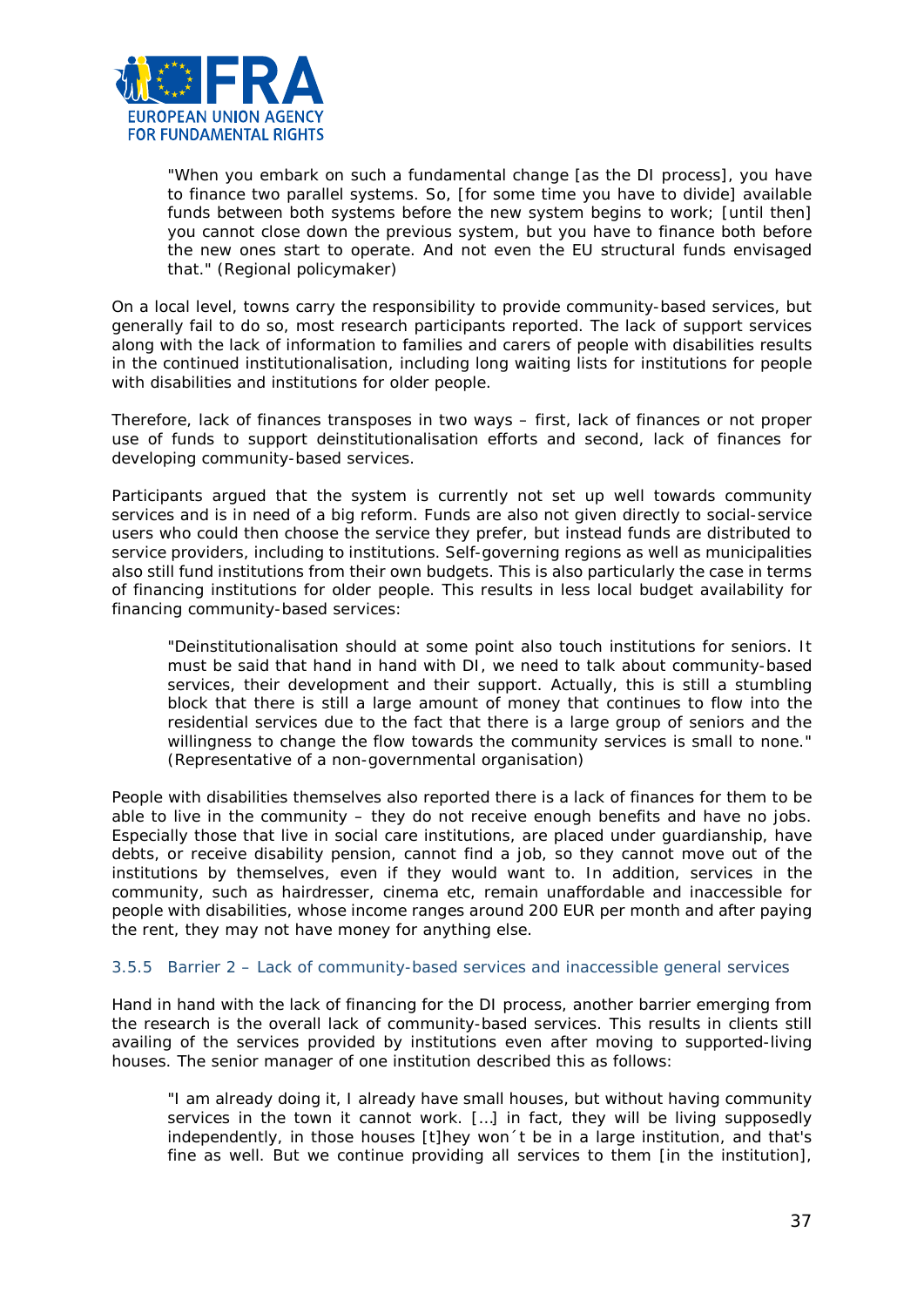

*because we have no other possibility. They have nowhere to go for those community services."* (Manager of a social service)

The case study locality is a typical example of a smaller locality with almost a complete lack of community-based services/field social services. Considering the lacking CBSs as a serious obstacle for the DI process within the locality, the participants stressed the need for establishing new types of social services within the town. Participants called for CBSs created and provided for by the municipality, or CBSs could be founded by the 'mother' institution and could be founded in cooperation with wider range of actors involving local NGOs, churches, civic initiatives, etc.

In the case study locality, the plan is to close one part of the institution where clients with lower level of impairments live and rebuild it into the centre of provision of services (such as rehabilitation, physical therapy, massages) for general public as well as for people with disabilities clients of the institution.

Participants also reported that in addition to lack of CBSs, there is also lack of variety and range of different support options. They spoke of unavailability of any home support and lack of other types of services – such as day care centres, outpatient care, assistants, school assistants or respite services.

In addition, the services that are already available, including services for general public (such as transportation or housing) are often inaccessible, as argued by one person with disability:

*"To all people I'd like to say this one thing. I mean, […] these people in wheelchairs*  [...] they must struggle with bad sidewalks all over Slovakia, bad street *[pavements], bad bus stops. And [some people] even laugh at them because they*  don't communicate with people in wheelchairs like they would communicate with *me, but they mock them for not having their legs or for having bad legs."* (Person with disabilities)

A person with physical disabilities using a wheelchair further argued that such combination of unavailability of CBSs and lack of general accessible environment precludes him from living in the community. If he had a personal assistant, it would allow him to leave a supported living house and live alone independently with his partner in their own flat.

However, general public seems to reflect on this issue as well – representatives of the local community interviewed in the case study locality reported that their town is not "disability-friendly" and that it is very complicated to use a wheelchair in the streets and difficult to attend cinema or other cultural activities.

#### 3.5.6 Barrier 3 – Lack of opportunities for further integration

Another type of barrier involves the lack of opportunities for further integration, even for the clients who already moved one step forward in the DI process, and live in a supportedliving flat. The case study locality was an example of a type of a town with a big lack of such possibilities – even if the clients do attend cultural events with other citizens, there is a general lack of possibilities for employment, even more for people with disabilities, although some clients told us that they desired working.

Finding a job was difficult also to the respondents coming from the regions with available options; it is very difficult to acquire jobs for the clients, as they face prejudices from employers and officials. The examples mentioned included Labour Offices denying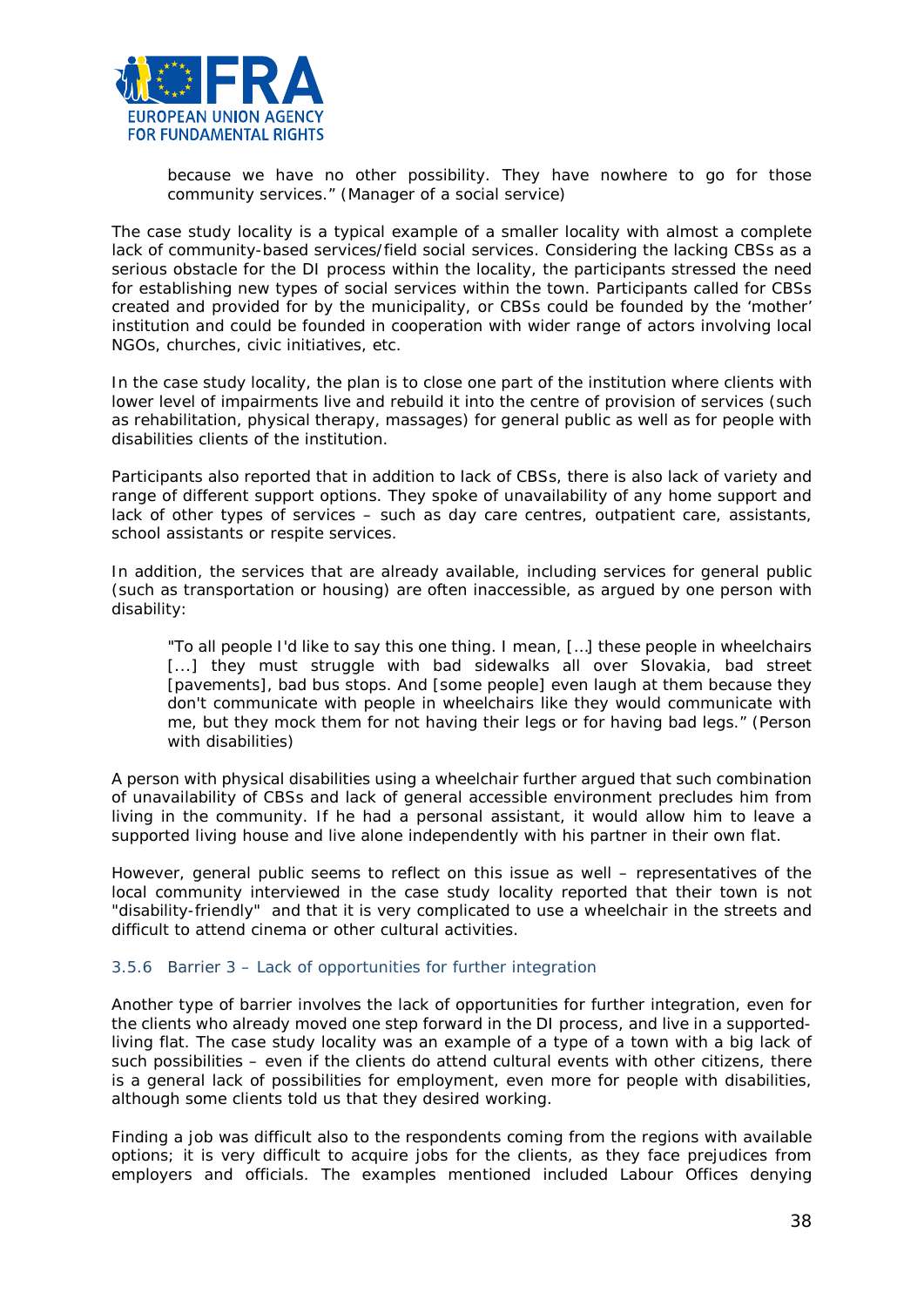

possibility to register them as job seekers (therefore discriminating them based on their disability and status as a pensioner).

#### **Peter**

My name is Peter and I come from a village in the eastern part of Slovakia. I still have a grandmother there, who I occasionally visit.

Before coming to the social services home in […], I lived in a children's home in a nearby town. Looking back, I mainly remember the strict rules applied in the children's home. I was allowed to go out only for two hours a day and if I broke those rules, I was sanctioned (was not allowed to go out the next day).

When I was 18, I had to leave the children's home since according to the rules if somebody finishes his education and becomes adult he has to leave. The director of the children's home arranged for me to move to a social services home.

I currently live in the supported living flat operated by the institution. I share my bedroom with one roommate, which does not allow me to have the privacy I dream of. The kitchen is next to my bedroom, we make together our own breakfast there. After breakfast, I go to the workroom placed in the institution. We make various handmade products that are then sold at the local markets.

Since I have been living in the supported living, I can go out unaccompanied. However, I cannot leave unnoticed, as this supported living is within the institution without any separate entrance. I also must announce the social worker when I want to go out. Sometimes I visit the Centre of Leisure Time in the town that runs leisure time activities for the institution's clients, usually once or twice a week.

I regularly visit the Labour Office in the nearby town. I have to go there, since I am unemployed and I regularly meet the official to get job offers or other activities aimed at finding job. A year ago, I finished a nursing course organised by the Labour Office. Thus, I could be employed as a caregiver, but because of the high unemployment in the locality, I still have not been able to find a job. Before completing the course, I was allowed to do only some assistance to caregivers, for example doing the laundry, giving clients something to drink. Before I attended the course, I was not allowed to feed clients, the course is necessary for feeding.

I would like to work as a caregiver; I want to utilise the education I got during the course. Within the institution, I had worked as a caregiver and as a handyman. I also applied for a job outside the institution, but have not been successful yet.

Not being formally in the DI process, I did not get training or consultations on the DI process. My current situation allows me to make small everyday decisions mainly on what I am going to do during the day.

Choice and control I have over my life is limited because I am almost without any income. I receive just small social benefits and sometimes also irregular salary for occasional working activities. Without almost any income, I am not even able to go out for a meal, to go shopping, etc.

In the future, I would like to find a job and to live outside of the institution, e.g. in a small flat. I prefer to live there alone. I can even imagine moving to another town, e.g. to Bratislava since there are more job opportunities and higher salaries. I also think that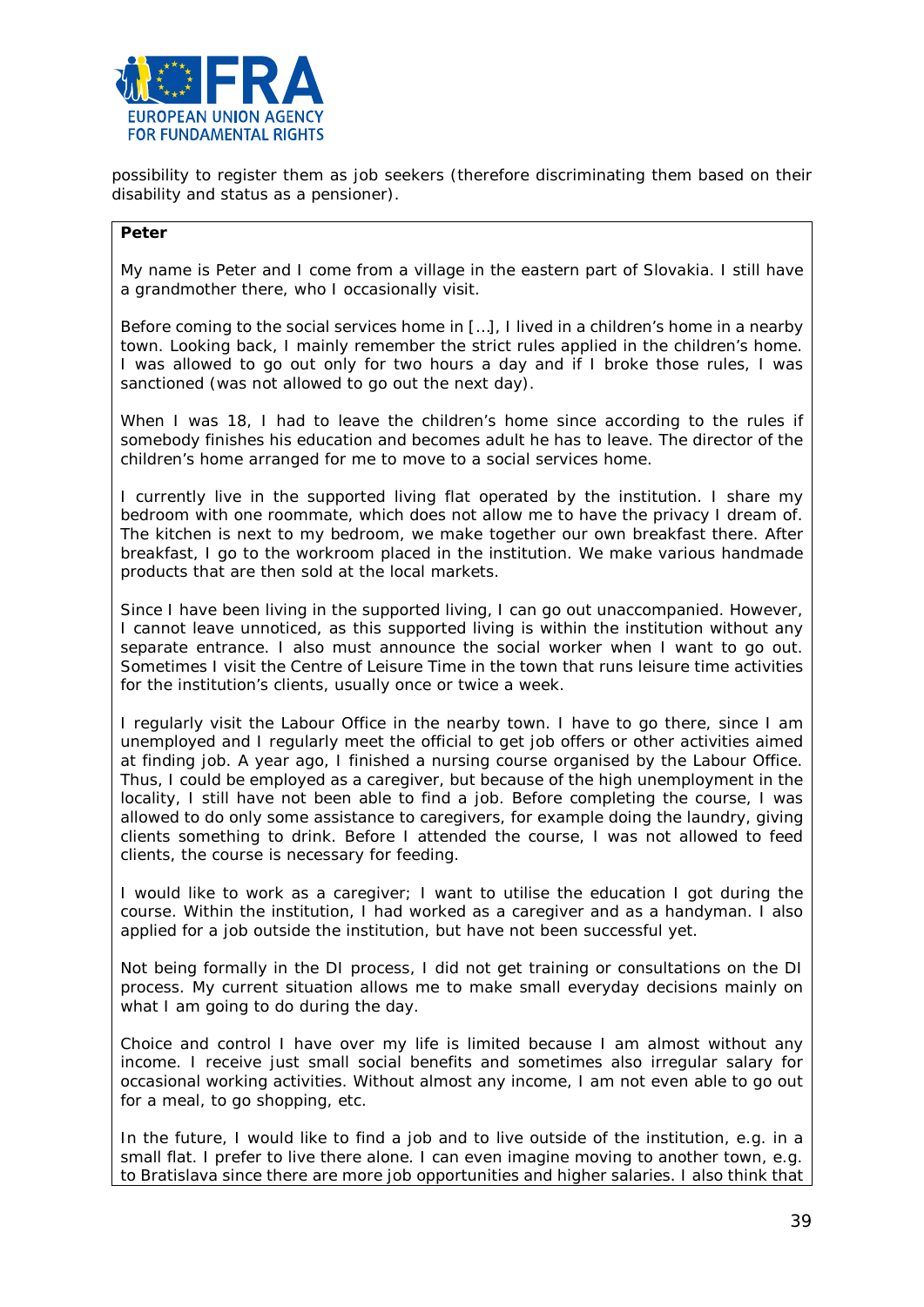

as many other people from the town I could also go abroad to work as a caregiver there. However, I am aware that it might be difficult since I do not speak any foreign language.

Another issue for the clients is to have a continuous support after the transition – care providers and clients emphasised that personalised support, e.g. in form of a personal assistant or a supervisor is needed also after a successful transformation. In some cases, the shortage of personal assistants prevents clients form undergoing DI process, in others, it hinders their opportunities to take part in everyday life even when living independently.

#### 3.5.7 Barrier 4 – Deprivation of legal capacity

A major barrier, highlighted by experts, NGOs, the employees of institutions, as well as people with disabilities, themselves, is deprivation of legal capacity. Guardianship directly affects lives of people with disabilities, limits their independence and deprives them of the right to choose. Participants argued that all or almost all people living in institutions have been deprived of their legal capacity, with the director of the institution generally acting as guardian for all the clients. In our researched locality, this was the case of 100 % of clients.

Even though the representatives of the facilities reported to be trying to acquire their clients' legal capacity restored, it is a lengthy administrative procedure which can be sometimes discomforting for the clients due to the psychological and intelligence assessments. Moreover, in the initial stages of the process, they experienced resistance from the courts and psychiatrists, although they say the cooperation is slightly improving.

*"Restoration of legal capacity, as I realised that with [name] [with whom] we did for the first time that the examination at the psychiatrist was horrible. She was so devastated that I said to myself: I can't do this to them. They tried them with hard mathematical exercises, they wanted to know all the presidents, good that not the American one, such abilities that it seemed absurd to me."* (Manager of a social service)

For clients, incapacitation is very limiting and strips them of their rights as persons – in legal matters, finances, employment possibility, everyday choices and decision-making with regard to very private matters, such as personal life and right to marry. It is also a matter of personal self-worth and dignity:

*"[But] for them it also holds psychological [meaning]; as soon as they see some of their restrictions partially abolished, let alone gaining full legal capacity, they view it as something truly amazing. For instance, we have a couple that want to get married, but they are not allowed to."* (Regional policymaker)

According to the social homes employees in addition to direct devastating effect on people with disabilities, by depriving them of possibility to make their own decisions, having the institution and the institutions director act as a guardian, puts the caregivers at risk, as they are fully responsible for the adults in their care. Accordingly, the social workers are then afraid to give them more independence, e.g. leaving them to go alone on the street, for in case something happens to them, the institution would be the one held responsible.

Participants also talked about the cases when people are routinely put into a category of a high level of dependence (category 6), which means they wouldn't be able to eat and dress by themselves, which is in reality not true. Therefore, as some examples given show, there are some clients in institutions who were somehow assessed as highly dependent (and thus incapacitated), but are largely independent and, according to the respondents,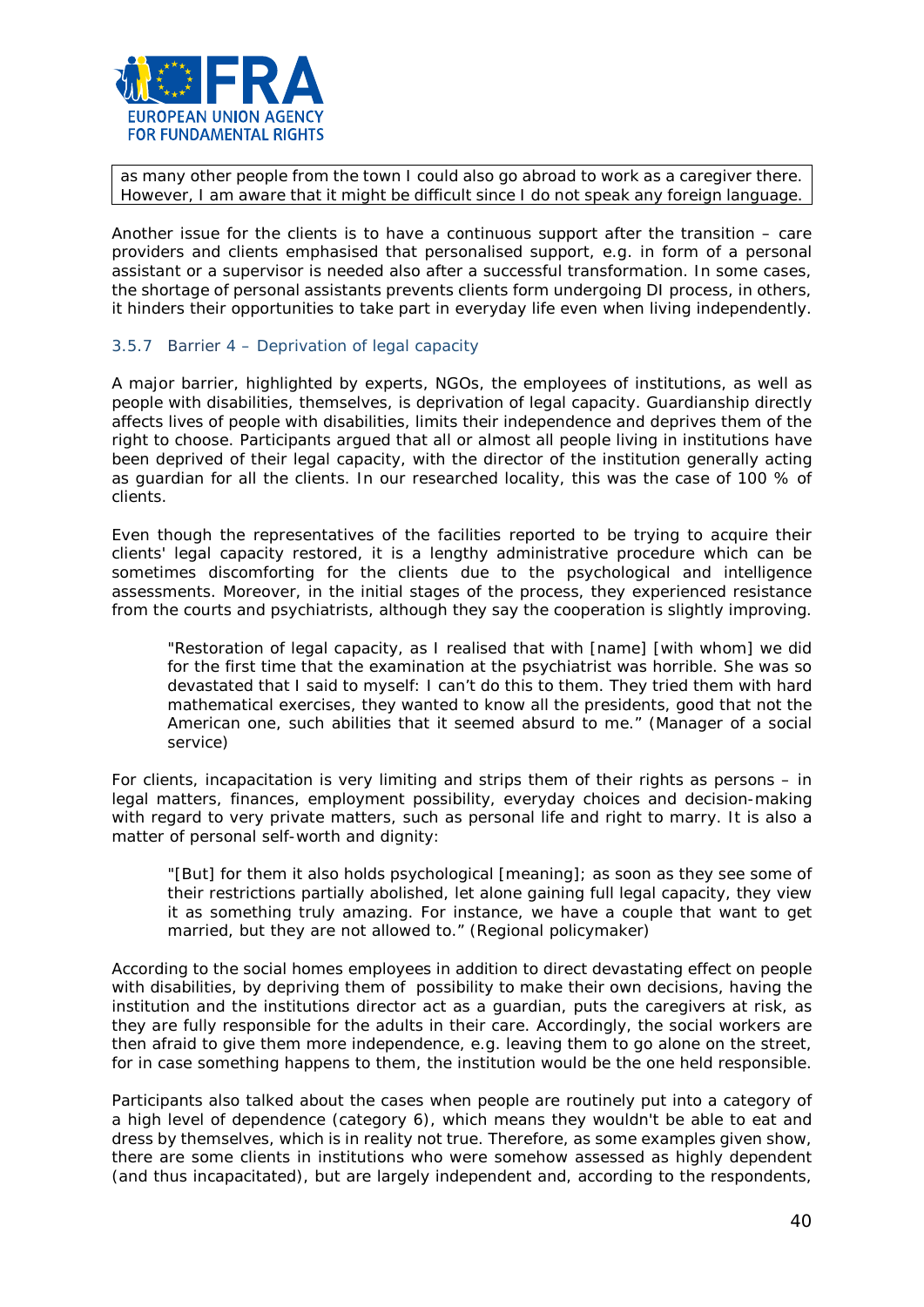

do not belong to institutions at all. The concrete example said was then a case of a couple, previously assessed as highly dependent and living in the institution. After going through the process of DI, they now live in their own rented flat almost independently with little support.

#### 3.5.8 Barrier 5 – Barriers in legal setting and bureaucratic burden

Participants also discussed the legislative barriers and overall bureaucratic procedures as a barrier to the DI process. They spoke about unrealistic hygienic standards for supported living flats, cumbersome public procurement procedures when trying to buy supported living housing, non-enforceability of community-based services or non-flexible legislation in case of supported living.

Another type of issue that was often reported was the need for assessment procedure on the ability to receive social services. A regional government´s representative assessed them as being obsolete and old.

There is also a need of assessment to live independently. It was reported that clients who wish to live independently in supported living flats need a positive assessment from the self-governing region office. This was reported by the clients in cases where there are free places in the community-based alternatives for living. This creates fear and dependence on the regional office assessment. While the assessment is not needed in case an institution goes through transformation process (when creating CBSs for its own clients), it puts people willing to live in supported living unable to do so.

## <span id="page-40-0"></span>3.6 Cross-cutting issues

#### 3.6.1 Impact of different types and degrees of impairment on the deinstitutionalisation process

Many participants across categories, including representatives of administration, management, employees, general public, as well as people with disabilities themselves, perceive DI as a process "not suitable for everyone" and should exclude people with severe and combined disabilities. They see DI as a process aimed only at people with mild forms of disabilities, or as participants often said – it is for "the capable ones". However, there were respondents that strongly criticised not including people with severe disabilities in the DI process. Such criticism was voiced by experts (even if they claimed their views were not united), some managers of institutions, some regional representatives as well as representatives of NGOs working in the topic.

Other categories of people with disabilities were viewed by respondents as not suitable for the DI process as well – these categories include people with psychosocial disabilities, people with Alzheimer's and people with aggressive behaviour.

#### *Clients with psychosocial disabilities*

Some respondents claimed that people with psychosocial disabilities, in particular those with schizophrenia, behavioural disorders, aggressive behaviour symptoms, self-inflicted injuries or problems with alcoholism are not suitable for independent living. They reported there is also lack of services for people in need of an increased psychiatric supervision.

*"We couldn´t let him [person with a psychiatric diagnosis and aggressive behaviour] join the others. Everybody seemed to pose a threat for him. The*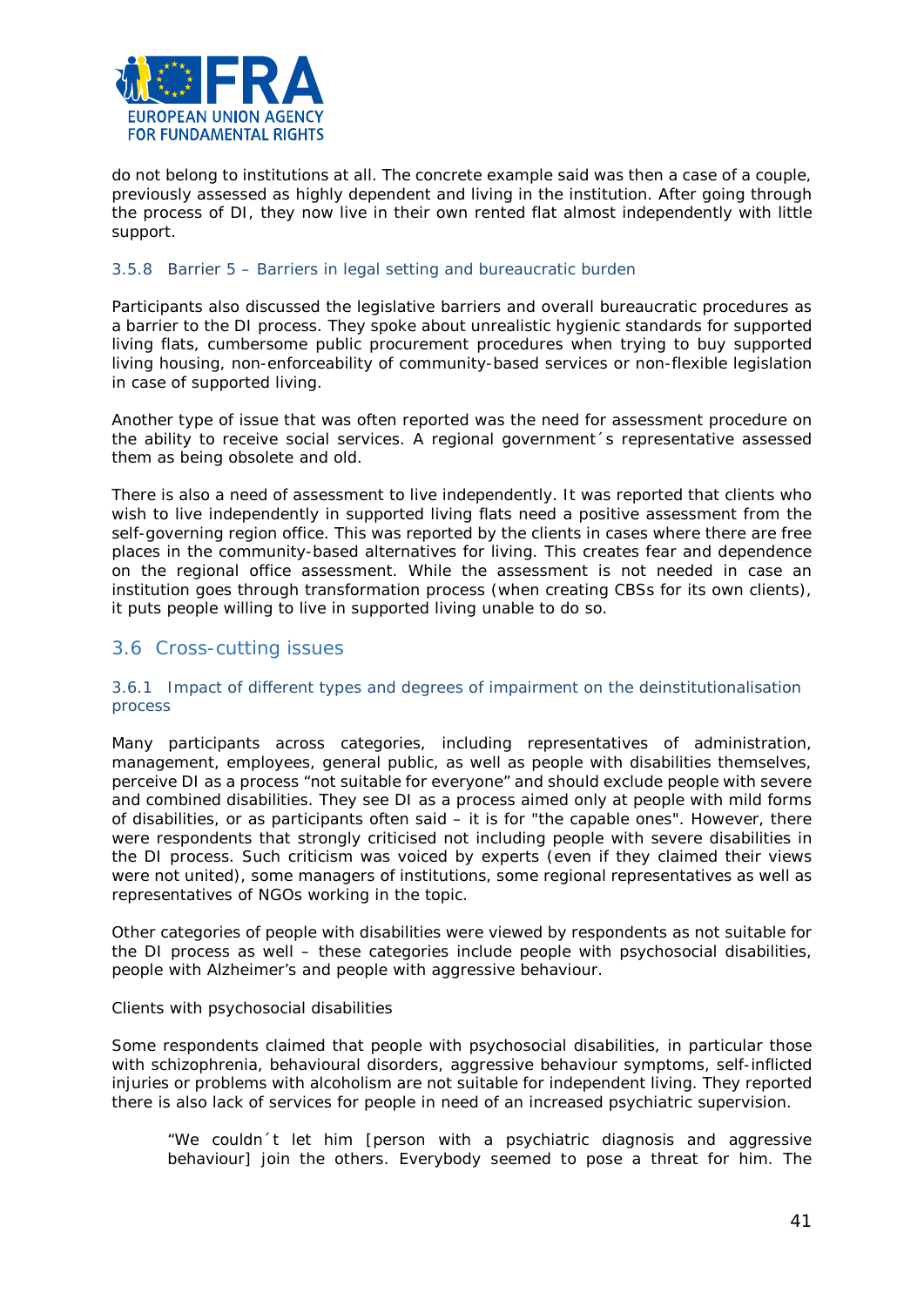

*question is whether this client should be placed in a social services home."*  (Regional policymaker)

People with psychosocial disabilities, interviewed in this research, reported facing high level of stigmatisation and prejudice.

*Clients with severe intellectual and combined disabilities, clients that are bed-bound*

Participants across categories agreed that the DI process is beneficial to all clients and that they could live independently in the community, under the condition that there are enough services and support. However, a large number of respondents shared an opinion that people with severe intellectual and combined disabilities or bed-bound clients are not "suitable" for DI and are better-off in the institution. The objective should be to improve their quality of their life by providing the required services within the institutions. In their view, "moving" them would not be beneficial, and would even be detrimental to them.

*"Based on my experience, I would not [recommend it to] just anybody, because again, they have everything they need at the institution, especially the physiotherapy, […] you don't have the kind of conditions at the apartment that you have at the institution. And we have some [clients] with really serious intellectual disabilities and we have managed to help them improve the quality of their lives through therapies and physiotherapy; I mean, they didn´t have anybody to exercise with them or tend to them in their home environment."* (Employee of a social service)

The view that those clients with severe and combined disabilities are not "suitable" or "capable" for the DI process was widely shared across different groups of participants. Notably, people with disabilities who have gone through the transition from institutions to CBSs, saw this as a reward for their capabilities, and not as their human right.

Many participants also seemed to understand living independently to mean living alone without support. Therefore people with severe disabilities are not able to live independently, since they will never be able to cook or clean up and the employees would need to do it instead of them anyway, but in a different "place".

*"The employees have such a sceptical view [towards DI for people with severe disabilities]. That we would only move them from one bed to another. Like that. And what will we change by moving them. After all, they won't be doing anything, they will be only lying all the time, in that room again. They could stay like this in the institution."* (Employee of a social service)

#### *People with physical disabilities*

People with physical disabilities reported a number of challenges they face of living in the community. They spoke about inaccessible public transport and living arrangements, as well as lack of community-based social services, such as personal assistance.

#### 3.6.2 Impact of age on the deinstitutionalisation process

#### *Older people*

In addition to different types and degrees of impairment, age was also seen as an influential factor for achieving DI. Many participants perceived that the process is more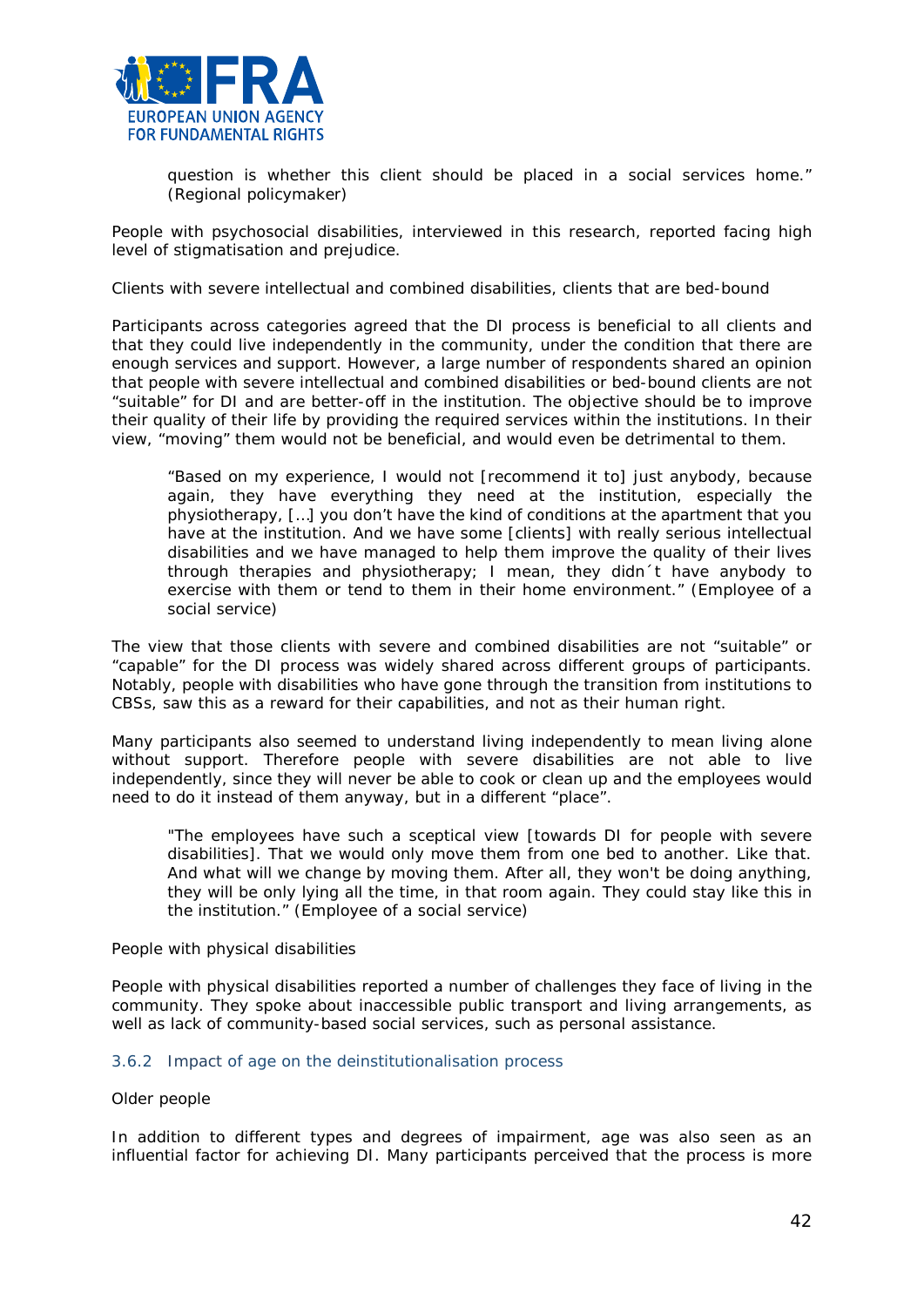

difficult for older people in general and for those with disabilities in particular, and many concluded that it is not suitable for them at all.

Lack of community-based services is particularly worrisome for family members of people with disabilities who take care of their children or relative with disabilities at home. Many spoke of their own increased age which will impact their ability to take care of their children. Therefore they see institutionalisation as the only option:

*"And often when a family runs into some sort of situation that requires an urgent solution, the supply is so trimmed and limited and the system is so deeply rooted that they often see [institutional care] as the easiest solution to apply for. Last but not least, it needs to be said that when you come to the authorities in order to solve this kind of situation, you often receive very limited information. As a result, people have [developed] some kind of notion [of these services] and they cannot even imagine how it could work differently because they have never experienced it."* (Representative of a non-governmental organisation)

Therefore, since families and their relatives are used to institutions that provide social services and perceive them as stable and trustworthy, abolishing or altering them encounters opposition. Although the DI process should at some point also include institutions for older people (with and without disabilities), there is still a great reluctance to change the system of provision of services towards such based in the community and thus, large amount of funding continues to flow into institution settings.

#### *Children*

While it is currently not possible to accept new persons under the age of 18 into institutions for people with disabilities, there is still a very large number of children in such institutions. In addition, children with disabilities are still institutionalised in children´s homes. There are big issues with long-term institutionalisation of children with disabilities that after gaining maturity usually go to social services institutions where their conditions largely deteriorate:

*"In foster care houses (children's homes) we have about five hundred of these children [with disabilities] who will, following this way, end in social services. When they are eighteen, they go from foster care to institutions. In foster care [children's homes], they at least care somehow, do something with them, and then it gets all killed in social services institutions."* (Representative of a non-governmental organisation)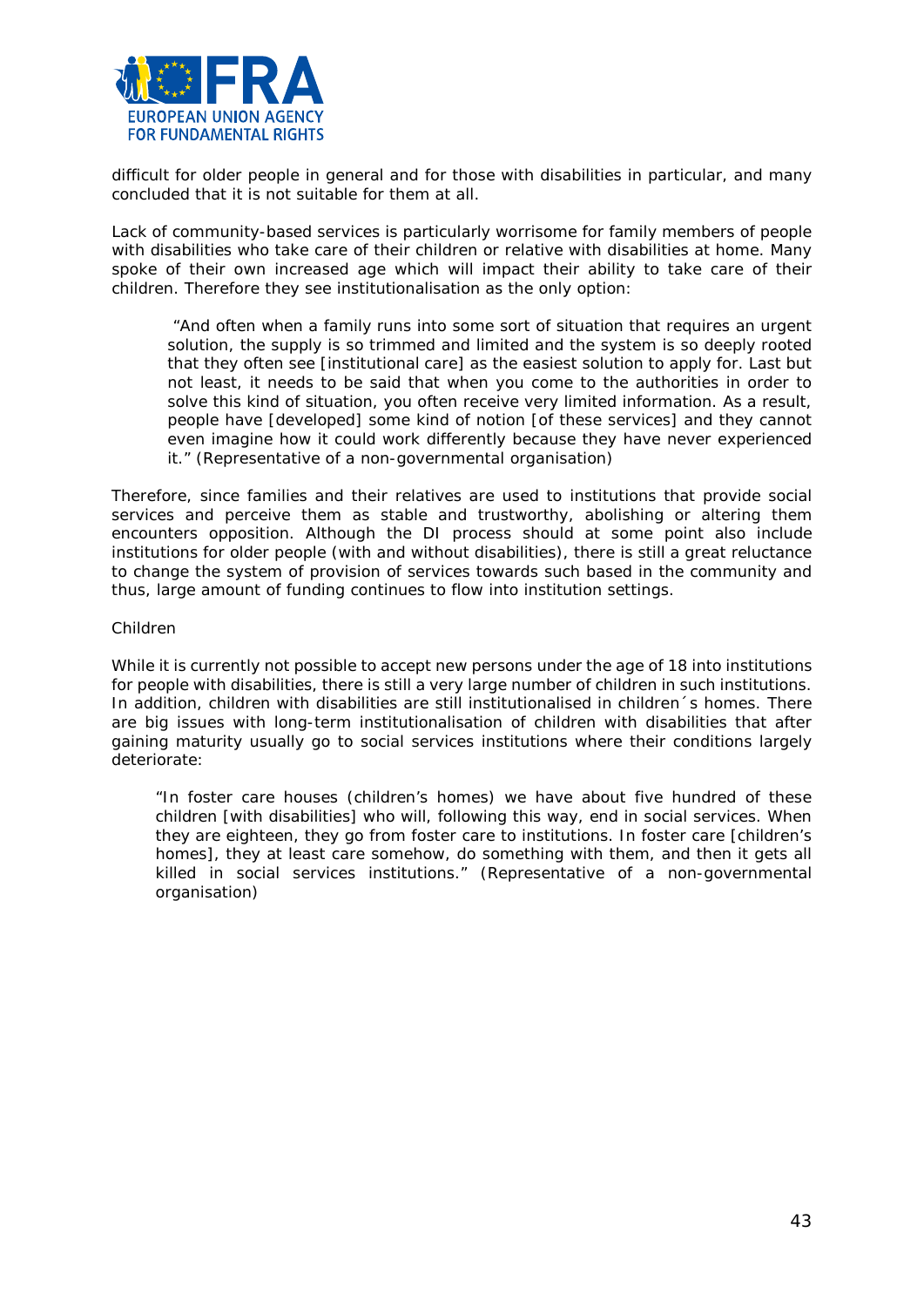

# <span id="page-43-0"></span>**4. MEASURES TO ACHIEVE SUCCESSFUL DEINSTITUTIONALISATION**

## <span id="page-43-1"></span>4.1 Commitment to deinstitutionalisation

Participant in the research across stakeholder groups agreed that commitment on the national level to the DI process is a crucial prerequisite for its successful implementation. It is vital that key state representatives officially declare their commitment for systemic change from institutional to community-based services. Such commitment could be, for instance, declared in a Government Programme Manifesto.

*"The fact that it's in the government programme manifesto, for instance care for persons with disabilities where one of the tasks, for example, would be that the Slovak Republic will reduce the number of large-scale institutions by half by 2020. That means some specific measures that will lead to […] I don't know, as if the Slovak Republic declared its will to provide different types of services to persons*  with disabilities than it is providing now." (Regional policymaker)

A significant role in securing government's commitment could be played by strong NGOs that advocate towards the government and highlight the importance of DI. A similar role was played by an NGO in the process of deinstitutionalisation of foster care. The service providers suggested that this was one of the success factors in the process. However, there is no such an influential NGO representing interests of persons with disabilities as of now.

With respect to commitment to DI, peer review meeting participants stressed as important that various actors, particularly national-level policymakers, have sufficient knowledge of the Convention on the Rights of Persons with Disabilities. Still, not all actors involved in DI understand the concept of independent living. The role of national-level policymakers is seen as crucial in fostering a common understanding across stakeholder groups, since they carry the responsibility to implement the CRPD and ultimately spread information further to lower levels of public administration.

#### 4.1.1 Clarification of responsibilities for implementation of DI

Regional-level stakeholders perceived they had too many responsibilities and urged the Ministry to take on more practical tasks with respect to DI. Contrary, the Ministry saw its role in policy making and legislative actions, while DI should be practically implemented by self-governing regions.

Self-governing regions called for the Ministry to take a more active approach, for example by establishing a task force on the ministerial level to coordinate DI activities on all levels, particularly with regard to education and training. Such action will also show stronger declaration and greater commitment to DI by the state.

## <span id="page-43-2"></span>4.2 Availability of guidance to support the deinstitutionalisation process

The need for support and guidance was a topic discussed first and foremost among the regional and local actors and service providers. These groups agreed they would need much more support from the Ministry in the DI process. Regional-level stakeholders, which took part in the first National DI Project called for a functional Implementation Agency that would be able to provide feedback on the individual transformation plans.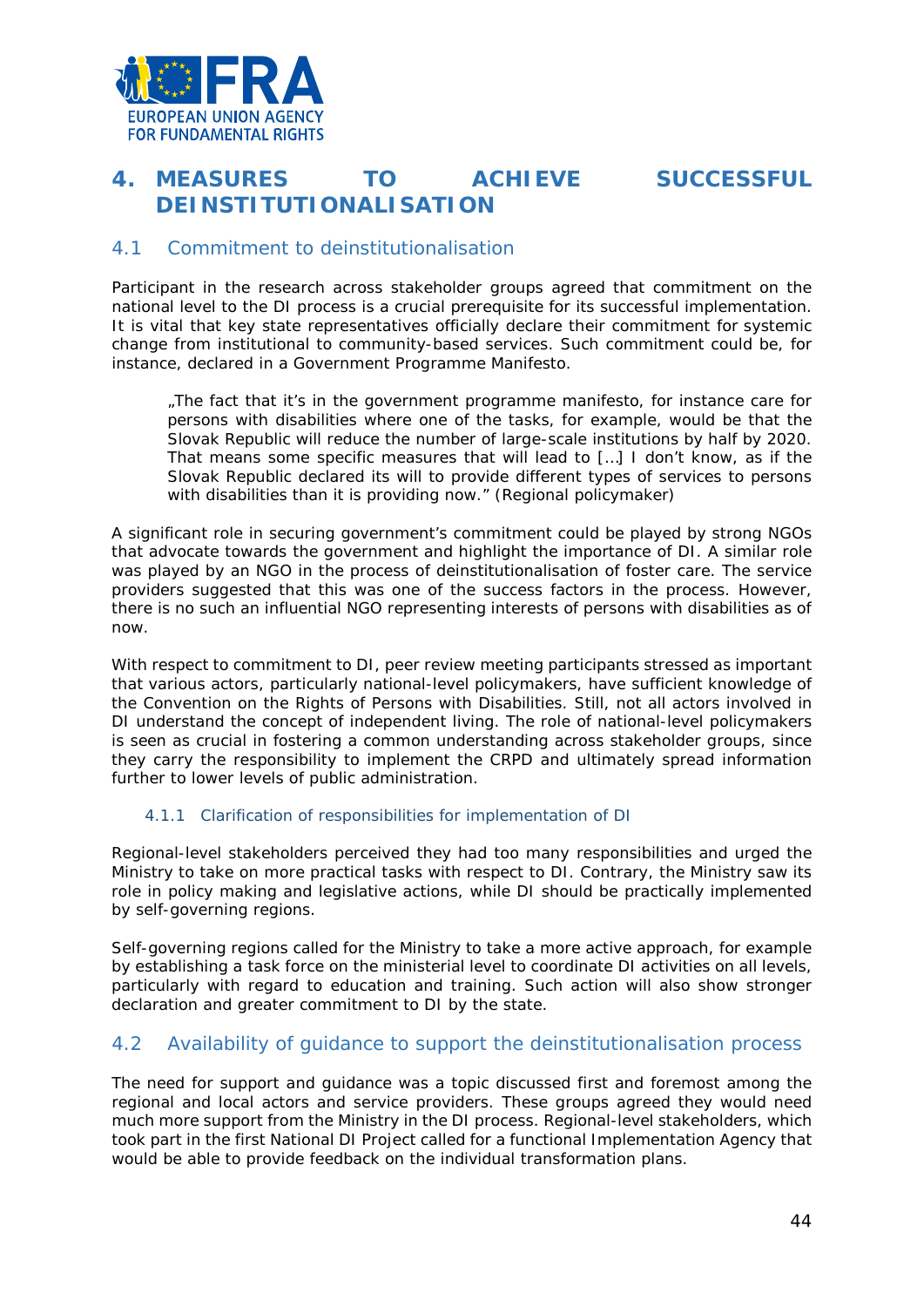

#### 4.2.1 Guidance for front-line carers

Service providers felt overwhelmed with the transformation processes and thought that institutions cannot implement transformation plans on their own.

Apart from calling for greater support from the Ministry, service providers also stressed that they need more support from self-governing regions as they are their founders and administrators. This was seconded also by a regional stakeholder who indicated that the lack support from the Ministry could be partially supplied and ensured by self-governing regions themselves, particularly in the form of soft measures such as training of institutional staff and sharing of experience. Education, training, awareness-raising activities and practical information on DI targeting front-line carers is of utmost importance also according to the service providers. However, it was not clear who should be responsible for provision of such guidance.

#### 4.2.2 More active coordination by the Ministry

Service providers and the regional level actors suggested it would be helpful to have a contact person at the Ministry responsible for coordination of DI whom they could consult when required. The coordination of DI should be executed by the Ministry. It should be, however, a continuous process going beyond the timeframe of a national project. Regionallevel stakeholders would welcome similar assistance also when applying for EU funds. One regional level stakeholder provided a concrete suggestion that the Ministry could create expert teams that would help self-governing regions with preparation of grant applications since the application process is currently very complicated.

#### 4.2.3 Sharing of good practices

Research participants also proposed that sharing of good practices should be fostered as it serves as a good way to raise awareness among employees. This includes experience exchange both within Slovakia but also from abroad. The system of top-down passing of information (i.e. from the national to the local level) would need significant improvements as well as it is almost non-existent at the moment.

Overall, local and regional actors would welcome if the state took more responsibility for the DI process, particularly with regard to coordination of the process as well as of its financing. Both municipalities and regional self-governments had no objections to their role of practical implementation of DI, but needed more guidance, support and coordination from the national level.

## <span id="page-44-0"></span>4.3 Active cooperation between the people involved in the deinstitutionalisation process

Participants in the research underlines that achieving successful implementation of DI requires inter-sectoral cooperation and cooperation of actors on different levels of administration. To ensure the later – cross-governance cooperation, actors called for involvement of regional stakeholders and service providers in coordination meetings at the ministerial level, particularly during the implementation of the National DI Project.

Actors who had direct role in implementing the first National DI Project would have welcomed more intensive and regular communication with the Ministry during its implementation. According to a representative of a self-governing region, a sustainable communication platform would have been very beneficial.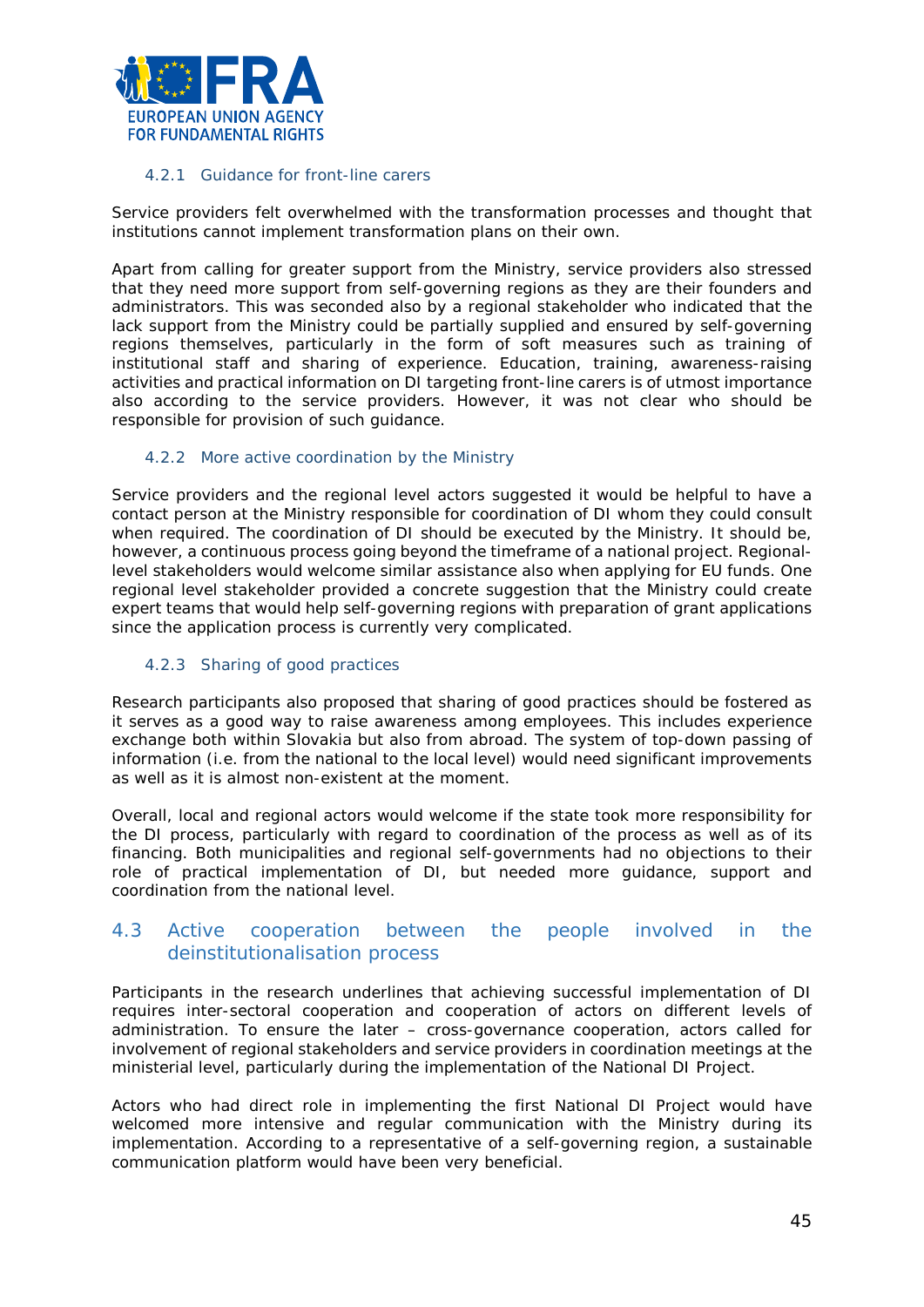

#### 4.3.1 Coordination of cooperation among actors of DI on the local level

On the local level, different actors have different competencies and they do not cooperate adequately. It does not mean that such cooperation is impossible; it only needs a strong coordination, e.g. by the regional self-government office. Service providers, in particular, stressed that the DI process requires more intensive integration across different aspects. The practical field experience and know-how should be transferred both to the academia and policy making via improved communication among the actors on the national and regional levels and service providers on the ground. That, however, requires coordination.

Furthermore, service providers suggested that greater cooperation with local NGOs and community service providers on the local level would be beneficial. It would help to transfer good practices from daily practice and would also lessen the burden laid on institutions during DI.

## <span id="page-45-0"></span>4.4 A change in attitudes towards persons with disabilities

#### 4.4.1 Change in attitudes of the general public

All groups of respondents agreed on the need to bring experiences of persons with disabilities closer to the general public. Responsibility for this task should lie with the Ministry. A regional level stakeholder suggested launching a national or regional campaign in media informing on the DI process.

*"We said it within the National Project – that national campaign is lacking. And that cannot be done by the Implementation Agency, it must be done by the Ministry. The campaign should run on all levels towards the public using some popular means of communication. But also on the regional and municipal level, and the Association of Towns and Communities."* (Representative of a non-governmental organisation)

Respondents recommended that the campaign should contain individual stories of persons with disabilities.

According to some of the research participants, mainly representatives of NGOs, it is necessary to emphasise that DI is a human rights issue and this knowledge should be systematically widespread among all actors involved in the DI process. Actors on the national level should be the first ones who understand the key terms and concepts and are then responsible for spread this information further. Therefore systematic trainings on the Convention on Rights of Persons with Disabilities and the right to independent living are important.

#### 4.4.2 Change in attitudes of local populations

As indicated by municipal actors, in order to change attitudes of local populations continuous discussion from the beginning of the process with them aiming at explaining the importance of DI is crucial. A few concrete suggestions of how this can be done were formulated. For instance, by holding meetings of persons with disabilities and their future neighbours (in case of moving persons with disabilities into supported living flats in local neighbourhoods). A representative in one municipality suggested that local/town administrations can play a significant role through their working groups for the development of local plan of community services.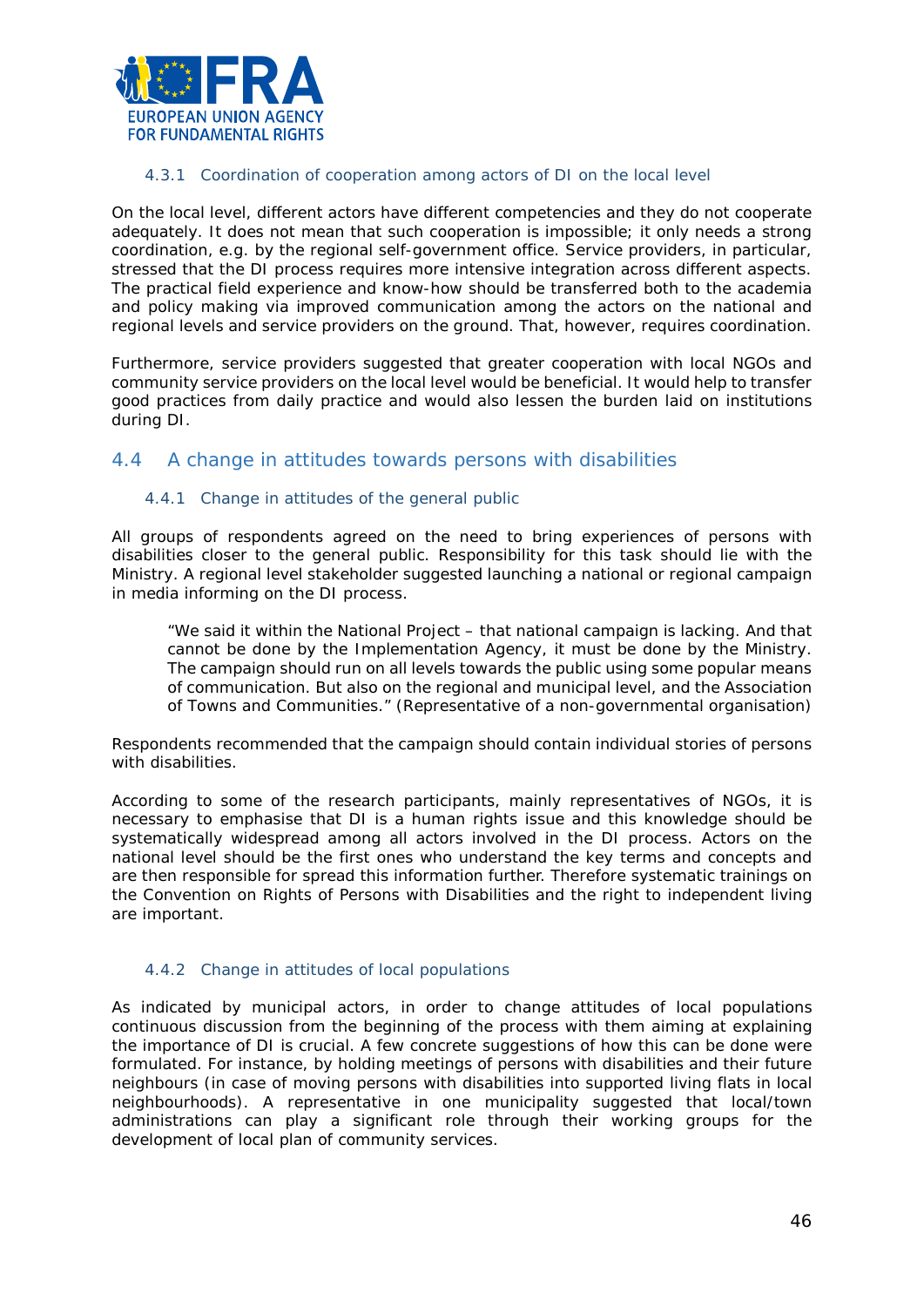

The most effective way to change local populations' attitudes is the creation of space where they can meet persons with disabilities and get to know each other. This was agreed upon by both municipal stakeholder and service providers. Institutions should therefore be more open towards local communities, participants suggested.

*"The town has accepted them. For instance, [I remember] at the very beginning*  when we took all those wheelchairs outside because that was our clientele, then *we began to take our clients for walks around the town and everybody was giving us these stares, it was [not very pleasant], right? And now it is not [like that] anymore; now everybody takes it as a regular thing*." (Employee of a social service)

A DPO representative suggested as beneficial the creation of inter-sectoral teams at the local level that should involve local authorities, representatives of institutions and CBSs, schools, NGOs and individual citizens. The participant also emphasised the crucial role of employees of the institution in communicating with the local communities. They could spread the information in their immediate environment, among their family members, friends, etc. However, employees of institutions would need more information themselves.

#### 4.4.3 Change in attitudes of employees

Participants agreed it was important to work with attitudes of employees of institutions as well and thus prevent their resistance to DI. This could be achieved by more training workshops and education provided by self-governing regions, for instance, and by sharing good practices either from other locations or from abroad. Employees of centres for social services are often reluctant to any change in their working habits. If they see positive outcomes of deinstitutionalisation, they become more open to it. This was agreed upon also by the representatives of institutions who said their employees needed more information on DI and sources of inspiration that it works.

## <span id="page-46-0"></span>4.5 Practical organisation of the deinstitutionalisation process

#### 4.5.1 Legislative changes

Majority of participants across groups, but mainly national and regional-level stakeholders and services providers, called for legislative amendments. The law regulating the provision of social services should be amended so as to define new social services (particularly CBSs). CBSs are slowly being created, because there is a demand but the legislation does not reflect these changes and does not regulate their operation.

According to one research participants, representative of an NGO, the definition of social services provided in the law is problematic and it would be helpful to harmonize Slovak and European legislation. Nowadays social services are understood by existing laws as economic activity and this fact complicates the use of EU funds for DI since the drawing of EU funds needs to be in compliance with rules of economic competition otherwise it is seen as an unlawful state aid. If social services were defined as services in general economic public interest, other rules for using EU funds would be applied, which would make the drawing of EU funds much easier compared to the present situation. Concretely, Act no. 448/2008 Call on social services could provide such a definition of social services as services in general economic interest.

#### 4.5.2 Change in the system of funding

The funding of social services was a widely criticized feature and the need for its change was agreed upon by literally all participants in this research. Both in individual interviews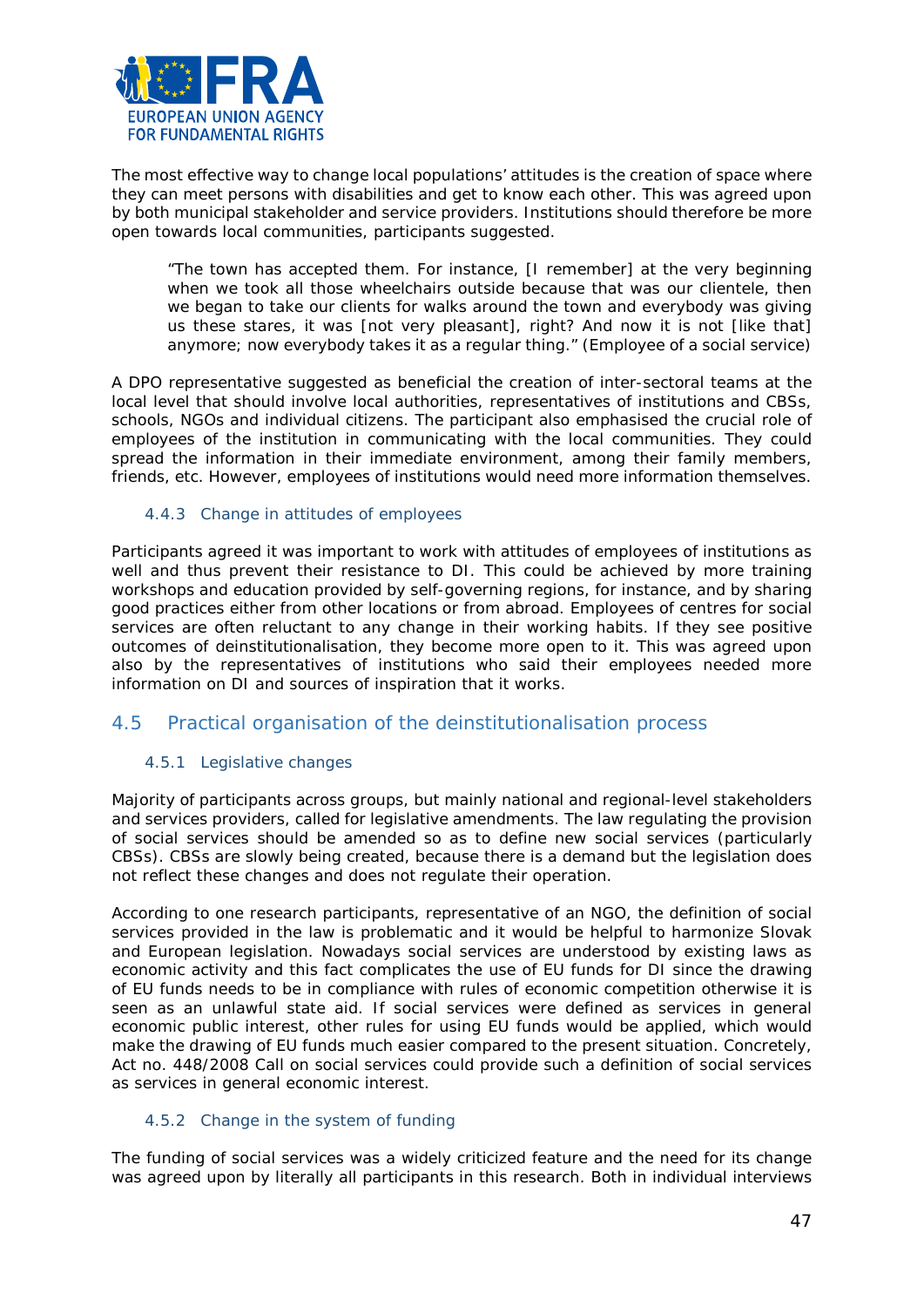

and in focus groups discussions – on the national level and in the case study locality – many spoke about introducing *per capita* funding instead of the current system of funding per institution. That would enable service providers to provide more individualised care in accordance with their clients' actual needs.

*"To me, an ideal system of funding is a personal budget, that is some personal budget or benefits according to one's extent of dependence."* (National policymaker)

At the same time, p*er capita* funding allows for more flexibility in service provision which would be appreciated by service providers. Furthermore some argued that p*er capita*  funding is less costly in the long run than *per* institution funding. Several respondents suggested that the state should see funding of DI as a social investment, even though the transition period (funding *de facto* two systems – old and new) is costlier. This is also linked to the need to implement DI as a process not as a project which is limited in time.

With respect to funding, participants called for a functional system of drawing the EU funds. In particular, they stressed that the grant application process should be made more efficient and state should create conditions for drawing the EU funds that can actually be met by those who need such funding. Given that the EU funds represent a significant source of DI funding, there is a need for simpler rules of their use, particularly with respect to the processes of public procurement. Such processes are often lengthy and too complicated slowing down the DI process significantly, as reported by regional-level stakeholders.

#### 4.5.3 Creation of community-based services

Participants across all groups agreed that successful implementation of DI necessarily requires a creation of a range of CBSs that would be provided in the clients' natural environment, but are completely lacking at the moment. Service providers, in particular, called for a network of community services and said that creation of CBS should precede DI itself. However, functional CBSs are contingent upon sustainable funding.

There were divergent views as to where the responsibility for creation of CBSs lays. One participant indicated they should be created by municipalities, another – a representative of a DPO – thought CBSs should be created by institutions as part of their transformation plans. Furthermore, a regional-level stakeholder thought DI would benefit from greater diversity of CBSs providers on the local level. CBSs should therefore be provided by various actors (not only self-governing regions and municipalities) in order to secure variety of the offer. This is also linked to the question of redistribution of competencies in the DI process.

Regional-level stakeholders felt overwhelmed by the share of responsibility they had been given within the DI process. Their competencies should therefore be redistributed between regional self-governments and municipalities. More specifically, municipalities should be responsible for organisation and provision of CBSs.

Furthermore, participants called for greater involvement of other actors (civic society such as church, NGOs, community initiatives) in service provision. CBSs thus should not only be provided on a community level, but first and foremost by community actors. This would allow clients to have more freedom of choice when deciding for a particular service.

"*Well, since we are talking about community social services, I really believe there should be an entire spectrum [of providers]. And [I would be inclined toward] non-*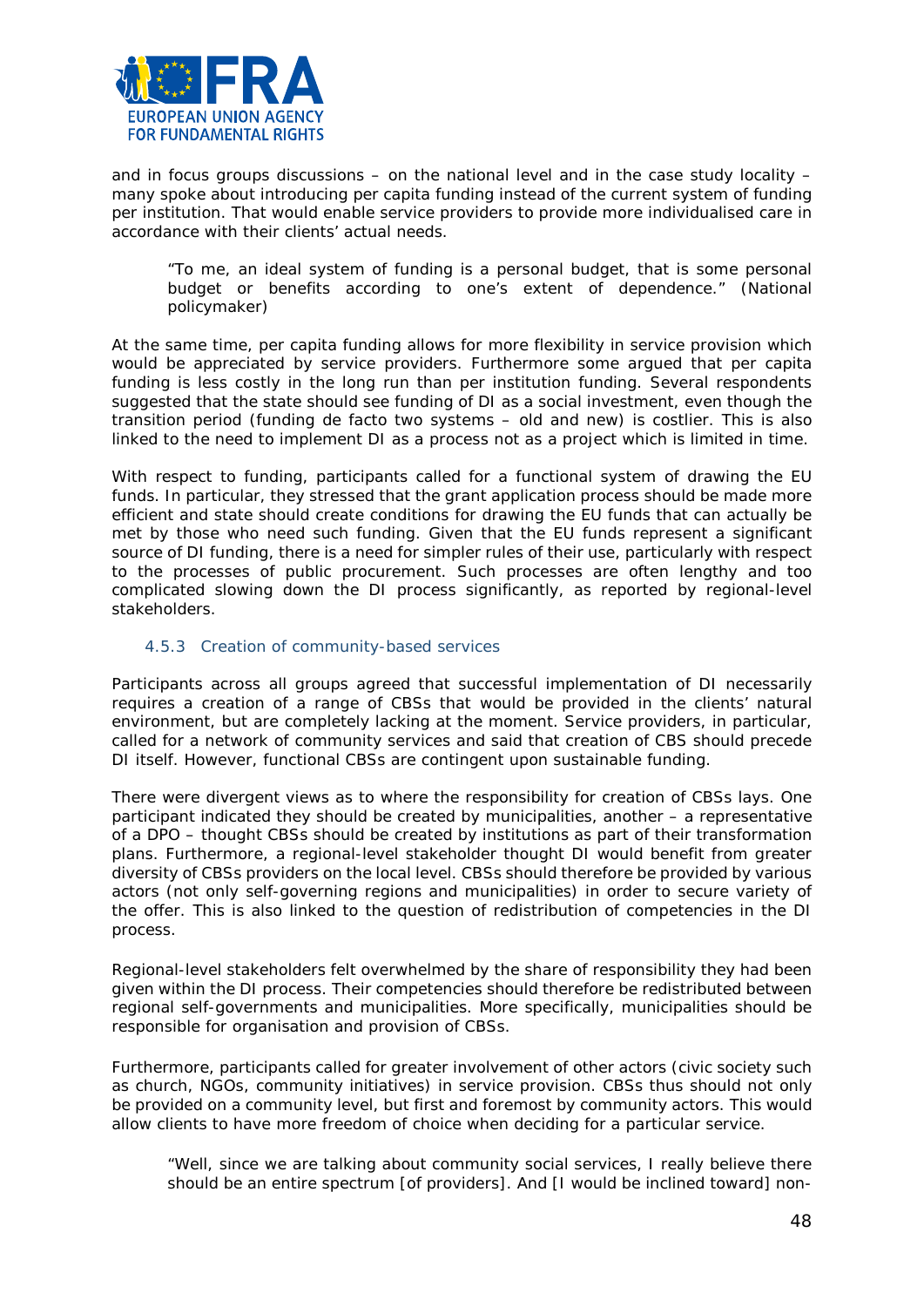

*public providers. I mean, they are able [to saturate the actual demand], for instance many church organisations or certain interest [associations]. They are able to provide [various services] and lend these services a different dimension. After all, we want the clients to be free in terms of choosing where they will go.*" (Regional policymaker)

Looking at the case study locality, participants in the research outlined a number of community-based services which are needed: a community centre, greater out-patient nursing service, a system of social employment, but also a day-care centre for families with children with disabilities. It is also needed to extend health care and psycho-social community services to make them available to all who need them. The locality would also benefit from more units of supported living located outside of the institutions, ideally in houses, not in blocks of flats.

#### 4.5.4 Assessment of the quality of social services

The assessment of quality of social services, set by the Act no. 448/2008 Call on social services, has been postponed several times already – according to research participants. They see it is as crucial to already start with evaluation of quality since it is very likely that the existing institutions will not be able to meet the quality criteria. This could speed the necessary changes in provision of social services.

## <span id="page-48-0"></span>4.6 Responsibility for implementation of deinstitutionalisation

The research findings show that there are significant differences in views of the individual actors on competences and responsibilities to implement the DI process.

Representatives of national authorities – the Ministry of Labour, Social Affairs and Family is responsible mainly for drafting legislation and policy documents. In the Ministry's view, the founders of social service providers (self-governing regions and municipalities) should act in compliance with legislation and national conceptual documents and put the Ministry's strategy of DI into practice.

Representatives of self-governing regions - the Ministry of Labour, Social Affairs and Family is responsible for a proper coordination of the DI process and should also cover the increased costs of the whole process to a greater extent. The Ministry should also communicate with self-governing regions when planning and coordinating the DI process, which is currently not happening.

Representatives of social services providers – at the moment, the Ministry of Labour, Social Affairs and Family fails in its role of a coordinator of the DI process. The Ministry should coordinate the process more closely, so that it can be implemented continuously; it should establish a job position or a department that would deal with coordination of DI. The Ministry should also reflect on the increased costs of the DI process and earmark funds to cover them.

Representatives of NGOs/DPOs – The Ministry of Labour, Social Affairs and Family has competences to create favourable conditions for the DI process within which also the situation of CBSs and small social service providers should be improved, since now they are struggling for survival. The more CBSs would be available in localities, the more easily the DI process would be implemented. The lack of CBSs could be solved by establishing new social services by municipalities, 'mother' institutions or other actors – such as church, NGOs – on the local level.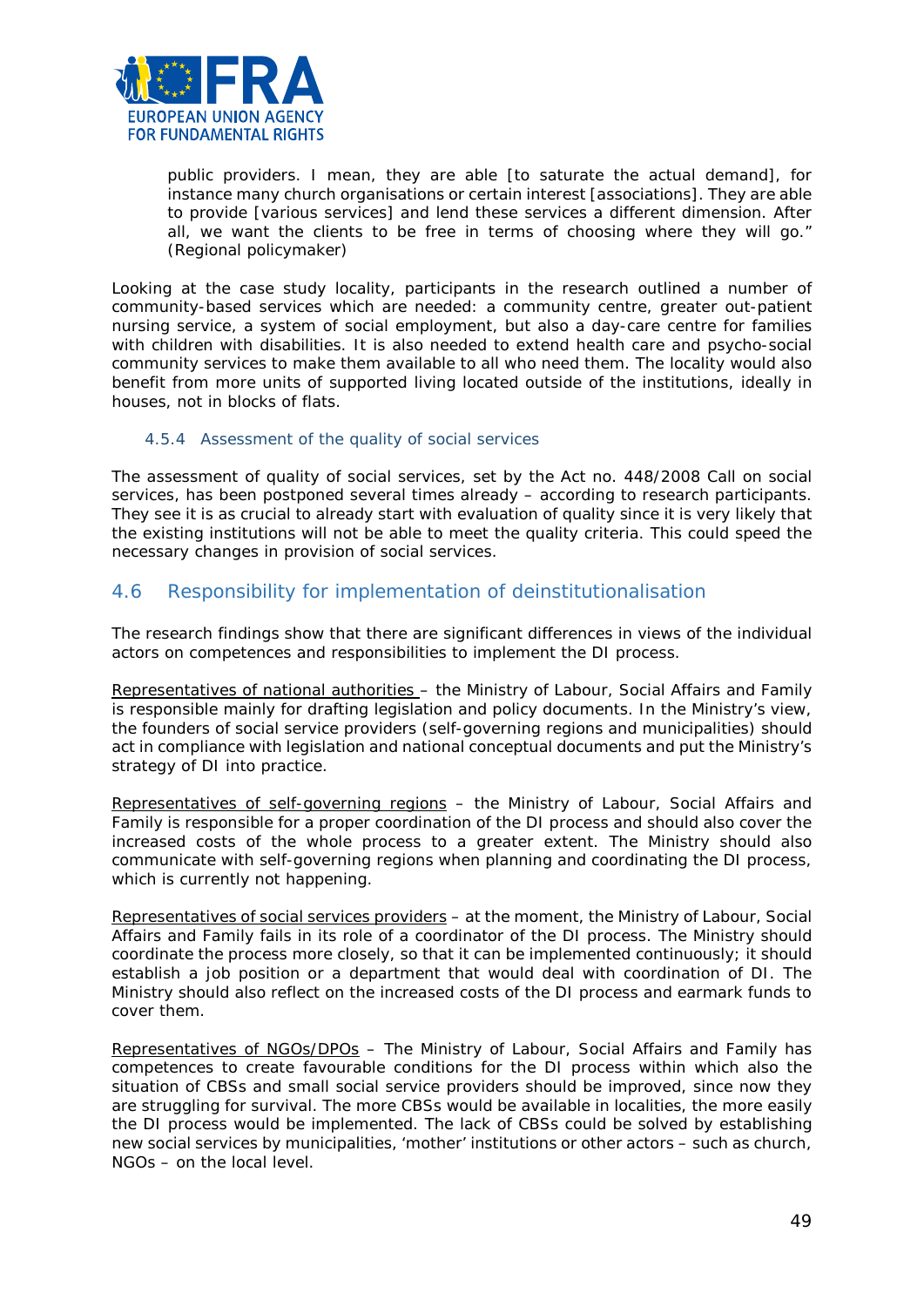

Representatives of municipalities – According to representatives of municipalities the implementation of the DI process is not in their competence. They are often reluctant to be more involved in DI, since they fear reactions by the local populations. Furthermore, they are afraid they would have to fund more social services from their own budgets. According to them, deinstitutionalisation is mainly in the competence of regional and national authorities.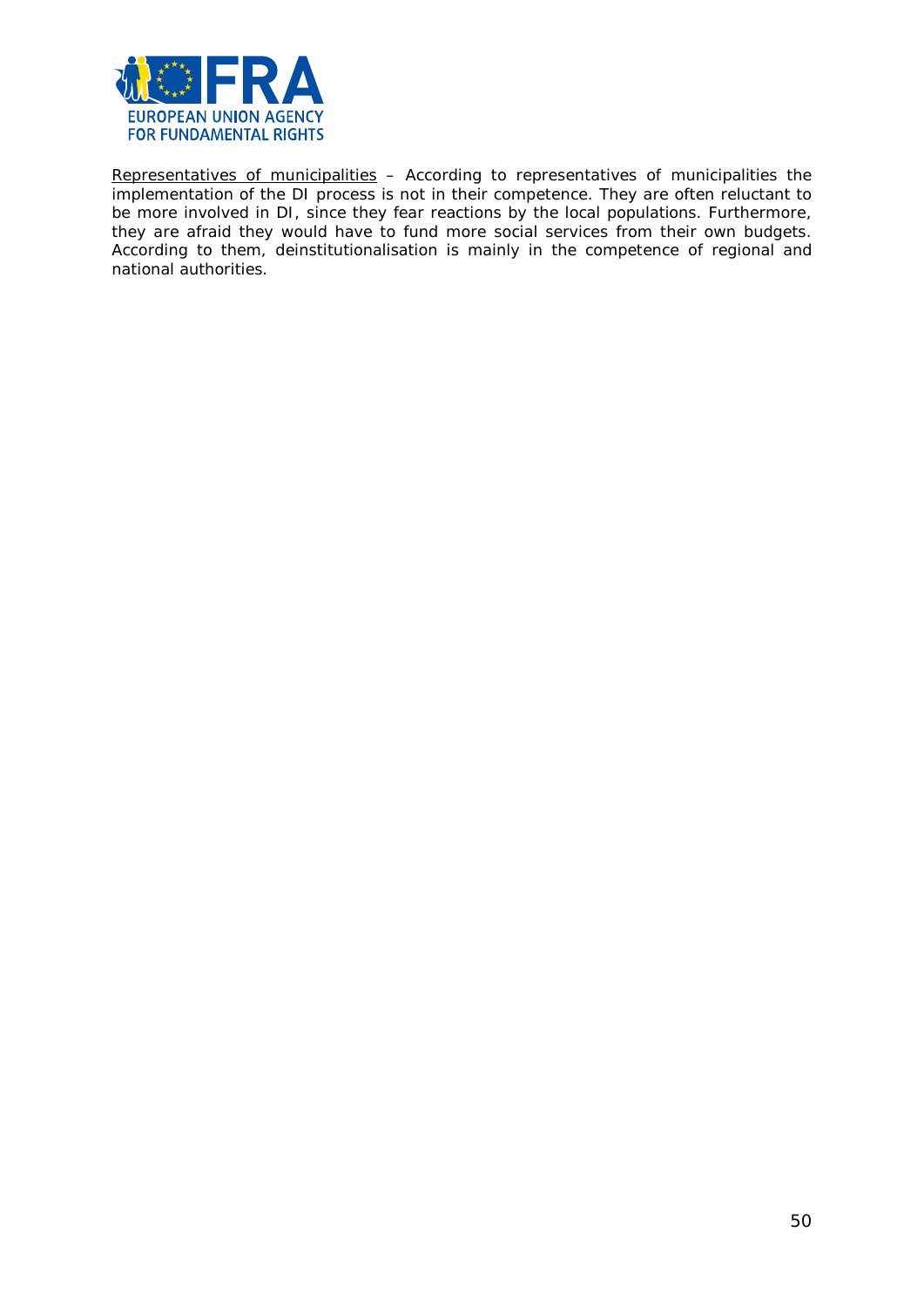

# <span id="page-50-0"></span>**ANNEX: RESEARCH METHODOLOGY**

The fieldwork employed several common qualitative research methods to capture the views of a variety of different stakeholders. These included participatory research methodologies enabling full participation of persons with disabilities:

- Preparatory **semi-structured interviews** with selected national stakeholders to gather contextual information about the status of the national deinstitutionalisation process and to identify key themes to be explored in later interviews.
- **Focus group discussions** to explore differences and commonalities in the experiences and perceptions of groups of participants with similar roles in the deinstitutionalisation process.
- **Face-to-face semi-structured interviews** with individuals involved in the deinstitutionalisation process in the case study locality to gather their views about what works and what does not work regarding policies and practices.
- **Narrative interviews** giving persons with disabilities the opportunity to share their experience of the deinstitutionalisation process and how it affects their lives.

Much more information on the design and methods of the fieldwork research is available in the main report ['From institutions to community living for persons with disabilities:](http://fra.europa.eu/en/publication/2018/independent-living-reality)  [perspectives from the ground'](http://fra.europa.eu/en/publication/2018/independent-living-reality).



## **Figure 1: Research methods and target groups**